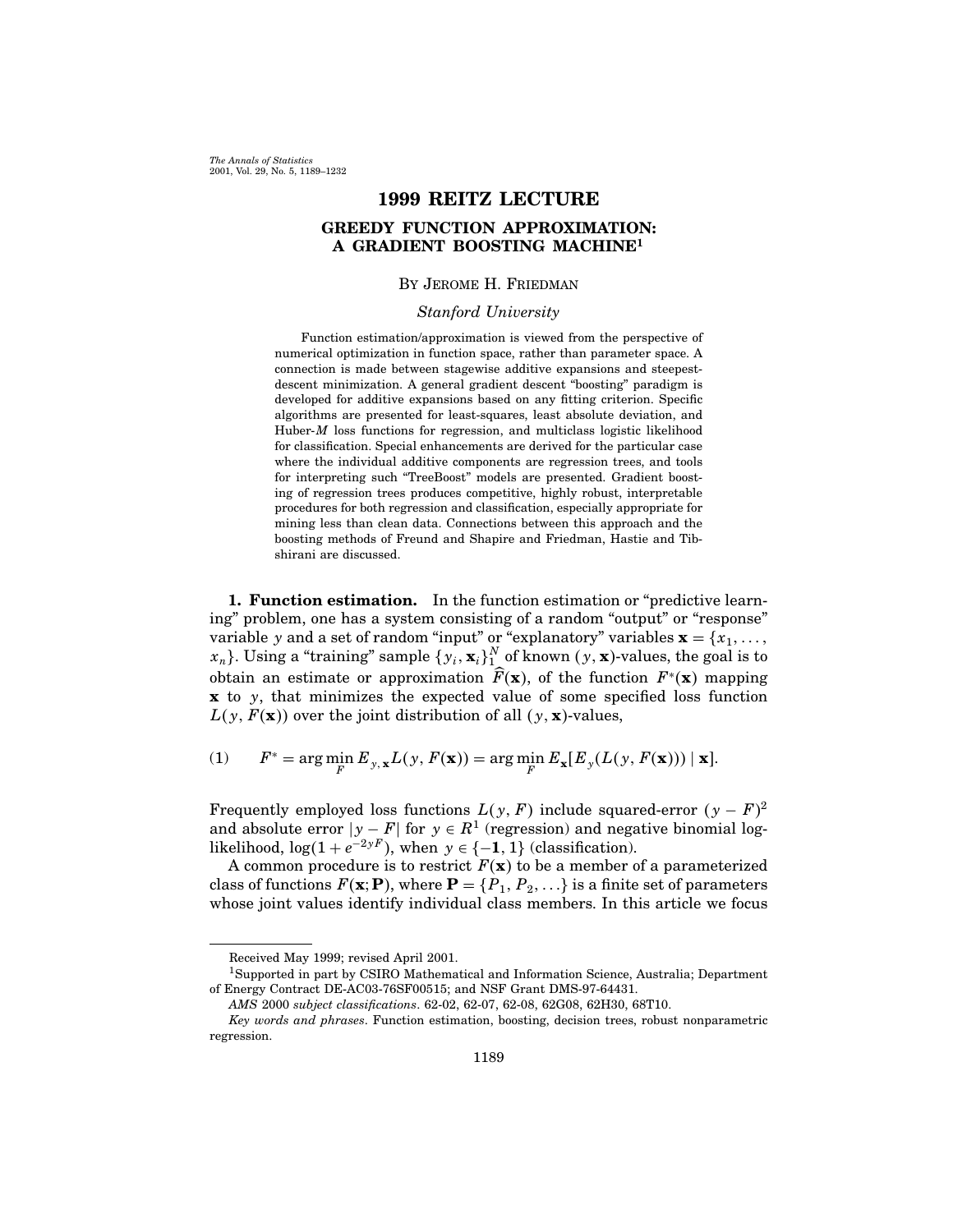on "additive" expansions of the form

(2) 
$$
F(\mathbf{x}; {\beta_m, \mathbf{a}_m}_1^M) = \sum_{m=1}^M \beta_m h(\mathbf{x}; \mathbf{a}_m).
$$

The (generic) function  $h(\mathbf{x}; \mathbf{a})$  in (2) is usually a simple parameterized function of the input variables **x**, characterized by parameters  $\mathbf{a} = \{a_1, a_2, \ldots\}$ . The individual terms differ in the joint values  $\mathbf{a}_m$  chosen for these parameters. Such expansions  $(2)$  are at the heart of many function approximation methods such as neural networks [Rumelhart, Hinton, and Williams (1986)], radial basis functions [Powell (1987)], MARS [Friedman (1991)], wavelets [Donoho  $(1993)$ ] and support vector machines [Vapnik  $(1995)$ ]. Of special interest here is the case where each of the functions  $h(\mathbf{x}; \mathbf{a}_m)$  is a small regression tree, such as those produced by CART<sup>TM</sup> [Breiman, Friedman, Olshen and Stone (1983)]. For a regression tree the parameters  $a_m$  are the splitting variables, split locations and the terminal node means of the individual trees.

1.1. Numerical optimization. In general, choosing a parameterized model  $F(\mathbf{x}; P)$  changes the function optimization problem to one of parameter optimization,

(3) 
$$
\mathbf{P}^* = \arg\min_{\mathbf{P}} \Phi(\mathbf{P}),
$$

where

$$
\Phi(\mathbf{P}) = E_{y, \mathbf{x}} L(y, F(\mathbf{x}; \mathbf{P}))
$$

and then

$$
F^*(\mathbf{x})=F(\mathbf{x};\mathbf{P}^*).
$$

For most  $F(\mathbf{x}; \mathbf{P})$  and L, numerical optimization methods must be applied to solve (3). This often involves expressing the solution for the parameters in the form

$$
\mathbf{P}^* = \sum_{m=0}^M \mathbf{p}_m,
$$

where  $\mathbf{p}_0$  is an initial guess and  $\{\mathbf{p}_m\}_{1}^M$  are successive increments ("steps" or "boosts"), each based on the sequence of preceding steps. The prescription for computing each step  $\mathbf{p}_m$  is defined by the optimization method.

1.2. Steepest-descent. Steepest-descent is one of the simplest of the frequently used numerical minimization methods. It defines the increments  $\{\mathbf{p}_m\}_1^M$ (4) as follows. First the current gradient  $\mathbf{g}_m$  is computed:

$$
\mathbf{g}_m = \{g_{jm}\} = \left\{ \left[\frac{\partial \Phi(\mathbf{P})}{\partial P_j}\right]_{\mathbf{P} = \mathbf{P}_{m-1}} \right\},\
$$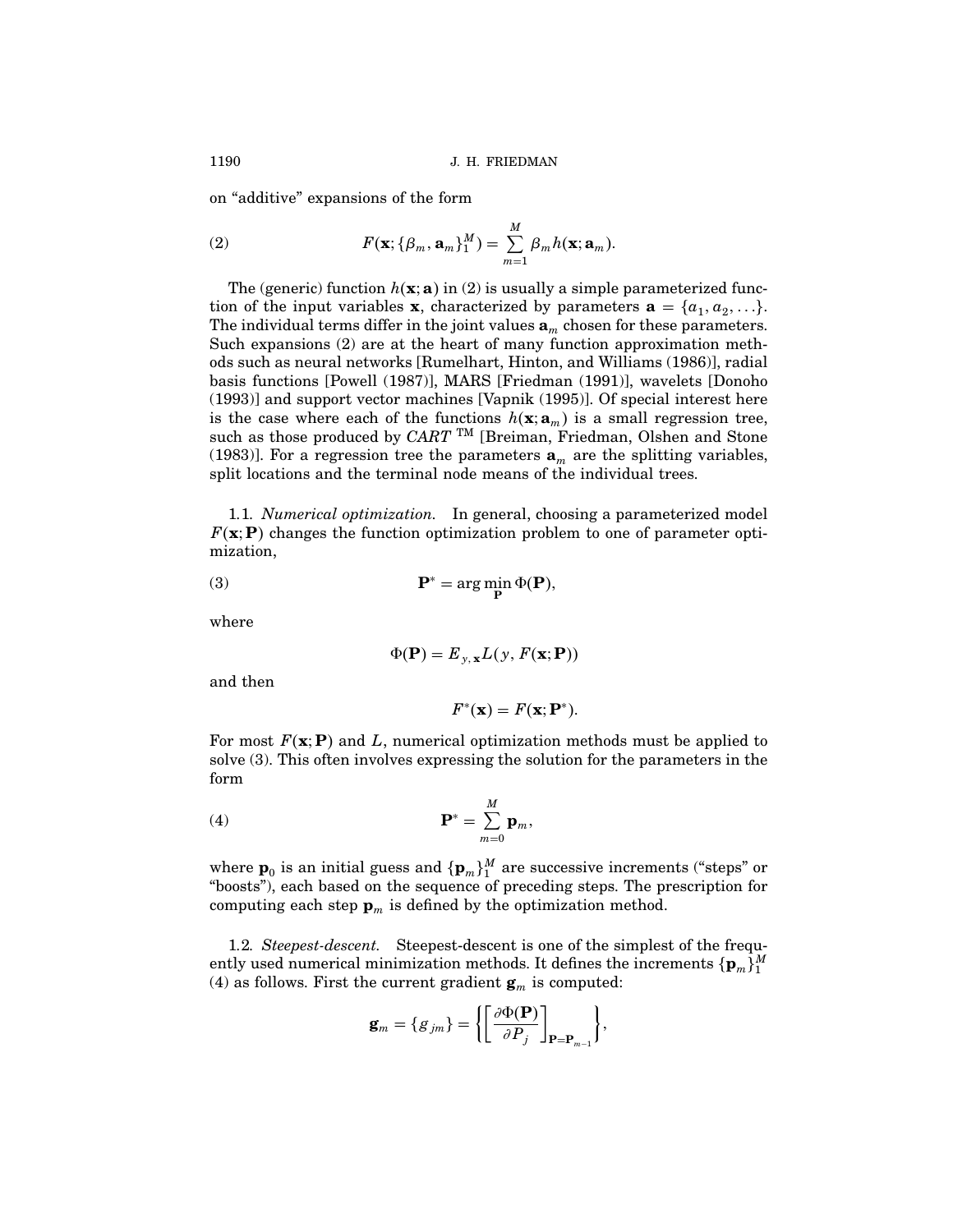where

$$
\mathbf{P}_{m-1} = \sum_{i=0}^{m-1} \mathbf{p}_i.
$$

The step is taken to be

$$
\mathbf{p}_m=-\rho_m\mathbf{g}_m,
$$

where

(5) 
$$
\rho_m = \arg\min_{\rho} \Phi(\mathbf{P}_{m-1} - \rho \mathbf{g}_m).
$$

The negative gradient  $-g_m$  is said to define the "steepest-descent" direction and (5) is called the "line search" along that direction.

2. Numerical optimization in function space. Here we take a "nonparametric" approach and apply numerical optimization in function space. That is, we consider  $F(\mathbf{x})$  evaluated at each point **x** to be a "parameter" and seek to minimize

$$
\Phi(F) = E_{y, \mathbf{x}} L(y, F(\mathbf{x})) = E_{\mathbf{x}}[E_y(L(y, F(\mathbf{x}))) \mid \mathbf{x}],
$$

or equivalently,

$$
\phi(F(\mathbf{x})) = E_y[L(y, F(\mathbf{x})) | \mathbf{x}]
$$

at each individual **x**, directly with respect to  $F(\mathbf{x})$ . In function space there are an infinite number of such parameters, but in data sets (discussed below) only a finite number  $\{F(\mathbf{x}_i)\}_1^N$  are involved. Following the numerical optimization paradigm we take the solution to be

$$
F^*(\mathbf{x}) = \sum_{m=0}^M f_m(\mathbf{x}),
$$

where  $f_0(\mathbf{x})$  is an initial guess, and  $\{f_m(\mathbf{x})\}^M$  are incremental functions ("steps" or "boosts") defined by the optimization method.

For steepest-descent,

(6) 
$$
f_m(\mathbf{x}) = -\rho_m g_m(\mathbf{x})
$$

with

$$
g_m(\mathbf{x}) = \left[\frac{\partial \phi(F(\mathbf{x}))}{\partial F(\mathbf{x})}\right]_{F(\mathbf{x})=F_{m-1}(\mathbf{x})} = \left[\frac{\partial E_y[L(y, F(\mathbf{x})) \mid \mathbf{x}]}{\partial F(\mathbf{x})}\right]_{F(\mathbf{x})=F_{m-1}(\mathbf{x})}
$$

and

$$
\boldsymbol{F}_{m-1}(\mathbf{x}) = \sum_{i=0}^{m-1} \boldsymbol{f}_i(\mathbf{x}).
$$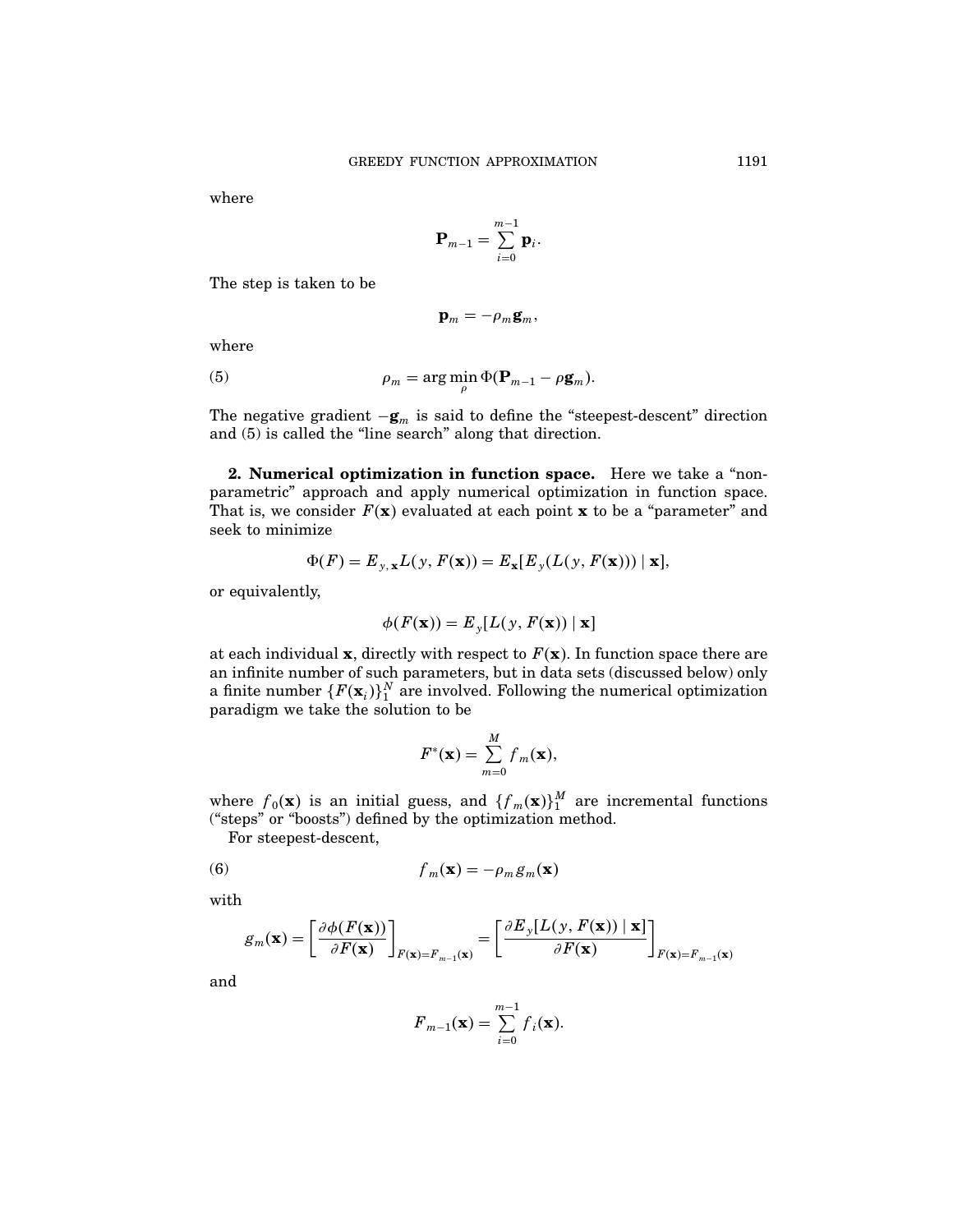Assuming sufficient regularity that one can interchange differentiation and integration, this becomes

(7) 
$$
g_m(\mathbf{x}) = E_y \left[ \frac{\partial L(y, F(\mathbf{x}))}{\partial F(\mathbf{x})} \mid \mathbf{x} \right]_{F(\mathbf{x}) = F_{m-1}(\mathbf{x})}.
$$

The multiplier  $\rho_m$  in (6) is given by the line search

(8) 
$$
\rho_m = \arg\min_{\rho} E_{y, \mathbf{x}} L(y, F_{m-1}(\mathbf{x}) - \rho g_m(\mathbf{x})).
$$

**3. Finite data.** This nonparametric approach breaks down when the joint distribution of  $(y, \mathbf{x})$  is estimated by a finite data sample  $\{y_i, \mathbf{x}_i\}_{1}^{N}$ . In this case  $E_y[\cdot \mid \mathbf{x}]$  cannot be estimated accurately by its data value at each  $\mathbf{x}_i$ , and even if it could, one would like to estimate  $F^*(\mathbf{x})$  at x values other than the training sample points. Strength must be borrowed from nearby data points by imposing smoothness on the solution. One way to do this is to assume a parameterized form such as (2) and do parameter optimization as discussed in Section 1.1 to minimize the corresponding data based estimate of expected loss,

$$
\{\beta_m, \, \mathbf{a}_m\}_1^M = \arg\min_{\{\beta'_m, \, \mathbf{a}'_m\}_1^M} \sum_{i=1}^N L\left(y_i, \, \sum_{m=1}^M \beta'_m h(\mathbf{x}_i; \mathbf{a}'_m)\right)
$$

 $\ddot{\phantom{0}}$ 

In situations where this is infeasible one can try a "greedy stagewise" approach. For  $m = 1, 2, \ldots, M$ ,

(9) 
$$
(\beta_m, \mathbf{a}_m) = \arg \min_{\beta, \mathbf{a}} \sum_{i=1}^N L(y_i, F_{m-1}(\mathbf{x}_i) + \beta h(\mathbf{x}_i; \mathbf{a}))
$$

and then

(10) 
$$
F_m(\mathbf{x}) = F_{m-1}(\mathbf{x}) + \beta_m h(\mathbf{x}; \mathbf{a}_m).
$$

Note that this stagewise strategy is different from stepwise approaches that readjust previously entered terms when new ones are added.

In signal processing this stagewise strategy is called "matching pursuit" [Mallat and Zhang (1993)] where  $L(y, F)$  is squared-error loss and the  $\{h(\mathbf{x}; \mathbf{a}_m)\}_{1}^{M}$  are called basis functions, usually taken from an overcomplete waveletlike dictionary. In machine learning, (9), (10) is called "boosting" where  $y \in \{-1, 1\}$  and  $L(y, F)$  is either an exponential loss criterion  $e^{-yF}$  [Freund and Schapire (1996), Schapire and Singer (1998)] or negative binomial loglikelihood [Friedman, Hastie and Tibshirani (2000) (here after reffered to as FHT00). The function  $h(\mathbf{x}; \mathbf{a})$  is called a "weak learner" or "base learner" and is usually a classification tree.

Suppose that for a particular loss  $L(y, F)$  and/or base learner  $h(\mathbf{x}; \mathbf{a})$  the solution to (9) is difficult to obtain. Given any approximator  $F_{m-1}(\mathbf{x})$ , the function  $\beta_m h(\mathbf{x}; \mathbf{a}_m)$  (9), (10) can be viewed as the best greedy step toward the data-based estimate of  $F^*(\mathbf{x})$  (1), under the constraint that the step "direction"  $h(\mathbf{x}; \mathbf{a}_m)$  be a member of the parameterized class of functions  $h(\mathbf{x}; \mathbf{a})$ . It can thus be regarded as a steepest descent step (6) under that constraint. By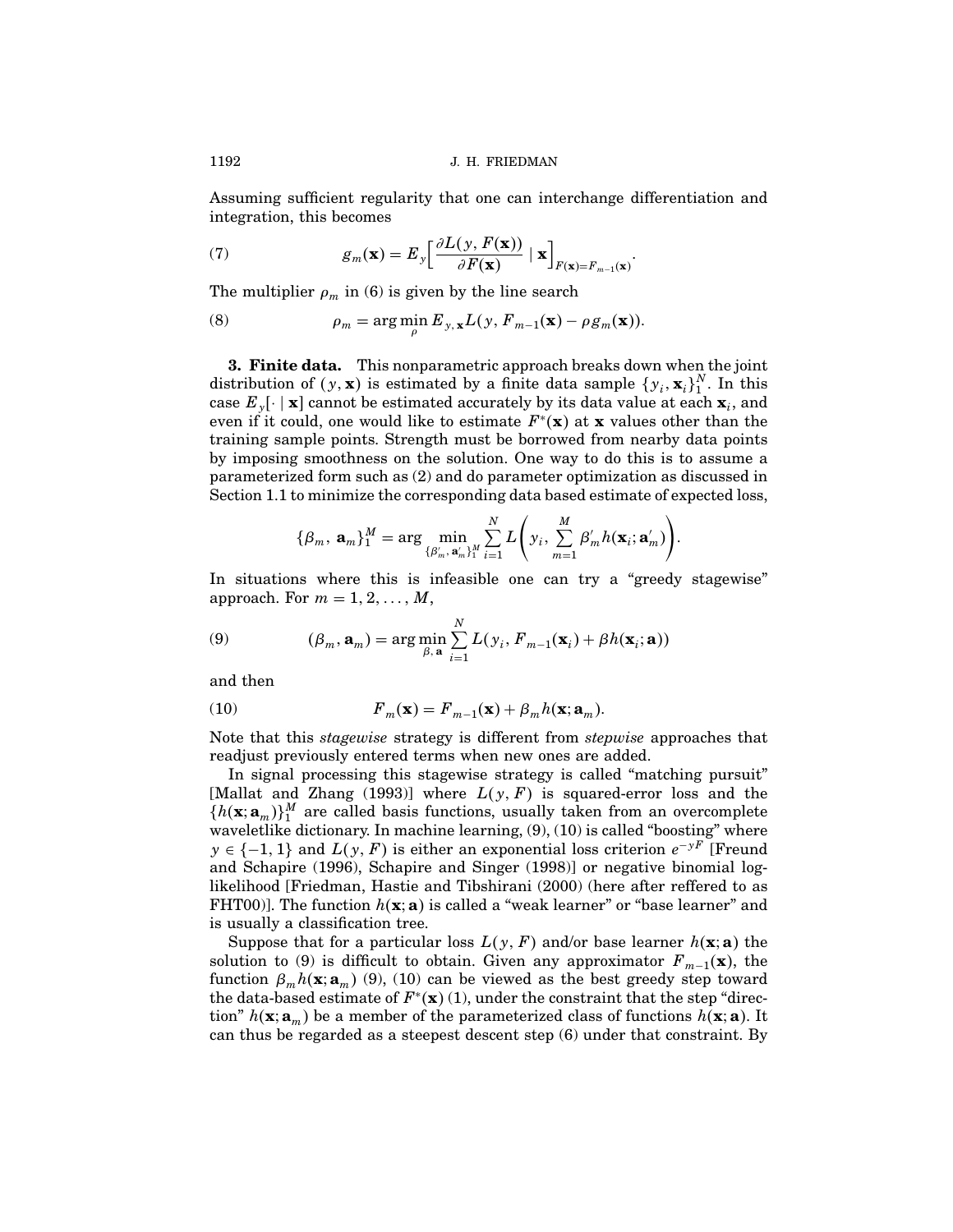construction, the data-based analogue of the unconstrained negative gradient (7),

$$
-g_m(\mathbf{x}_i) = -\left[\frac{\partial L(y_i, F(\mathbf{x}_i))}{\partial F(\mathbf{x}_i)}\right]_{F(\mathbf{x})=F_{m-1}(\mathbf{x})}
$$

gives the best steepest-descent step direction  $-\mathbf{g}_m = \{-g_m(\mathbf{x}_i)\}_1^N$  in the Ndimensional data space at  $F_{m-1}(\mathbf{x})$ . However, this gradient is defined only at the data points  $\{x_i\}^N_1$  and cannot be generalized to other x-values. One possibility for generalization is to choose that member of the parameterized class  $h(\mathbf{x}; \mathbf{a}_m)$  that produces  $\mathbf{h}_m = \{h(\mathbf{x}_i; \mathbf{a}_m)\}_1^N$  most parallel to  $-\mathbf{g}_m \in R^N$ . This is the  $h(\mathbf{x}; \mathbf{a})$  most highly correlated with  $-g_m(\mathbf{x})$  over the data distribution. It can be obtained from the solution

(11) 
$$
\mathbf{a}_m = \arg \min_{\mathbf{a}, \beta} \sum_{i=1}^N [-g_m(\mathbf{x}_i) - \beta h(\mathbf{x}_i; \mathbf{a})]^2.
$$

This constrained negative gradient  $h(\mathbf{x}; \mathbf{a}_m)$  is used in place of the unconstrained one  $-g_m(\mathbf{x})$  (7) in the steepest-descent strategy. Specifically, the line search (8) is performed

(12) 
$$
\rho_m = \arg\min_{\rho} \sum_{i=1}^{N} L(y_i, F_{m-1}(\mathbf{x}_i) + \rho h(\mathbf{x}_i; \mathbf{a}_m))
$$

and the approximation updated,

$$
F_m(\mathbf{x}) = F_{m-1}(\mathbf{x}) + \rho_m h(\mathbf{x}; \mathbf{a}_m).
$$

Basically, instead of obtaining the solution under a smoothness constraint (9), the constraint is applied to the unconstrained (rough) solution by fitting  $h(\mathbf{x}; \mathbf{a})$  to the "pseudoresponses"  $\{\tilde{y}_i = -g_m(\mathbf{x}_i)\}_{i=1}^N$  (7). This permits the replacement of the difficult function minimization problem (9) by least-squares function minimization (11), followed by only a single parameter optimization based on the original criterion (12). Thus, for any  $h(\mathbf{x}; \mathbf{a})$  for which a feasible least-squares algorithm exists for solving (11), one can use this approach to minimize any differentiable loss  $L(y, F)$  in conjunction with forward stagewise additive modeling. This leads to the following (generic) algorithm using steepest-descent.

ALGORITHM 1 (Gradient\_Boost).

1. 
$$
F_0(\mathbf{x}) = \arg \min_{\rho} \sum_{i=1}^{N} L(y_i, \rho)
$$
  
\n2. For  $m = 1$  to  $M$  do:  
\n3.  $\tilde{y}_i = -\left[\frac{\partial L(y_i, F(\mathbf{x}_i))}{\partial F(\mathbf{x}_i)}\right]_{F(\mathbf{x})=F_{m-1}(\mathbf{x})}, i = 1, N$   
\n4.  $\mathbf{a}_m = \arg \min_{\mathbf{a}, \beta} \sum_{i=1}^{N} [\tilde{y}_i - \beta h(\mathbf{x}_i; \mathbf{a})]^2$   
\n5.  $\rho_m = \arg \min_{\rho} \sum_{i=1}^{N} L(y_i, F_{m-1}(\mathbf{x}_i) + \rho h(\mathbf{x}_i; \mathbf{a}_m))$   
\n6.  $F_m(\mathbf{x}) = F_{m-1}(\mathbf{x}) + \rho_m h(\mathbf{x}; \mathbf{a}_m)$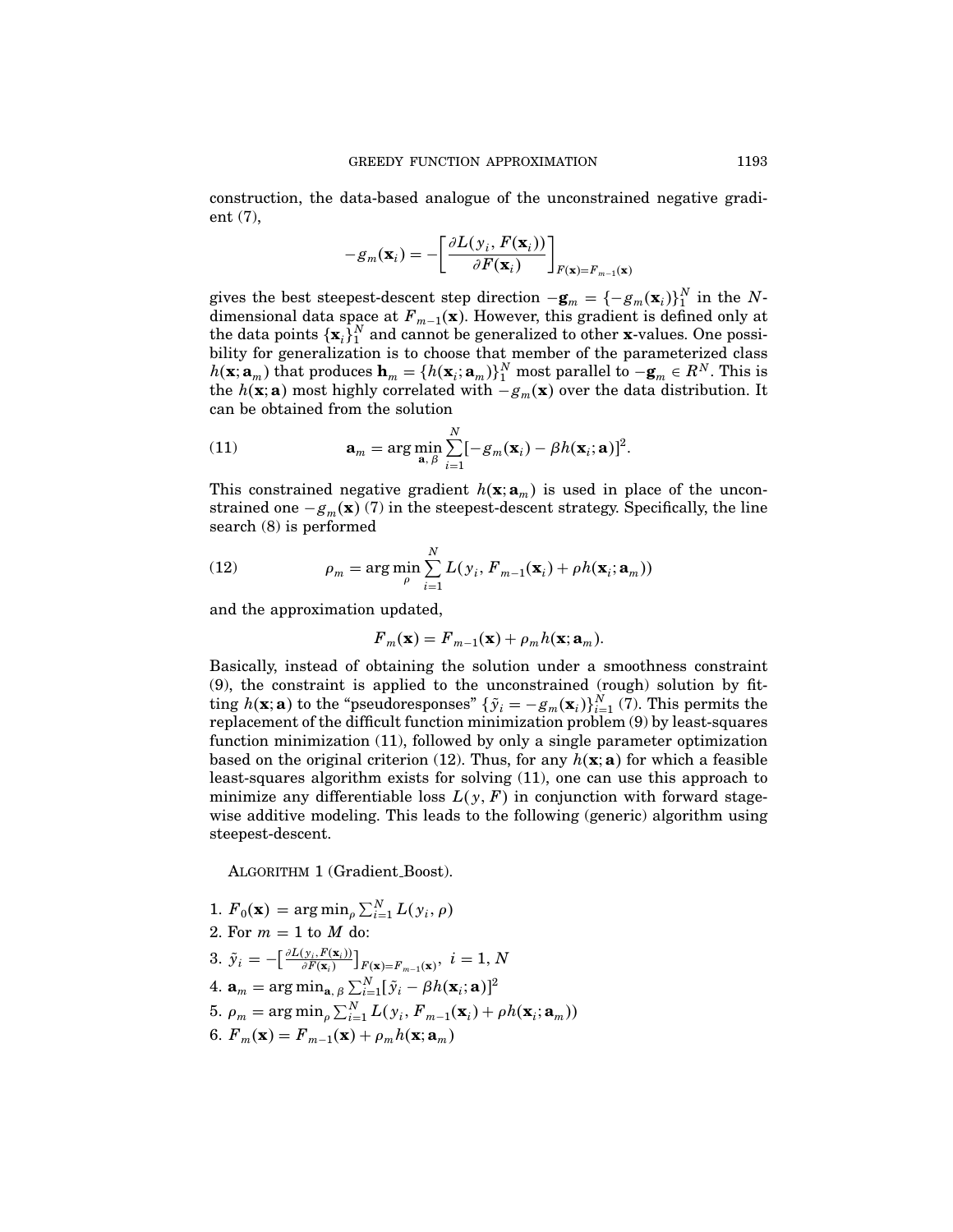7. endFor end Algorithm

Note that any fitting criterion that estimates conditional expectation (given x) could in principle be used to estimate the (smoothed) negative gradient (7) at line 4 of Algorithm 1. Least-squares  $(11)$  is a natural choice owing to the superior computational properties of many least-squares algorithms.

In the special case where  $y \in \{-1, 1\}$  and the loss function  $L(y, F)$  depends on y and F only through their product  $L(y, F) = L(yF)$ , the analogy of boosting (9), (10) to steepest-descent minimization has been noted in the machine learning literature [Ratsch, Onoda and Muller (1998), Breiman (1999)]. Duffy and Helmbold (1999) elegantly exploit this analogy to motivate their GeoLev and GeoArc procedures. The quantity  $yF$  is called the "margin" and the steepest-descent is performed in the space of margin values, rather than the space of function values  $F$ . The latter approach permits application to more general loss functions where the notion of margins is not apparent. Drucker (1997) employs a different strategy of casting regression into the framework of classification in the context of the AdaBoost algorithm [Freund and Schapire (1996)].

4. Applications: additive modeling. In this section the gradient boosting strategy is applied to several popular loss criteria: least-squares (LS), least absolute deviation (LAD), Huber  $(M)$ , and logistic binomial log-likelihood (L). The first serves as a "reality check", whereas the others lead to new boosting algorithms.

4.1. Least-squares regression. Here  $L(y, F) = (y - F)^2/2$ . The pseudoresponse in line 3 of Algorithm 1 is  $\tilde{y}_i = y_i - F_{m-1}(\mathbf{x}_i)$ . Thus, line 4 simply fits the current residuals and the line search (line 5) produces the result  $\rho_m$  =  $\beta_m$ , where  $\beta_m$  is the minimizing  $\beta$  of line 4. Therefore, gradient boosting on squared-error loss produces the usual stagewise approach of iteratively fitting the current residuals.

ALGORITHM 2 (LS\_Boost).  $F_0(\mathbf{x})=\bar{y}$ For  $m = 1$  to  $M$  do:  $\tilde{y}_i = y_i - F_{m-1}(\mathbf{x}_i), \quad i = 1, N$  $(\rho_m, \mathbf{a}_m) = \arg \min_{\mathbf{a}, \rho} \sum_{i=1}^N [\tilde{y}_i - \rho h(\mathbf{x}_i; \mathbf{a})]^2$  ${F}_m(\mathbf{x})={F}_{m-1}(\mathbf{x})+\rho_m h(\mathbf{x};\mathbf{a}_m)$ endFor

end Algorithm

4.2. Least absolute deviation (LAD) regression. For the loss function  $L(y, F) = |y - F|$ , one has

(13) 
$$
\tilde{y}_i = -\left[\frac{\partial L(y_i, F(\mathbf{x}_i))}{\partial F(\mathbf{x}_i)}\right]_{F(\mathbf{x})=F_{m-1}(\mathbf{x})} = \text{sign}(y_i - F_{m-1}(\mathbf{x}_i)).
$$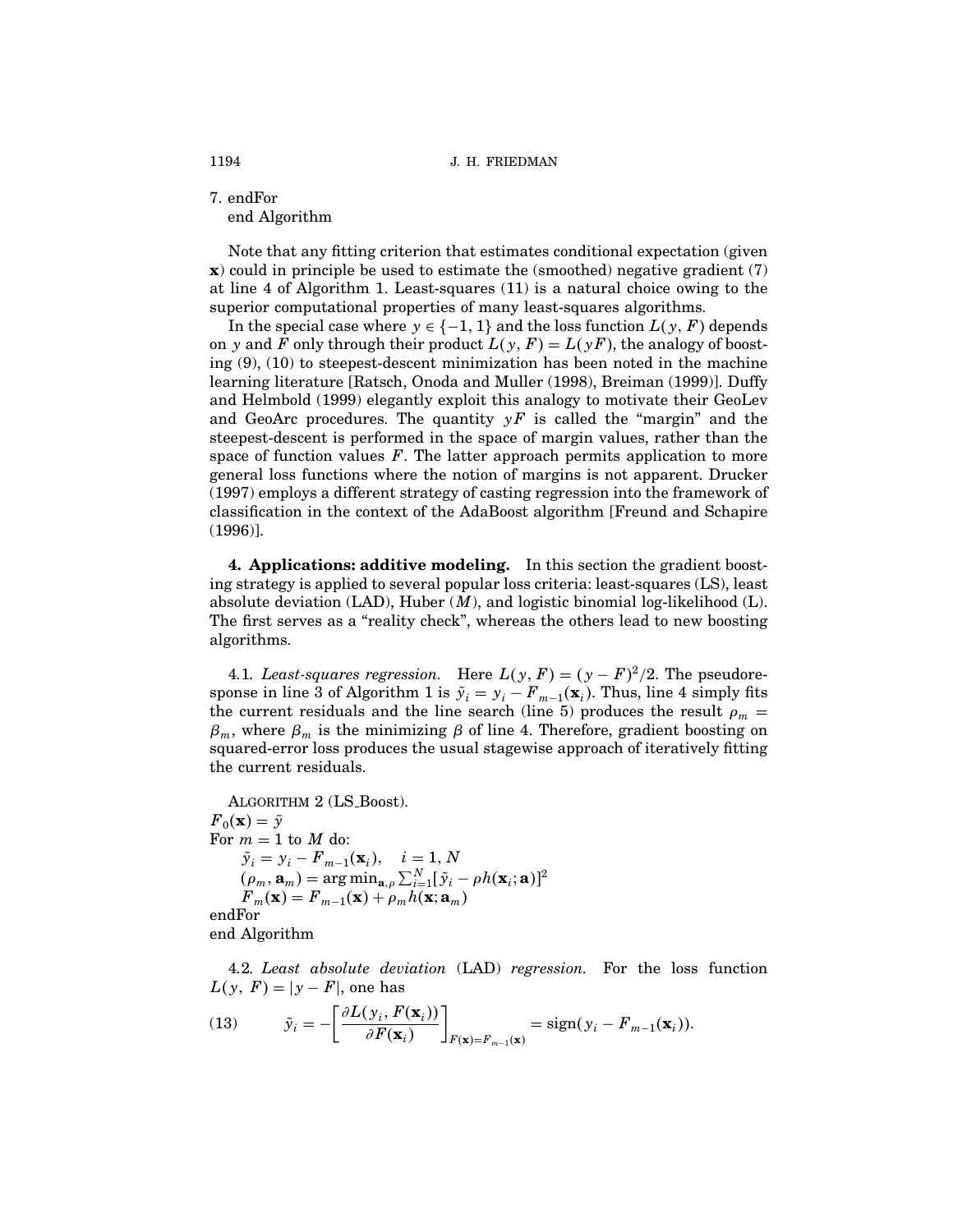This implies that  $h(\mathbf{x}; \mathbf{a})$  is fit (by least-squares) to the *sign* of the current residuals in line 4 of Algorithm 1. The line search (line 5) becomes

(14)  
\n
$$
\rho_m = \arg \min_{\rho} \sum_{i=1}^{N} |y_i - F_{m-1}(\mathbf{x}_i) - \rho h(\mathbf{x}_i; \mathbf{a}_m)|
$$
\n
$$
= \arg \min_{\rho} \sum_{i=1}^{N} |h(\mathbf{x}_i; \mathbf{a}_m)| \cdot \left| \frac{y_i - F_{m-1}(\mathbf{x}_i)}{h(\mathbf{x}_i; \mathbf{a}_m)} - \rho \right|
$$
\n
$$
= \text{median}_{W} \left\{ \frac{y_i - F_{m-1}(\mathbf{x}_i)}{h(\mathbf{x}_i; \mathbf{a}_m)} \right\}_{1}^{N}, \qquad w_i = |h(\mathbf{x}_i; \mathbf{a}_m)|.
$$

Here median<sub>W</sub> $\{\cdot\}$  is the weighted median with weights  $w_i$ . Inserting these results [(13), (14)] into Algorithm 1 yields an algorithm for least absolute deviation boosting, using any base learner  $h(\mathbf{x}; \mathbf{a})$ .

4.3. Regression trees. Here we consider the special case where each base learner is an J-terminal node regression tree [Breiman, Friedman, Olshen and Stone (1983)]. Each regression tree model itselfhas the additive form

(15) 
$$
h(\mathbf{x}; \{b_j, R_j\}_1^J) = \sum_{j=1}^J b_j \mathbf{1}(\mathbf{x} \in R_j).
$$

Here  $\{R_j\}^J_1$  are disjoint regions that collectively cover the space of all joint values of the predictor variables  $x$ . These regions are represented by the terminal nodes of the corresponding tree. The indicator function  $1(\cdot)$  has the value 1 if its argument is true, and zero otherwise. The "parameters" of this base learner (15) are the coefficients  $\{b_j\}_1^J$ , and the quantities that define the boundaries of the regions  $\{R_j\}_1^J$ . These are the splitting variables and the values ofthose variables that represent the splits at the nonterminal nodes of the tree. Because the regions are disjoint, (15) is equivalent to the prediction rule: if  $\mathbf{x} \in R_i$  then  $h(\mathbf{x}) = b_i$ .

For a regression tree, the update at line 6 of Algorithm 1 becomes

(16) 
$$
F_m(\mathbf{x}) = F_{m-1}(\mathbf{x}) + \rho_m \sum_{j=1}^J b_{jm} \mathbb{1}(\mathbf{x} \in R_{jm}).
$$

Here  ${R_{jm}}_1^J$  are the regions defined by the terminal nodes of the tree at the *mth* iteration. They are constructed to predict the pseudoresponses  $\{\tilde{y}_i\}_1^N$ (line 3) by least-squares (line 4). The  $\{b_{jm}\}$  are the corresponding least-squares coefficients,

$$
b_{jm} = \mathrm{ave}_{\mathbf{x}_i \in R_{jm}} \tilde{y}_i.
$$

The scaling factor  $\rho_m$  is the solution to the "line search" at line 5.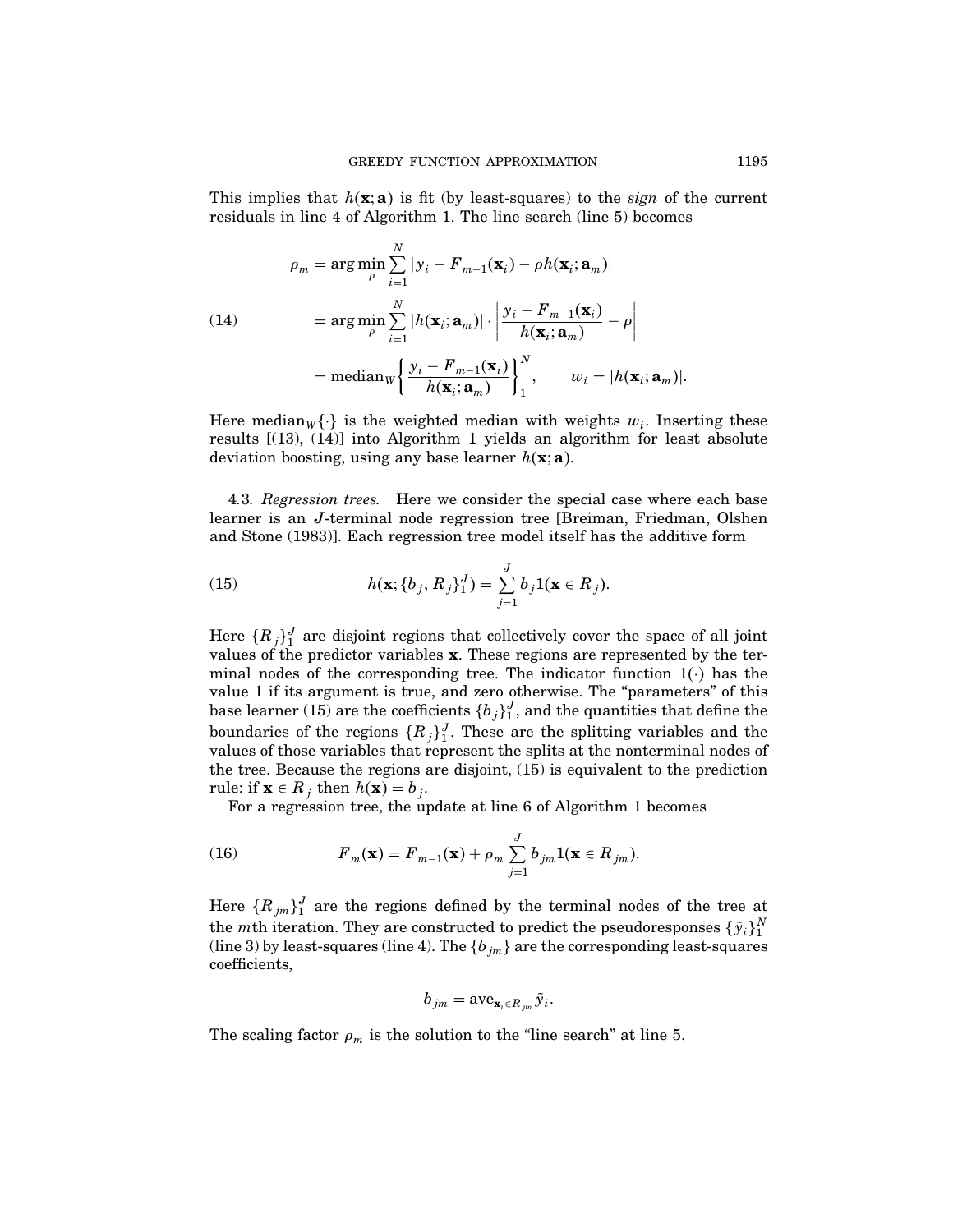The update (16) can be alternatively expressed as

(17) 
$$
F_m(\mathbf{x}) = F_{m-1}(\mathbf{x}) + \sum_{j=1}^{J} \gamma_{jm} \mathbf{1}(\mathbf{x} \in R_{jm})
$$

with  $\gamma_{jm} = \rho_m b_{jm}$ . One can view (17) as adding J separate basis functions at each step  $\{1(\mathbf{x} \in R_{jm})\}_{1}^{J}$ , instead of a single additive one as in (16). Thus, in this case one can further improve the quality of the fit by using the optimal coefficients for each of these separate basis functions (17). These optimal coefficients are the solution to

$$
\{\gamma_{jm}\}_{1}^{J} = \arg \min_{\{\gamma_j\}_{1}^{J}} \sum_{i=1}^{N} L\bigg(y_i, F_{m-1}(\mathbf{x}_i) + \sum_{j=1}^{J} \gamma_j 1(\mathbf{x} \in R_{jm})\bigg).
$$

Owing to the disjoint nature of the regions produced by regression trees, this reduces to

(18) 
$$
\gamma_{jm} = \arg\min_{\gamma} \sum_{\mathbf{x}_i \in R_{jm}} L(y_i, F_{m-1}(\mathbf{x}_i) + \gamma).
$$

This is just the optimal constant update in each terminal node region, based on the loss function L, given the current approximation  $F_{m-1}(\mathbf{x})$ .

For the case of LAD regression (18) becomes

$$
\gamma_{jm} = \text{median}_{\mathbf{x}_i \in R_{jm}} \{ y_i - F_{m-1}(\mathbf{x}_i) \},\
$$

which is simply the median of the current residuals in the *j*th terminal node at the mth iteration. At each iteration a regression tree is built to best predict the sign of the current residuals  $y_i - F_{m-1}(\mathbf{x}_i)$ , based on a least-squares criterion. Then the approximation is updated by adding the *median* of the residuals in each of the derived terminal nodes.

ALGORITHM 3 (LAD\_TreeBoost).  $F_0(\mathbf{x}) = median\{y_i\}_1^N$ For  $m = 1$  to  $M$  do:  $\tilde{y}_i = sign(y_i - F_{m-1}(\mathbf{x}_i)), i = 1, N$  ${R_{jm}}_1^J = J$ -terminal node tree $({\{\tilde{y}_i, \mathbf{x}_i\}_1^N})$  ${\gamma}_{jm}=\textrm{median}_{\mathbf{x}_i\in R_{jm}}\{{\gamma}_i - {F}_{m-1}(\mathbf{x}_i)\},\,\,\,j=1,\,J$  ${F}_m(\mathbf{x}) = {F}_{m-1}(\mathbf{x}) + \sum_{j=1}^{J} \gamma_{jm} \mathbb{1}(\mathbf{x} \in R_{jm})$ endFor end Algorithm

This algorithm is highly robust. The trees use only order information on the individual input variables  $x_j$ , and the pseudoresponses  $\tilde{y}_i$  (13) have only two values,  $\tilde{y}_i \in \{-1, 1\}$ . The terminal node updates are based on medians.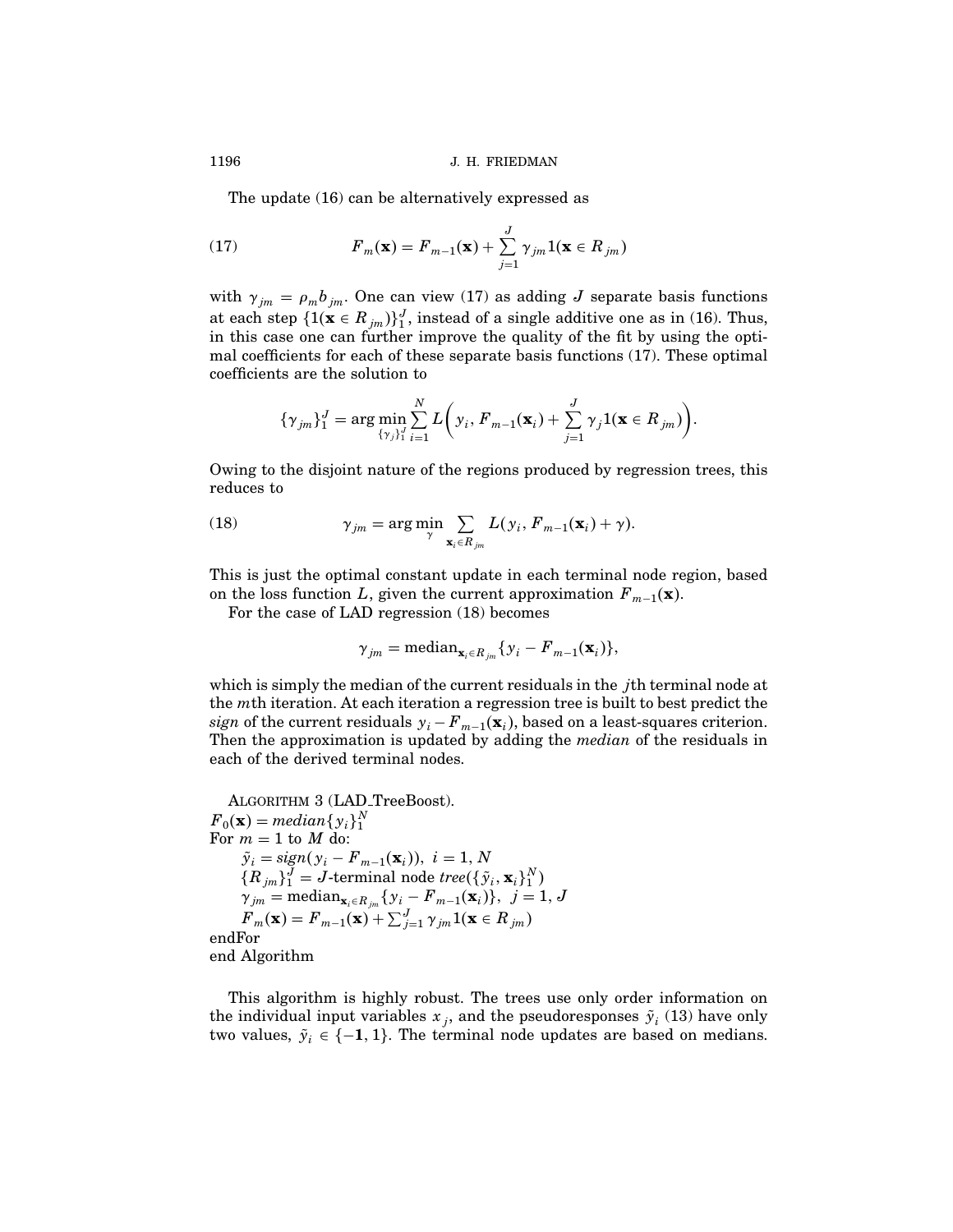An alternative approach would be to build a tree to directly minimize the loss criterion,

tree<sub>m</sub>(**x**) = arg min<sub>J-node tree</sub> 
$$
\sum_{i=1}^{N} |y_i - F_{m-1}(\mathbf{x}_i) - \text{tree}(\mathbf{x}_i)|
$$
  

$$
F_m(\mathbf{x}) = F_{m-1}(\mathbf{x}_i) + tree_m(\mathbf{x}).
$$

However, Algorithm 3 is much faster since it uses least-squares to induce the trees. Squared-error loss is much more rapidly updated than mean absolute deviation when searching for splits during the tree building process.

4.4. M-Regression. M-regression techniques attempt resistance to longtailed error distributions and outliers while maintaining high efficiency for normally distributed errors. We consider the Huber loss function [Huber (1964)]

(19) 
$$
L(y, F) = \begin{cases} \frac{1}{2}(y - F)^2, & |y - F| \le \delta, \\ \delta(|y - F| - \delta/2) & |y - F| > \delta. \end{cases}
$$

Here the pseudoresponse is

$$
\tilde{y}_i = -\left[\frac{\partial L(y_i, F(\mathbf{x}_i))}{\partial F(\mathbf{x}_i)}\right]_{F(\mathbf{x}) = F_{m-1}(\mathbf{x})}
$$
\n
$$
= \begin{cases}\ny_i - F_{m-1}(\mathbf{x}_i), & |y_i - F_{m-1}(\mathbf{x}_i)| \le \delta, \\
\delta \cdot \text{sign}(y_i - F_{m-1}(\mathbf{x}_i)), & |y_i - F_{m-1}(\mathbf{x}_i)| > \delta,\n\end{cases}
$$

and the line search becomes

(20) 
$$
\rho_m = \arg\min_{\rho} \sum_{i=1}^{N} L(y_i, F_{m-1}(\mathbf{x}_i) + \rho h(\mathbf{x}_i; \mathbf{a}_m))
$$

with L given by (19). The solution to (19), (20) can be obtained by standard iterative methods [see Huber (1964)].

The value of the transition point  $\delta$  defines those residual values that are considered to be "outliers," subject to absolute rather than squared-error loss. An optimal value will depend on the distribution of  $y - F^*(\mathbf{x})$ , where  $F^*$  is the true target function (1). A common practice is to choose the value of  $\delta$  to be the  $\alpha$ -quantile of the distribution of  $|y - F^*(\mathbf{x})|$ , where  $(1 - \alpha)$  controls the breakdown point of the procedure. The "breakdown point" is the fraction of observations that can be arbitrarily modified without seriously degrading the quality of the result. Since  $F^*(\mathbf{x})$  is unknown one uses the current estimate  $F_{m-1}(\mathbf{x})$  as an approximation at the mth iteration. The distribution of  $|y F_{m-1}(\mathbf{x})$  is estimated by the current residuals, leading to

$$
\delta_m = \text{quantile}_{\alpha} \{ |y_i - F_{m-1}(\mathbf{x}_i)| \}_{1}^N.
$$

With regression trees as base learners we use the strategy of Section 4.3, that is, a separate update (18) in each terminal node  $R_{jm}$ . For the Huber loss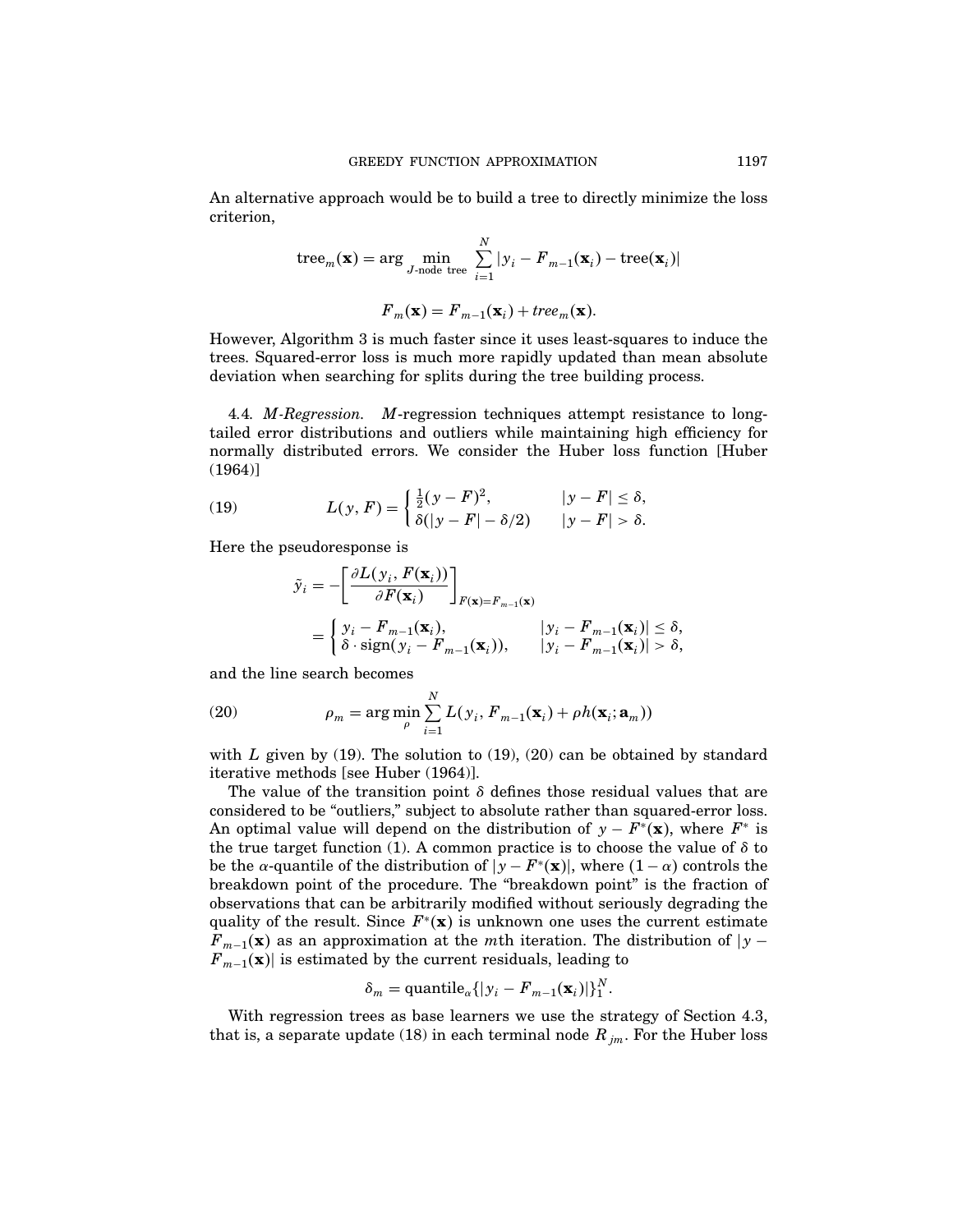$(19)$  the solution to  $(18)$  can be approximated by a single step of the standard iterative procedure [Huber (1964)] starting at the median

$$
\tilde{r}_{jm} = median_{\mathbf{x}_{i} \in R_{jm}}\{r_{m-1}(\mathbf{x}_{i})\},\
$$

where  $\{r_{m-1}(\mathbf{x}_i)\}_1^N$  are the current residuals

$$
r_{m-1}(\mathbf{x}_i) = y_i - F_{m-1}(\mathbf{x}_i).
$$

The approximation is

$$
\gamma_{jm} = \tilde{r}_{jm} + \frac{1}{N_{jm}} \sum_{\mathbf{x}_i \in R_{jm}} sign(r_{m-1}(\mathbf{x}_i) - \tilde{r}_{jm}) \cdot \min(\delta_m, abs(r_{m-1}(\mathbf{x}_i) - \tilde{r}_{jm})),
$$

where  $N_{jm}$  is the number of observations in the *j*th terminal node. This gives the following algorithm for boosting regression trees based on Huber loss (19).

ALGORITHM  $4$   $M$ <sub>-Tree</sub>Boost.

$$
F_0(\mathbf{x}) = median\{y_i\}^N
$$
  
For  $m = 1$  to  $M$  do:  

$$
r_{m-1}(\mathbf{x}_i) = y_i - F_{m-1}(\mathbf{x}_i), i = 1, N
$$

$$
\delta_m = \text{quantile}_{\alpha} \{|r_{m-1}(\mathbf{x}_i)|\}_1^N
$$

$$
\tilde{y}_i = \begin{cases} r_{m-1}(\mathbf{x}_i), & |r_{m-1}(\mathbf{x}_i)| \le \delta_m \\ \delta_m \cdot \text{sign}(r_{m-1}(\mathbf{x}_i)), & |r_{m-1}(\mathbf{x}_i)| > \delta_m \end{cases}, i = 1, N
$$

$$
\{R_{jm}\}_1^J = J\text{-terminal node tree}(\{\tilde{y}_i, \mathbf{x}_i\}_1^N)
$$

$$
\tilde{r}_{jm} = median_{\mathbf{x}_i \in R_{jm}}\{r_{m-1}(\mathbf{x}_i)\}, j = 1, J
$$

$$
\gamma_{jm} = \tilde{r}_{jm} + \frac{1}{N_{jm}} \sum_{\mathbf{x}_i \in R_{jm}} sign(r_{m-1}(\mathbf{x}_i) - \tilde{r}_{jm}) \cdot \min(\delta_m, abs(r_{m-1}(\mathbf{x}_i) - \tilde{r}_{jm})),
$$

$$
j = 1, J
$$

$$
F_m(\mathbf{x}) = F_{m-1}(\mathbf{x}) + \sum_{j=1}^J \gamma_{jm} \mathbf{1}(\mathbf{x} \in R_{jm})
$$

$$
end \text{end Algorithm}
$$

According to the motivations underlying robust regression, this algorithm should have properties similar to that of least-squares boosting (Algorithm 2) for normally distributed errors, and similar to that of least absolute deviation regression (Algorithm 3) with very long-tailed distributions. For error distributions with only moderately long tails it can have performance superior to both (see Section 6.2).

4.5. Two-class logistic regression and classification. Here the loss function is negative binomial log-likelihood (FHT00)

$$
L(y, F) = \log(1 + \exp(-2yF)), \qquad y \in \{-1, 1\},\
$$

where

(21) 
$$
F(\mathbf{x}) = \frac{1}{2} \log \left[ \frac{\Pr(y=1 \mid \mathbf{x})}{\Pr(y=-1 \mid \mathbf{x})} \right].
$$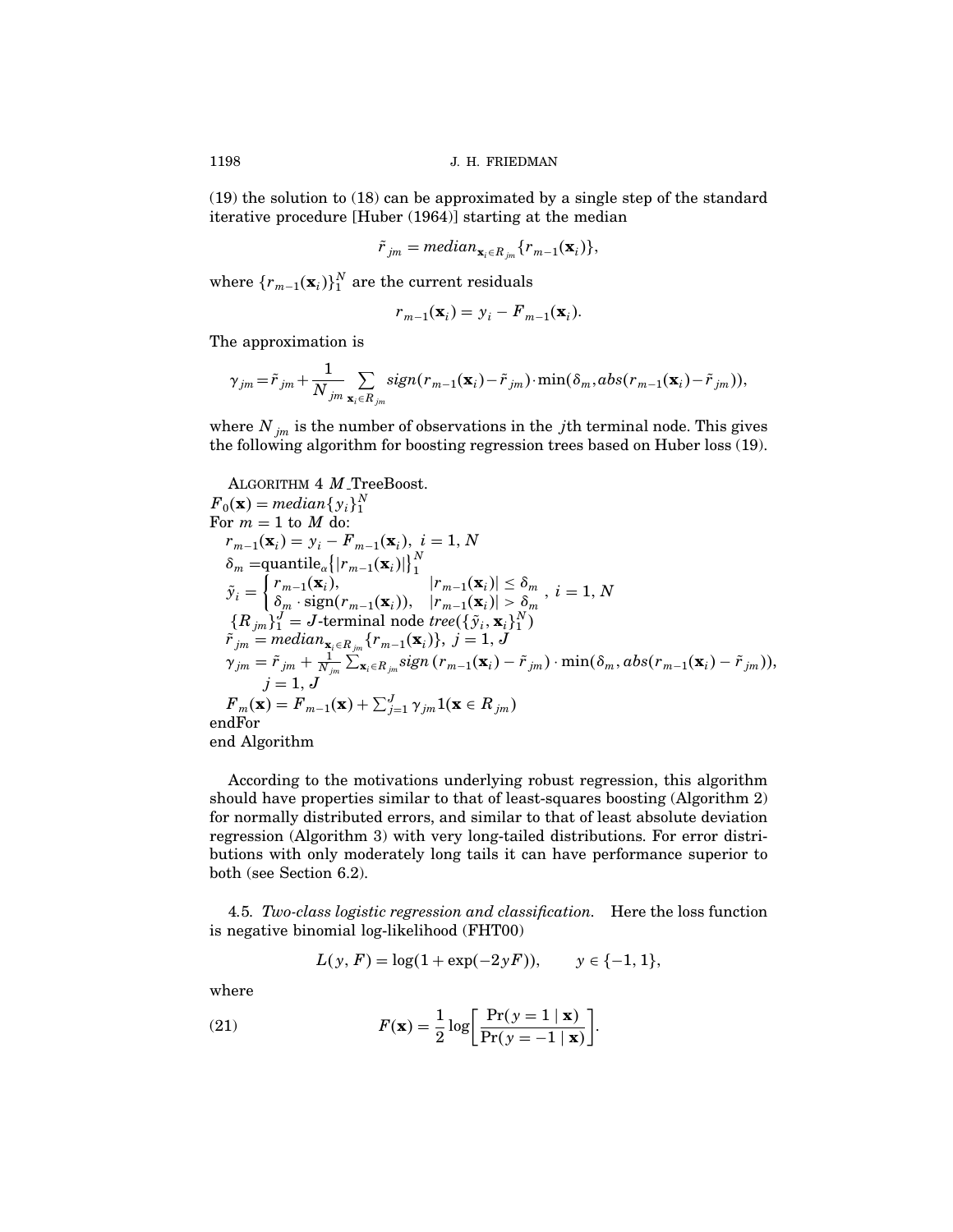The pseudoresponse is

(22) 
$$
\tilde{y}_i = -\left[\frac{\partial L(y_i, F(\mathbf{x}_i))}{\partial F(\mathbf{x}_i)}\right]_{F(\mathbf{x})=F_{m-1}(\mathbf{x})} = 2y_i/(1+\exp(2y_iF_{m-1}(\mathbf{x}_i))).
$$

The line search becomes

$$
\rho_m = \arg\min_{\rho} \sum_{i=1}^N \log(1 + \exp(-2y_i(F_{m-1}(\mathbf{x}_i) + \rho h(\mathbf{x}_i; \mathbf{a}_m)))).
$$

With regression trees as base learners we again use the strategy (Section 4.3) of separate updates in each terminal node  $R_{im}$ :

(23) 
$$
\gamma_{jm} = \arg\min_{\gamma} \sum_{\mathbf{x}_i \in R_{jm}} \log(1 + \exp(-2\gamma_i(F_{m-1}(\mathbf{x}_i) + \gamma))).
$$

There is no closed-form solution to (23). Following FHT00, we approximate it by a single Newton–Raphson step. This turns out to be

$$
\gamma_{jm} = \sum_{\mathbf{x}_i \in R_{jm}} \tilde{y}_i / \sum_{\mathbf{x}_i \in R_{jm}} |\tilde{y}_i| (2 - |\tilde{y}_i|)
$$

with  $\tilde{y}_i$  given by (22). This gives the following algorithm for likelihood gradient boosting with regression trees.

ALGORITHM 5 ( $L_K$ -TreeBoost).  $F_0(\mathbf{x}) = \frac{1}{2} \log \frac{1+\bar{y}}{1-\bar{y}}$ For  $m = 1$  to  $\overline{M}$  do:  $\tilde{y}_i = 2y_i/(1 + \exp(2y_i F_{m-1}(\mathbf{x}_i))), i = 1, N$  ${R_{jm}}_1^J = J$ -terminal node  $tree({\{\tilde{\mathbf{y}}_i, \mathbf{x}_i\}_1^N})$  ${\gamma}_{jm}=\sum_{{\mathbf{x}_i}\in R_{jm}}\tilde{\mathbf{y}}_i/\sum_{{\mathbf{x}_i}\in R_{j m}}|\tilde{\mathbf{y}}_i|(2-|\tilde{\mathbf{y}}_i|),\ j=1,\ J$  $F_m(\mathbf{x}) = F_{m-1}(\mathbf{x}) + \sum_{j=1}^{J} \gamma_{jm} \mathbb{1}(\mathbf{x} \in R_{jm})$ endFor end Algorithm

The final approximation  $F_M(x)$  is related to log-odds through (21). This can be inverted to yield probability estimates

$$
p_{+}(\mathbf{x}) = \widehat{\Pr}(\mathbf{y} = 1 \mid \mathbf{x}) = \frac{1}{1 + e^{-2F_M(\mathbf{x})}},
$$

$$
p_{-}(\mathbf{x}) = \widehat{\Pr}(\mathbf{y} = -1 \mid \mathbf{x}) = \frac{1}{1 + e^{2F_M(\mathbf{x})}}.
$$

These in turn can be used for classification,

$$
\hat{y}(\mathbf{x}) = 2 \cdot 1[c(-1, 1)p_+(\mathbf{x}) > c(1, -1)p_-(\mathbf{x})] - 1,
$$

where  $c(\hat{y}, y)$  is the cost associated with predicting  $\hat{y}$  when the truth is y.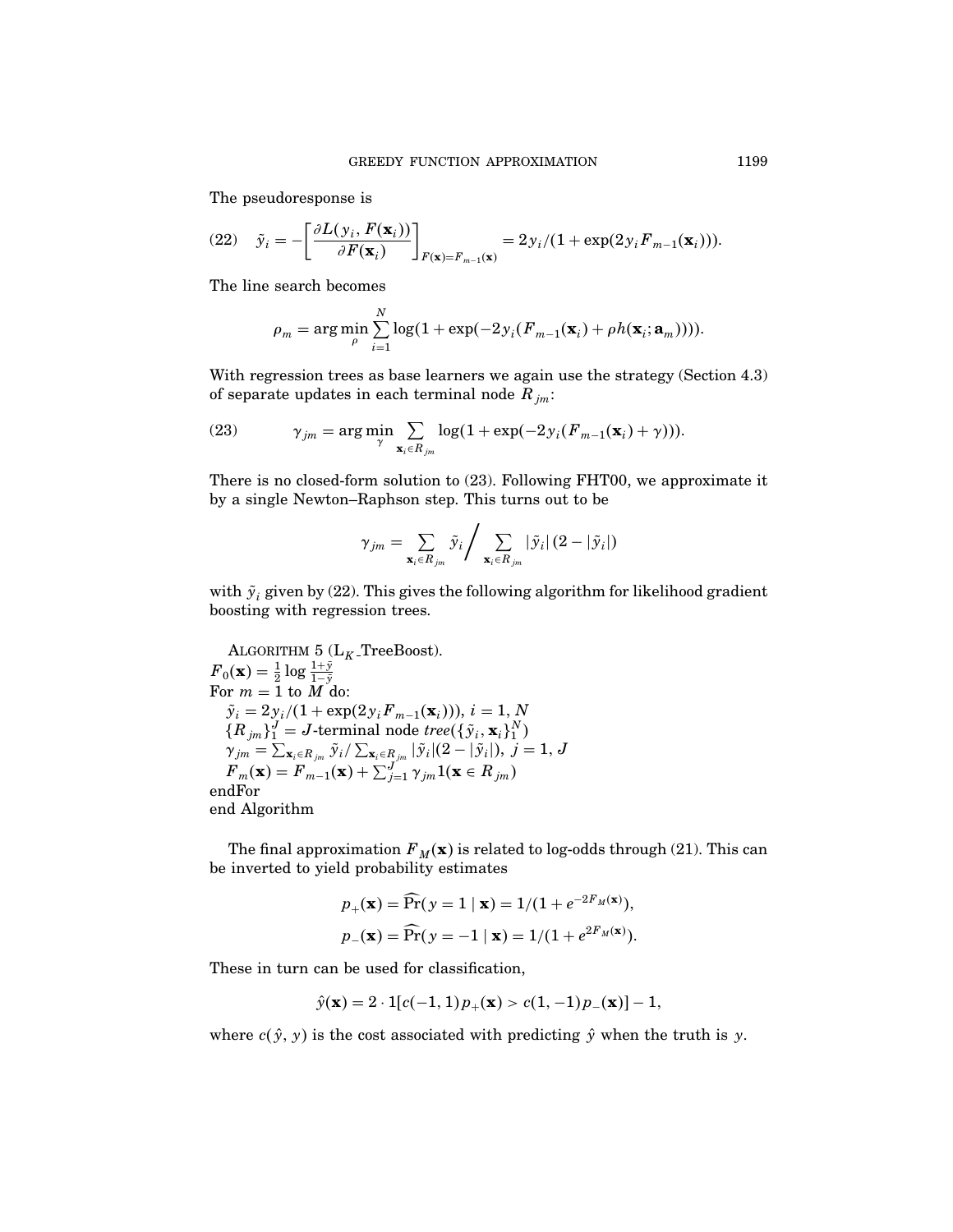4.5.1. Influence trimming. The empirical loss function for the two-class logistic regression problem at the mth iteration is

(24) 
$$
\phi_m(\rho, \mathbf{a}) = \sum_{i=1}^N \log[1 + \exp(-2y_i F_{m-1}(\mathbf{x}_i)) \cdot \exp(-2y_i \rho h(\mathbf{x}_i; \mathbf{a}))].
$$

If  $y_i F_{m-1}(\mathbf{x}_i)$  is very large, then (24) has almost no dependence on  $\rho h(\mathbf{x}_i; \mathbf{a})$ for small to moderate values near zero. This implies that the ith observation  $(y_i, \mathbf{x}_i)$  has almost no influence on the loss function, and therefore on its solution

$$
(\rho_m, \mathbf{a}_m) = \arg\min_{\rho, \mathbf{a}} \phi_m(\rho, \mathbf{a}).
$$

This suggests that all observations  $(y_i, \mathbf{x}_i)$  for which  $y_i F_{m-1}(\mathbf{x}_i)$  is relatively very large can be deleted from all computations of the mth iteration without having a substantial effect on the result. Thus,

$$
(25) \t\t w_i = \exp(-2y_i F_{m-1}(\mathbf{x}_i))
$$

can be viewed as a measure of the "influence" or weight of the *i*th observation on the estimate  $\rho_m h(\mathbf{x}; \mathbf{a}_m)$ .

More generally, from the nonparametric function space perspective of Section 2, the parameters are the observation function values  $\{F(\mathbf{x}_i)\}_1^N$ . The influence on an estimate to changes in a "parameter" value  $F(\mathbf{x}_i)$  (holding all the other parameters fixed) can be gauged by the second derivative ofthe loss function with respect to that parameter. Here this second derivative at the mth iteration is  $|\tilde{y}_i|(2 - |\tilde{y}_i|)$  with  $\tilde{y}_i$  given by (22). Thus, another measure of the influence or "weight" of the *i*th observation on the estimate  $\rho_m h(\mathbf{x}; \mathbf{a}_m)$  at the mth iteration is

$$
(26) \t\t\t w_i = |\tilde{y}_i|(2 - |\tilde{y}_i|).
$$

Influence trimming deletes all observations with  $w_i$ -values less than  $w_{l(\alpha)}$ , where  $l(\alpha)$  is the solution to

(27) 
$$
\sum_{i=1}^{l(\alpha)} w_{(i)} = \alpha \sum_{i=1}^{N} w_i.
$$

Here  $\{w_{(i)}\}_1^N$  are the weights  $\{w_i\}_1^N$  arranged in ascending order. Typical values are  $\alpha \in [0.05, 0.2]$ . Note that influence trimming based on (25), (27) is identical to the "weight trimming" strategy employed with Real AdaBoost, whereas (26), (27) is equivalent to that used with LogitBoost, in FHT00. There it was seen that 90% to 95% of the observations were often deleted without sacrificing accuracy of the estimates, using either influence measure. This results in a corresponding reduction in computation by factors of 10 to 20.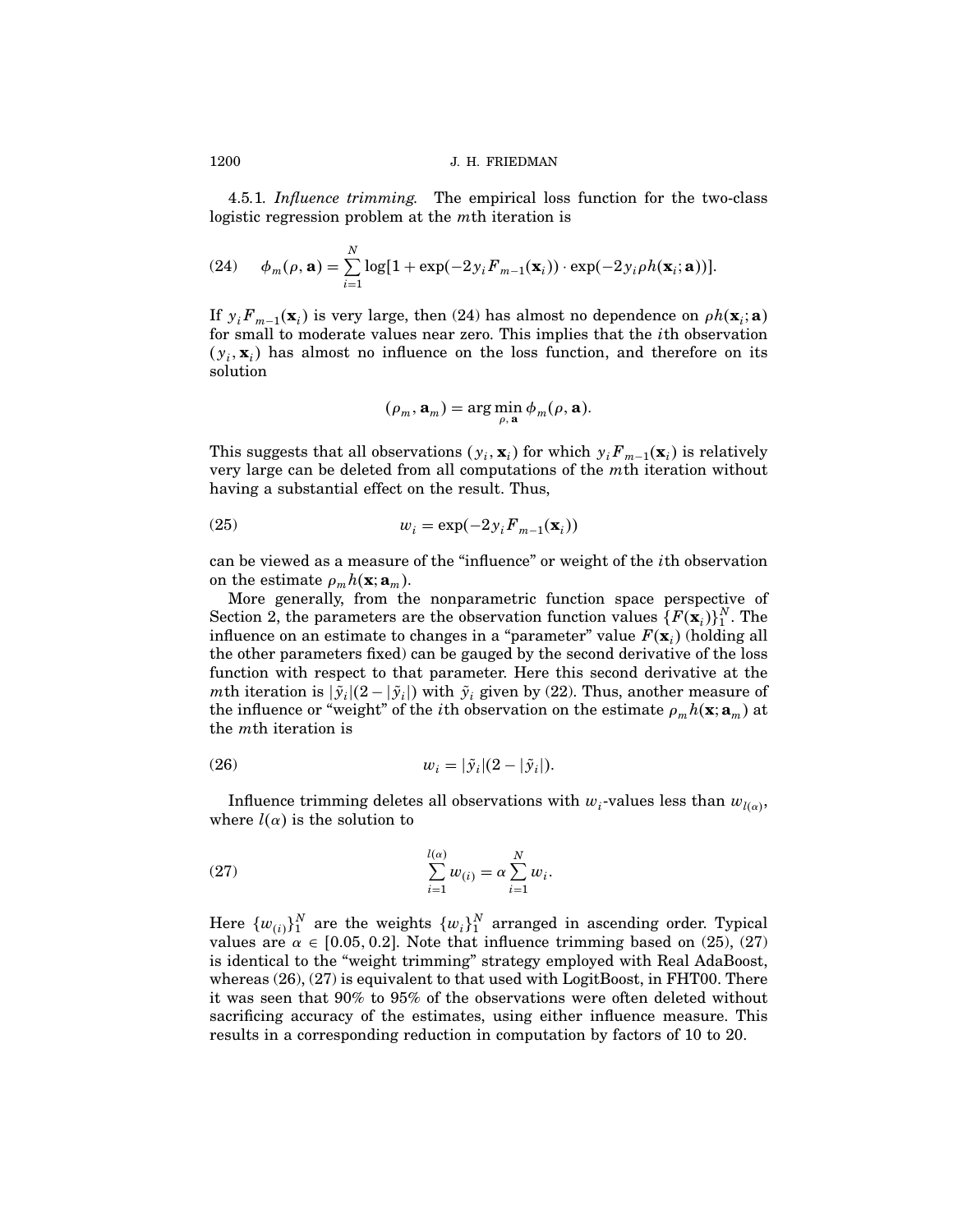4.6. Multiclass logistic regression and classification. Here we develop a gradient-descent boosting algorithm for the  $K$ -class problem. The loss function is

(28) 
$$
L(\{y_k, F_k(\mathbf{x})\}_{1}^K) = -\sum_{k=1}^K y_k \log p_k(\mathbf{x}),
$$

where  $y_k = 1$ (class = k)  $\in \{0, 1\}$ , and  $p_k(\mathbf{x}) = \Pr(y_k = 1 | \mathbf{x})$ . Following FHT00, we use the symmetric multiple logistic transform

(29) 
$$
F_k(\mathbf{x}) = \log p_k(\mathbf{x}) - \frac{1}{K} \sum_{l=1}^{K} \log p_l(\mathbf{x})
$$

or equivalently

(30) 
$$
p_k(\mathbf{x}) = \exp(F_k(\mathbf{x})) / \sum_{l=1}^K \exp(F_l(\mathbf{x})).
$$

Substituting (30) into (28) and taking first derivatives one has

$$
(31) \quad \tilde{\mathbf{y}}_{ik} = -\left[\frac{\partial L(\{\mathbf{y}_{il}, F_l(\mathbf{x}_i)\}_{l=1}^K)}{\partial F_k(\mathbf{x}_i)}\right]_{\{F_l(\mathbf{x}) = F_{l,m-1}(\mathbf{x})\}_{1}^K} = \mathbf{y}_{ik} - p_{k,m-1}(\mathbf{x}_i),
$$

where  $p_{k, m-1}(\mathbf{x})$  is derived from  $F_{k, m-1}(\mathbf{x})$  through (30). Thus, K-trees are induced at each iteration  $m$  to predict the corresponding current residuals for each class on the probability scale. Each of these trees has  $J$ -terminal nodes, with corresponding regions  $\{R_{jkm}\}_{j=1}^J$ . The model updates  $\gamma_{jkm}$  corresponding to these regions are the solution to

$$
\{\gamma_{jkm}\} = \arg\min_{\{\gamma_{jk}\}} \sum_{i=1}^N \sum_{k=1}^K \phi\bigg(\gamma_{ik}, F_{k,m-1}(\mathbf{x}_i) + \sum_{j=1}^J \gamma_{jk} \mathbf{1}(\mathbf{x}_i \in R_{jm})\bigg),
$$

where  $\phi(y_k, F_k) = -y_k \log p_k$  from (28), with  $F_k$  related to  $p_k$  through (30). This has no closed form solution. Moreover, the regions corresponding to the different class trees overlap, so that the solution does not reduce to a separate calculation within each region of each tree in analogy with  $(18)$ . Following FHT00, we approximate the solution with a single Newton–Raphson step, using a diagonal approximation to the Hessian. This decomposes the problem into a separate calculation for each terminal node of each tree. The result is

(32) 
$$
\gamma_{jkm} = \frac{K-1}{K} \frac{\sum_{\mathbf{x}_i \in R_{jkm}} \tilde{y}_{ik}}{\sum_{\mathbf{x}_i \in R_{jkm}} |\tilde{y}_{ik}| (1-|\tilde{y}_{ik}|)}.
$$

This leads to the following algorithm for K-class logistic gradient boosting.

ALGORITHM 6 (L<sub>K</sub>-TreeBoost).  
\n
$$
F_{k0}(\mathbf{x}) = 0
$$
,  $k = 1$ , K  
\nFor  $m = 1$  to M do:  
\n $p_k(\mathbf{x}) = \exp(F_k(\mathbf{x}))/\sum_{l=1}^K \exp(F_l(\mathbf{x})), k = 1, K$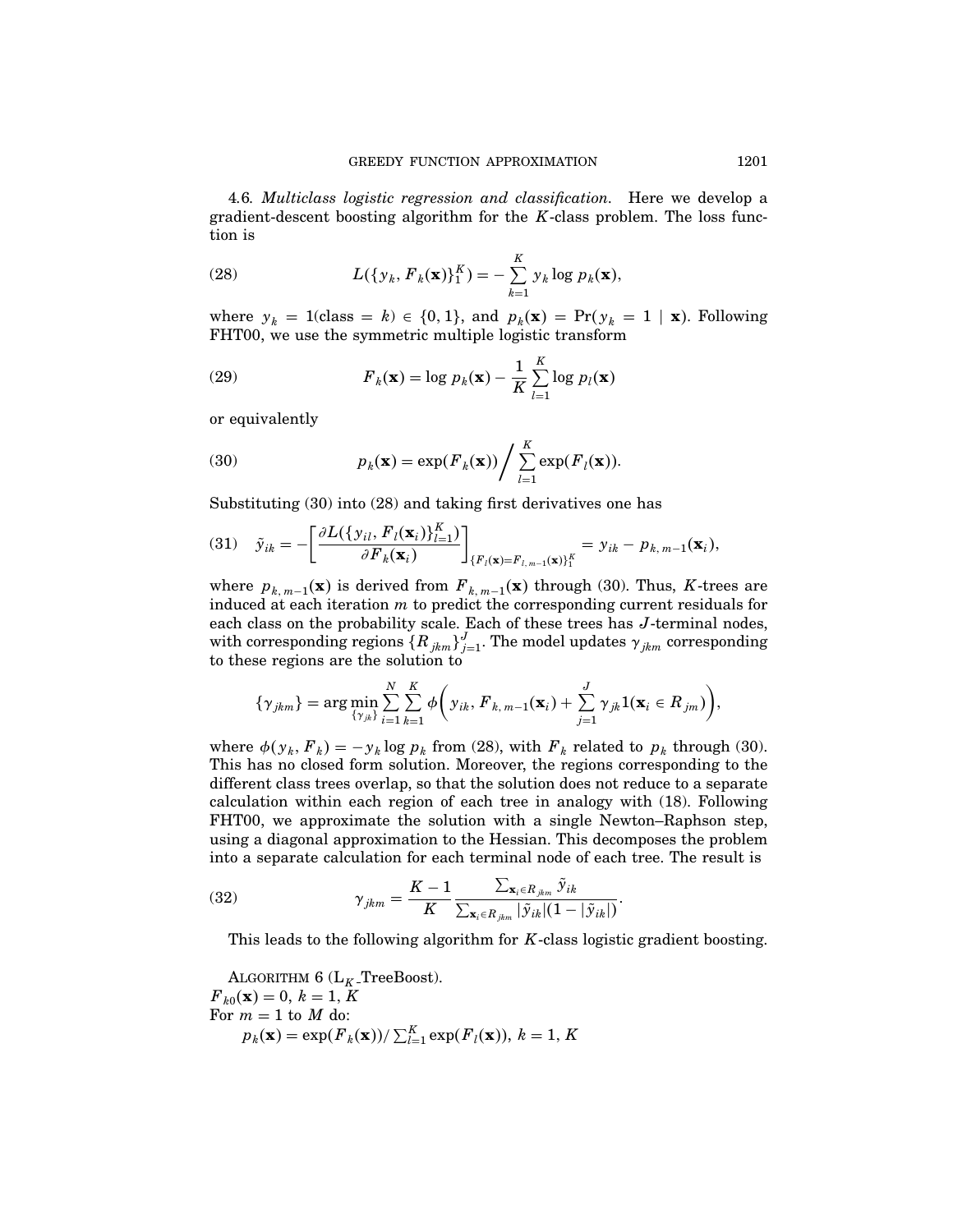For 
$$
k = 1
$$
 to  $K$  do:\n
$$
\tilde{y}_{ik} = y_{ik} - p_k(\mathbf{x}_i), \, i = 1, N
$$
\n
$$
\{R_{jkm}\}_{j=1}^J = J\text{-terminal node tree}(\{\tilde{y}_{ik}, \mathbf{x}_i\}_1^N)
$$
\n
$$
\gamma_{jkm} = \frac{K-1}{K} \frac{\sum_{\mathbf{x}_i \in R_{jkm}} \tilde{y}_{ik}}{\sum_{\mathbf{x}_i \in R_{jkm}} |\tilde{y}_{ik}|(1-|\tilde{y}_{ik}|)}, \, j = 1, J
$$
\n
$$
F_{km}(\mathbf{x}) = F_{k, m-1}(\mathbf{x}) + \sum_{j=1}^J \gamma_{jkm} \mathbf{1}(\mathbf{x} \in R_{jkm})
$$
\nendFor\nend Algorithm

The final estimates  $\{F_{k,M}(x)\}_1^K$  can be used to obtain corresponding probability estimates  $\{p_{kM}(\mathbf{x})\}^K_1$  through (30). These in turn can be used for classification

$$
\hat{k}(\mathbf{x}) = \arg\min_{1 \leq k \leq K} \sum_{k'=1}^{K} c(k, k') p_{k'M}(\mathbf{x}),
$$

where  $c(k, k')$  is the cost associated with predicting the kth class when the truth is  $k'$ . Note that for  $K = 2$ , Algorithm 6 is equivalent to Algorithm 5.

Algorithm 6 bears a close similarity to the  $K$ -class LogitBoost procedure ofFHT00, which is based on Newton–Raphson rather than gradient descent in function space. In that algorithm  $K$  trees were induced, each using corresponding pseudoresponses

(33) 
$$
\tilde{y}_{ik} = \frac{K-1}{K} \frac{y_{ik} - p_k(\mathbf{x}_i)}{p_k(\mathbf{x}_i)(1 - p_k(\mathbf{x}_i))}
$$

and a weight

(34) 
$$
w_k(\mathbf{x}_i) = p_k(\mathbf{x}_i)(1 - p_k(\mathbf{x}_i))
$$

applied to each observation  $(\tilde{y}_{ik}, \mathbf{x}_i)$ . The terminal node updates were

$$
\gamma_{jkm} = \frac{\sum_{\mathbf{x}_i \in R_{jkm}} w_k(\mathbf{x}_i) \tilde{\mathbf{y}}_{ik}}{\sum_{\mathbf{x}_i \in R_{jkm}} w_k(\mathbf{x}_i)},
$$

which is equivalent to (32). The difference between the two algorithms is the splitting criterion used to induce the trees and thereby the terminal regions  $\{R_{\underline{jkm}}\}_1^J.$ 

The least-squares improvement criterion used to evaluate potential splits of a currently terminal region R into two subregions  $(R_l, R_r)$  is

(35) 
$$
i^2(R_l, R_r) = \frac{w_l w_r}{w_l + w_r} (\bar{y}_l - \bar{y}_r)^2,
$$

where  $\bar{y}_l$ ,  $\bar{y}_r$  are the left and right daughter response means respectively, and  $w_l$ ,  $w_r$  are the corresponding sums of the weights. For a given split, using (31) with unit weights, or (33) with weights (34), give the same values for  $\bar{y}_l$ ,  $\bar{y}_r$ . However, the weight sums  $w_l$ ,  $w_r$  are different. Unit weights  $(L_K$  TeeBoost) favor splits that are symmetric in the number of observations in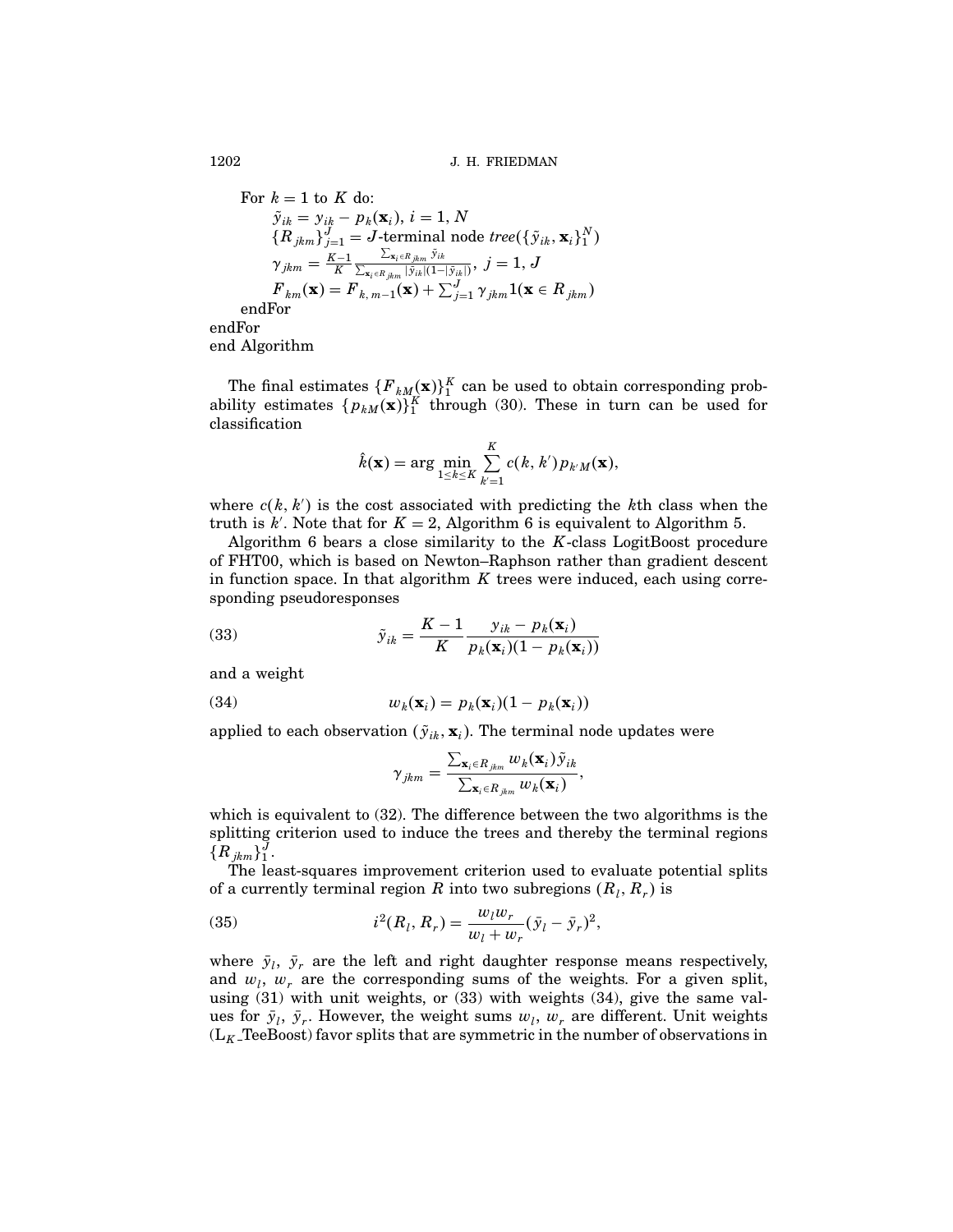each daughter node, whereas (34) (LogitBoost) favors splits for which the sums of the currently estimated response variances var $(y_{ik}) = p_k(\mathbf{x}_i)(1 - p_k(\mathbf{x}_i))$ are more equal.

 $L_K$ -TreeBoost has an implementation advantage in numerical stability. LogitBoost becomes numerically unstable whenever the value of (34) is close to zero for any observation  $\mathbf{x}_i$ , which happens quite frequently. This is a consequence of the difficulty that Newton–Raphson has with vanishing second derivatives. Its performance is strongly affected by the way this problem is handled (see FHT00, page 352).  $L_K$  TreeBoost has such difficulties only when (34) is close to zero for all observations in a terminal node. This happens much less frequently and is easier to deal with when it does happen.

Influence trimming for the multiclass procedure is implemented in the same way as that for the two-class case outlined in Section 4.5.1. Associated with each "observation"  $(y_{ik}, \mathbf{x}_i)$  is an influence  $w_{ik} = |\tilde{y}_{ik}| (1 - |\tilde{y}_{ik}|)$  which is used for deleting observations (27) when inducing the kth tree at the current iteration m.

5. Regularization. In prediction problems, fitting the training data too closely can be counterproductive. Reducing the expected loss on the training data beyond some point causes the population-expected loss to stop decreasing and often to start increasing. Regularization methods attempt to prevent such "overfitting" by constraining the fitting procedure. For additive expansions (2) a natural regularization parameter is the number of components  $M$ . This is analogous to stepwise regression where the  $\{h(\mathbf{x}; \mathbf{a}_m)\}_{1}^M$  are considered explanatory variables that are sequentially entered. Controlling the value of M regulates the degree to which expected loss on the training data can be minimized. The best value for  $M$  can be estimated by some model selection method, such as using an independent "test" set, or cross-validation.

Regularizing by controlling the number of terms in the expansion places an implicit prior belief that "sparse" approximations involving fewer terms are likely to provide better prediction. However, it has often been found that regularization through shrinkage provides superior results to that obtained by restricting the number of components [Copas (1983)]. In the context of additive models (2) constructed in a forward stagewise manner (9), (10), a simple shrinkage strategy is to replace line  $6$  of the generic algorithm (Algorithm 1) with

(36) 
$$
F_m(\mathbf{x}) = F_{m-1}(\mathbf{x}) + \nu \cdot \rho_m h(\mathbf{x}; \mathbf{a}_m), \qquad 0 < \nu \le 1,
$$

and making the corresponding equivalent changes in all of the specific algorithms (Algorithms  $2-6$ ). Each update is simply scaled by the value of the "learning rate" parameter  $\nu$ .

Introducing shrinkage into gradient boosting (36) in this manner provides two regularization parameters, the learning rate  $\nu$  and the number of components M. Each one can control the degree of fit and thus affect the best value for the other one. Decreasing the value of  $\nu$  increases the best value for M. Ideally one should estimate optimal values for both by minimizing a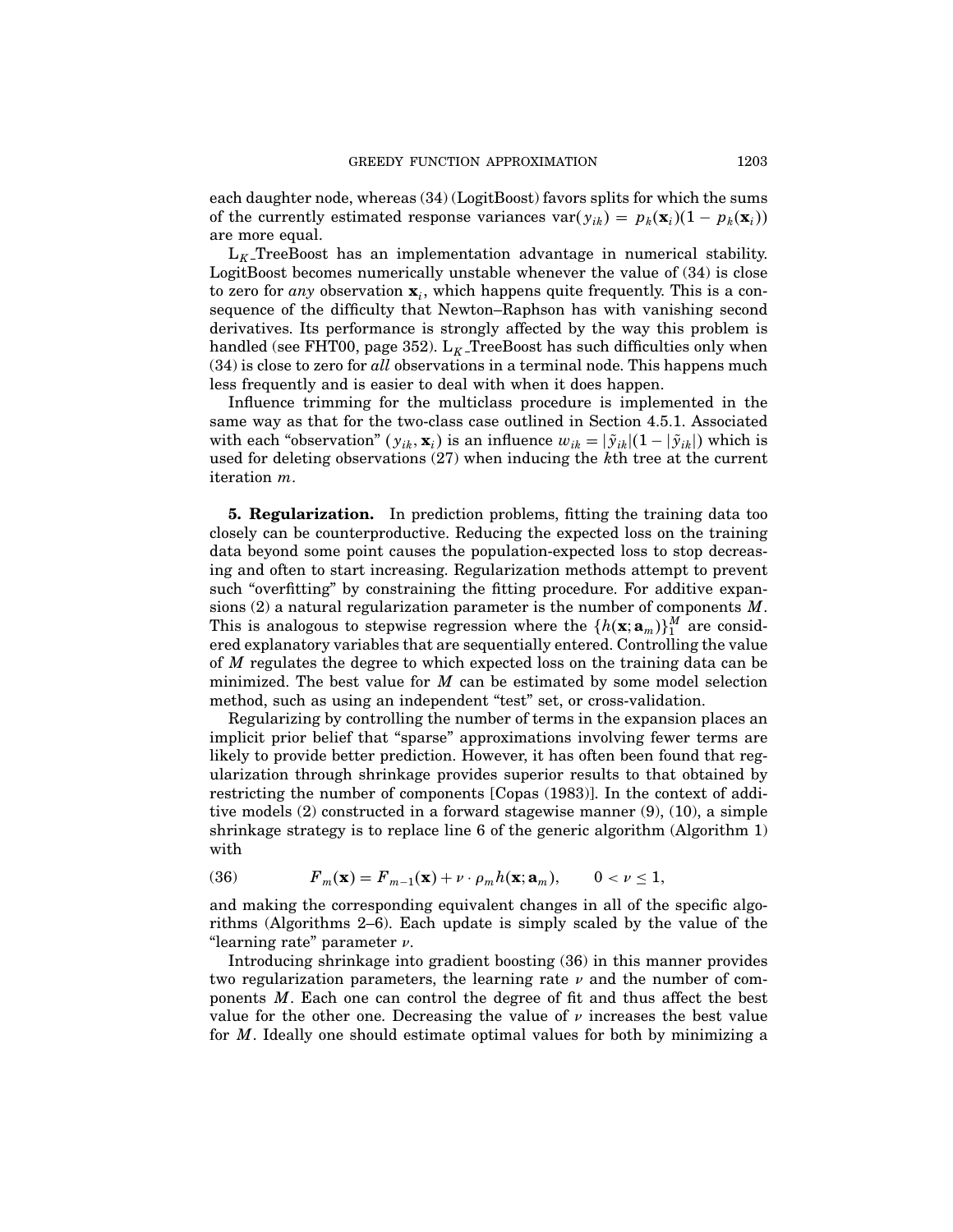model selection criterion jointly with respect to the values of the two parameters. There are also computational considerations; increasing the size of M produces a proportionate increase in computation.

We illustrate this  $\nu$ -*M* trade-off through a simulation study. The training sample consists of 5000 observations  $\{y_i, \mathbf{x}_i\}$  with

$$
y_i = F^*(\mathbf{x}_i) + \varepsilon_i.
$$

The target function  $F^*(\mathbf{x})$ ,  $\mathbf{x} \in R^{10}$ , is randomly generated as described in Section 6.1. The noise  $\varepsilon$  was generated from a normal distribution with zero mean, and variance adjusted so that

$$
E|\varepsilon| = \frac{1}{2}E_{\mathbf{x}}|F^*(\mathbf{x}) - \text{median}_{\mathbf{x}}F^*(\mathbf{x})|
$$

giving a signal-to-noise ratio of  $2/1$ . For this illustration the base learner  $h(\mathbf{x}; \mathbf{a})$  is taken to be an 11-terminal node regression tree induced in a bestfirst manner (FHT00). A general discussion of tree size choice appears in Section 7.

Figure 1 shows the lack of fit (LOF) of LS\_TreeBoost, LAD\_TreeBoost, and  $L_2$  TreeBoost as a function of number of terms (iterations) M, for several values of the shrinkage parameter  $\nu \in \{1.0, 0.25, 0.125, 0.06\}$ . For the first two methods, LOF is measured by the average absolute error of the estimate  $\overline{F}_M(\mathbf{x})$  relative to that of the optimal constant solution

(37) 
$$
A(\widehat{F}_M(\mathbf{x})) = \frac{E_{\mathbf{x}}|F^*(\mathbf{x}) - F_M(\mathbf{x})|}{E_{\mathbf{x}}|F^*(\mathbf{x}) - \text{median}_{\mathbf{x}}F^*(\mathbf{x})|}.
$$

For logistic regression the y-values were obtained by thresholding at the median of  $F^*(\mathbf{x})$  over the distribution of x-values;  $F^*(\mathbf{x}_i)$  values greater than the median were assigned  $y_i = 1$ ; those below the median were assigned  $y_i = -1$ . The Bayes error rate is thus zero, but the decision boundary is fairly complicated. There are two LOF measures for  $L_2$ -TreeBoost; minus twice log-likelihood ("deviance") and the misclassification error rate  $E_{\mathbf{x}}[1(y \neq$ sign( $F_M(\mathbf{x})$ )). The values of all LOF measures were computed by using an independent validation data set of 10,000 observations.

As seen in Figure 1, smaller values of the shrinkage parameter  $\nu$  (more shrinkage) are seen to result in better performance, although there is a diminishing return for the smallest values. For the larger values, behavior characteristic of overfitting is observed; performance reaches an optimum at some value of  $M$  and thereafter diminishes as  $M$  increases beyond that point. This effect is much less pronounced with LAD TreeBoost, and with the error rate criterion of  $L_2$  TreeBoost. For smaller values of  $\nu$  there is less overfitting, as would be expected.

Although difficult to see except for  $\nu = 1$ , the misclassification error rate (lower right panel) continues to decrease well after the logistic likelihood has reached its optimum (lower left panel). Thus, degrading the likelihood by overfitting actually improves misclassification error rate. Although perhaps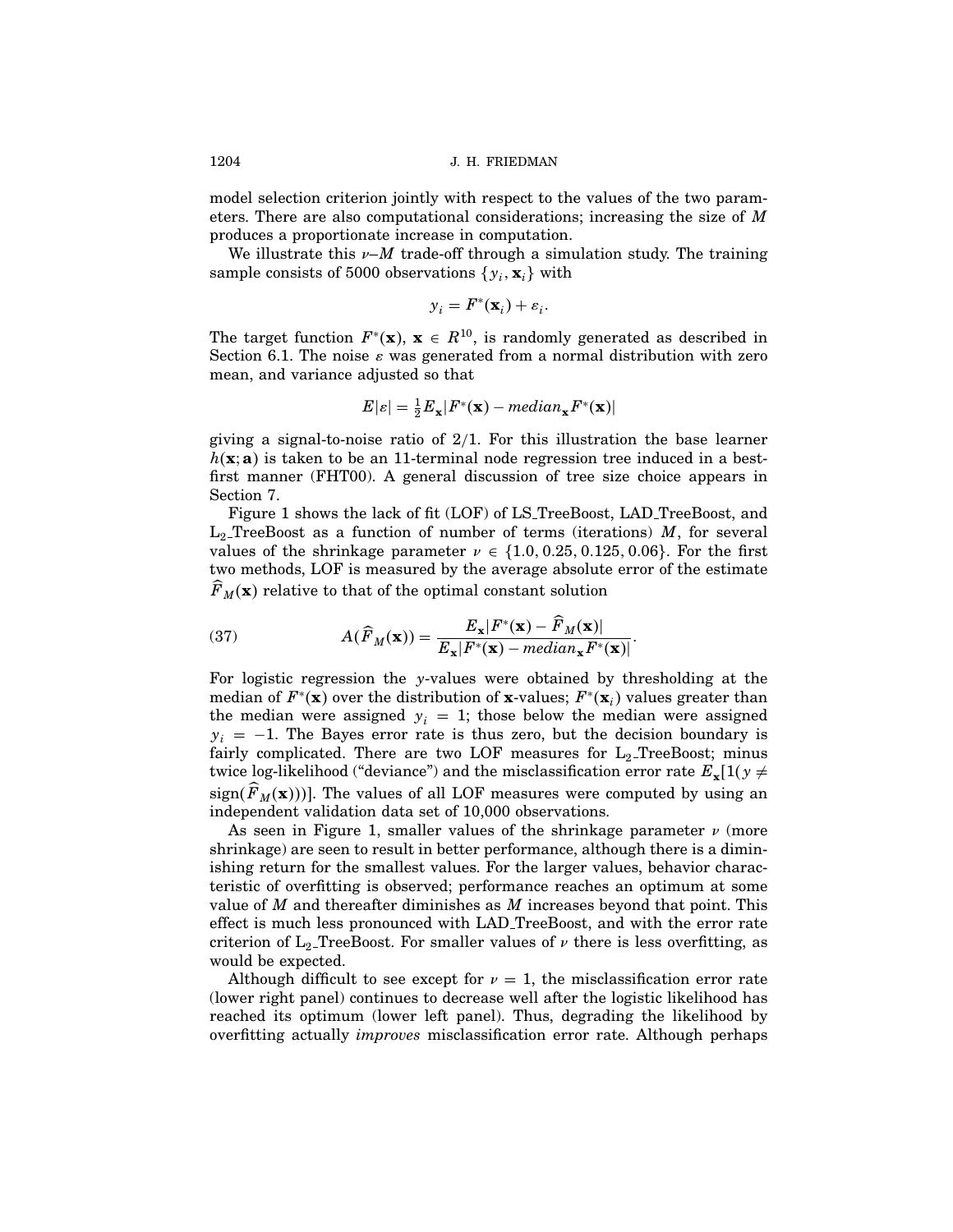GREEDY FUNCTION APPROXIMATION 1205



Fig. 1. Performance of three gradient boosting algorithms as a function of number of iterations M. The four curves correspond to shrinkage parameter values of  $\nu \in \{1.0, 0.25, 0.125, 0.06\}$  and are in that order (top to bottom) at the extreme right of each plot.

counterintuitive, this is not a contradiction; likelihood and error rate measure different aspects of fit quality. Error rate depends only on the sign of  $\widehat{F}_M(\mathbf{x})$ whereas likelihood is affected by both its sign and magnitude. Apparently, overfitting degrades the quality of the magnitude estimate without affecting (and sometimes improving) the sign. Thus, misclassification error is much less sensitive to overfitting.

Table 1 summarizes the simulation results for several values of  $\nu$  including those shown in Figure 1. Shown for each  $\nu$ -value (row) are the iteration number at which the minimum LOF was achieved and the corresponding minimizing value (pairs of columns).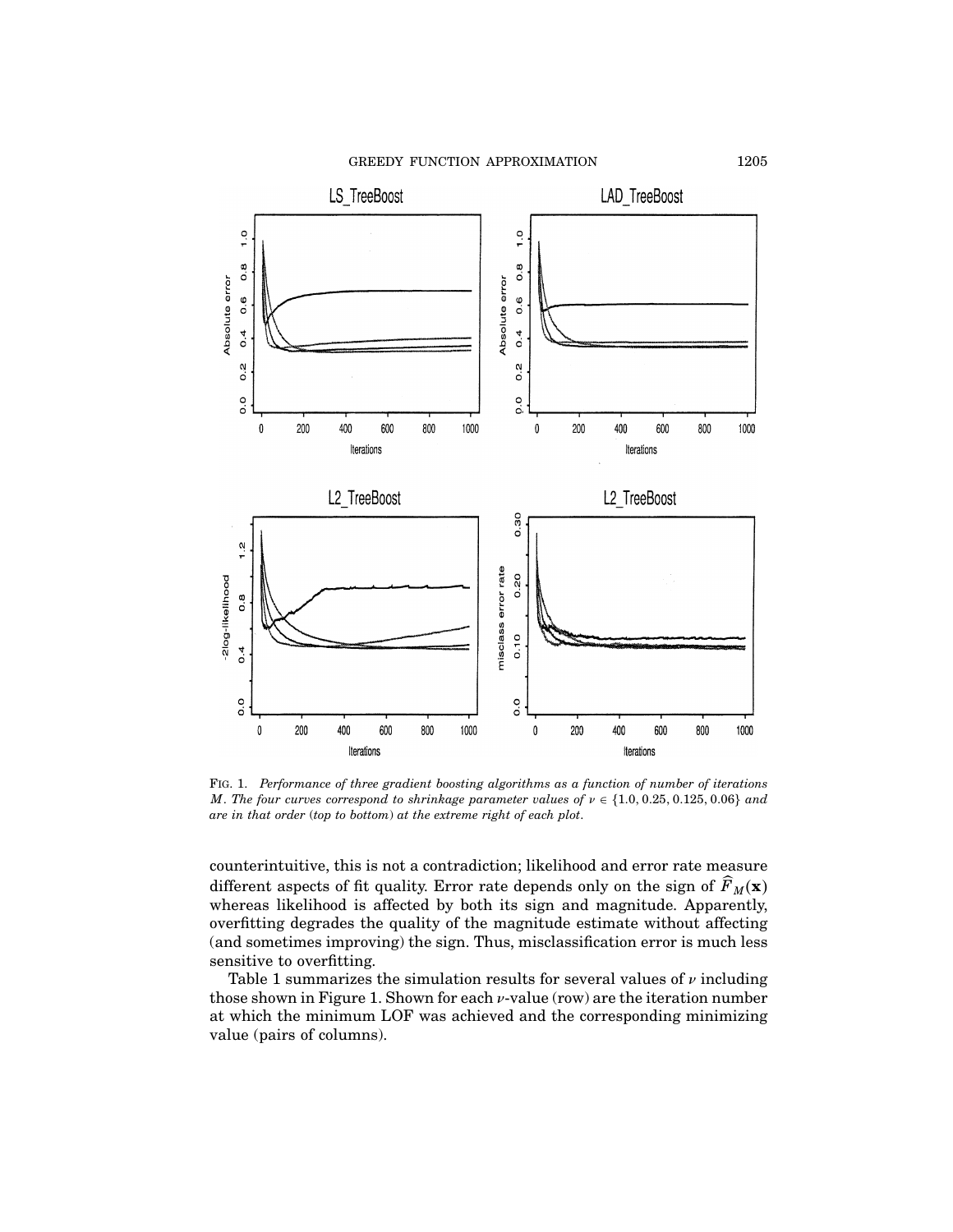TABLE 1 Iteration number giving the best fit and the best fit value for several shrinkage parameter ν-values, with three boosting methods

| ν     |     | LS: $A(F_M(x))$ |     | LAD: $A(F_M(x))$ |      | $L_2: -2log (like)$ |     | $L_2$ : error rate |
|-------|-----|-----------------|-----|------------------|------|---------------------|-----|--------------------|
| 1.0   | 15  | 0.48            | 19  | 0.57             | 20   | 0.60                | 436 | 0.111              |
| 0.5   | 43  | 0.40            | 19  | 0.44             | 80   | 0.50                | 371 | 0.106              |
| 0.25  | 77  | 0.34            | 84  | 0.38             | 310  | 0.46                | 967 | 0.099              |
| 0.125 | 146 | 0.32            | 307 | 0.35             | 570  | 0.45                | 580 | 0.098              |
| 0.06  | 326 | 0.32            | 509 | 0.35             | 1000 | 0.44                | 994 | 0.094              |
| 0.03  | 855 | 0.32            | 937 | 0.35             | 1000 | 0.45                | 979 | 0.097              |

The  $\nu-M$  trade-off is clearly evident; smaller values of  $\nu$  give rise to larger optimal M-values. They also provide higher accuracy, with a diminishing return for  $\nu < 0.125$ . The misclassification error rate is very flat for  $M \gtrsim 200$ , so that optimal M-values for it are unstable.

Although illustrated here for just one target function and base learner (11 terminal node tree), the qualitative nature ofthese results is fairly universal. Other target functions and tree sizes (not shown) give rise to the same behavior. This suggests that the best value for  $\nu$  depends on the number of iterations M. The latter should be made as large as is computationally convenient or feasible. The value of  $\nu$  should then be adjusted so that LOF achieves its minimum close to the value chosen for  $M$ . If LOF is still decreasing at the last iteration, the value of  $\nu$  or the number of iterations M should be increased, preferably the latter. Given the sequential nature of the algorithm, it can easily be restarted where it finished previously, so that no computation need be repeated. LOF as a function of iteration number is most conveniently estimated using a left-out test sample.

As illustrated here, decreasing the learning rate clearly improves performance, usually dramatically. The reason for this is less clear. Shrinking the model update (36) at each iteration produces a more complex effect than direct proportional shrinkage of the entire model

(38) 
$$
\widehat{F}_{\nu}(\mathbf{x}) = \bar{y} + \nu \cdot (\widehat{F}_{M}(\mathbf{x}) - \bar{y}),
$$

where  $\widehat{F}_M(\mathbf{x})$  is the model induced without shrinkage. The update  $\rho_m h(\mathbf{x}; \mathbf{a}_m)$ at each iteration depends on the specific sequence of updates at the previous iterations. Incremental shrinkage (36) produces very different models than global shrinkage (38). Empirical evidence (not shown) indicates that global shrinkage (38) provides at best marginal improvement over no shrinkage, far from the dramatic effect of incremental shrinkage. The mystery underlying the success of incremental shrinkage is currently under investigation.

6. Simulation studies. The performance of any function estimation method depends on the particular problem to which it is applied. Important characteristics of problems that affect performance include training sample size N, true underlying "target" function  $F^*(\mathbf{x})$  (1), and the distribution of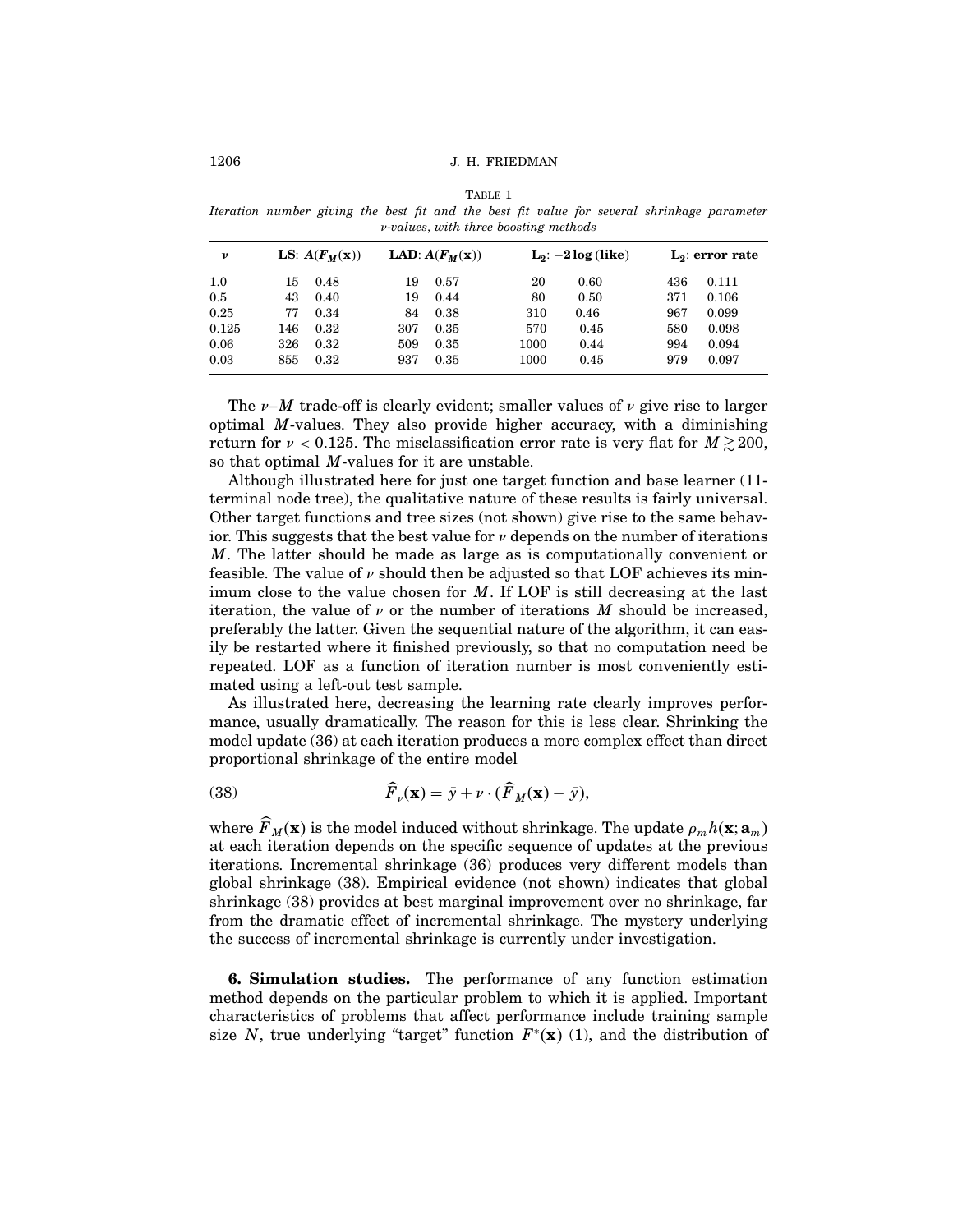the departures,  $\varepsilon$ , of y | x from  $F^*(x)$ . For any given problem, N is always known and sometimes the distribution of  $\varepsilon$  is also known, for example when  $\gamma$ is binary (Bernoulli). When  $y$  is a general real-valued variable the distribution of  $\varepsilon$  is seldom known. In nearly all cases, the nature of  $F^*(\mathbf{x})$  is unknown.

In order to gauge the value of any estimation method it is necessary to accurately evaluate its performance over many different situations. This is most conveniently accomplished through Monte Carlo simulation where data can be generated according to a wide variety of prescriptions and resulting performance accurately calculated. In this section several such studies are presented in an attempt to understand the properties of the various Gradient TreeBoost procedures developed in the previous sections. Although such a study is far more thorough than evaluating the methods on just a few selected examples, real or simulated, the results of even a large study can only be regarded as suggestive.

6.1. Random function generator. One of the most important characteristics of any problem affecting performance is the true underlying target function  $F^*(\mathbf{x})$  (1). Every method has particular targets for which it is most appropriate and others for which it is not. Since the nature of the target function can vary greatly over different problems, and is seldom known, we compare the merits of regression tree gradient boosting algorithms on a variety of different randomly generated targets. Each one takes the form

(39) 
$$
F^*(\mathbf{x}) = \sum_{l=1}^{20} a_l g_l(\mathbf{z}_l).
$$

The coefficients  $\{a_l\}_1^{20}$  are randomly generated from a uniform distribution  $a_l \backsim U[-1,1]$ . Each  $g_l(\mathbf{z}_l)$  is a function of a randomly selected subset, of size  $n_l$ , of the *n*-input variables  $x$ . Specifically,

$$
\mathbf{z}_{l} = {\{x_{P_l(j)}\}}_{j=1}^{n_l},
$$

where each  $P_l$  is a separate random permutation of the integers  $\{1, 2, \ldots, n\}$ . The size of each subset  $n_l$  is itself taken to be random,  $n_l = \lfloor 1.5 + r \rfloor$ , with r being drawn from an exponential distribution with mean  $\lambda = 2$ . Thus, the expected number of input variables for each  $g_l(\mathbf{z}_l)$  is between three and four. However, most often there will be fewer than that, and somewhat less often, more. This reflects a bias against strong very high-order interaction effects. However, for any realized  $F^*(\mathbf{x})$  there is a good chance that at least a few of the 20 functions  $g_i(\mathbf{z}_i)$  will involve higher-order interactions. In any case,  $F^*(\mathbf{x})$  will be a function of all, or nearly all, of the input variables.

Each  $g_l(\mathbf{z}_l)$  is an  $n_l$ -dimensional Gaussian function

(40) 
$$
g_l(\mathbf{z}_l) = \exp\left(-\frac{1}{2}((\mathbf{z}_l - \mu_l)^T \mathbf{V}_l(\mathbf{z}_l - \mu_l)),\right)
$$

where each of the mean vectors  $\{\mu_l\}_1^{20}$  is randomly generated from the same distribution as that of the input variables **x**. The  $n_l \times n_l$  covariance matrix  $V_l$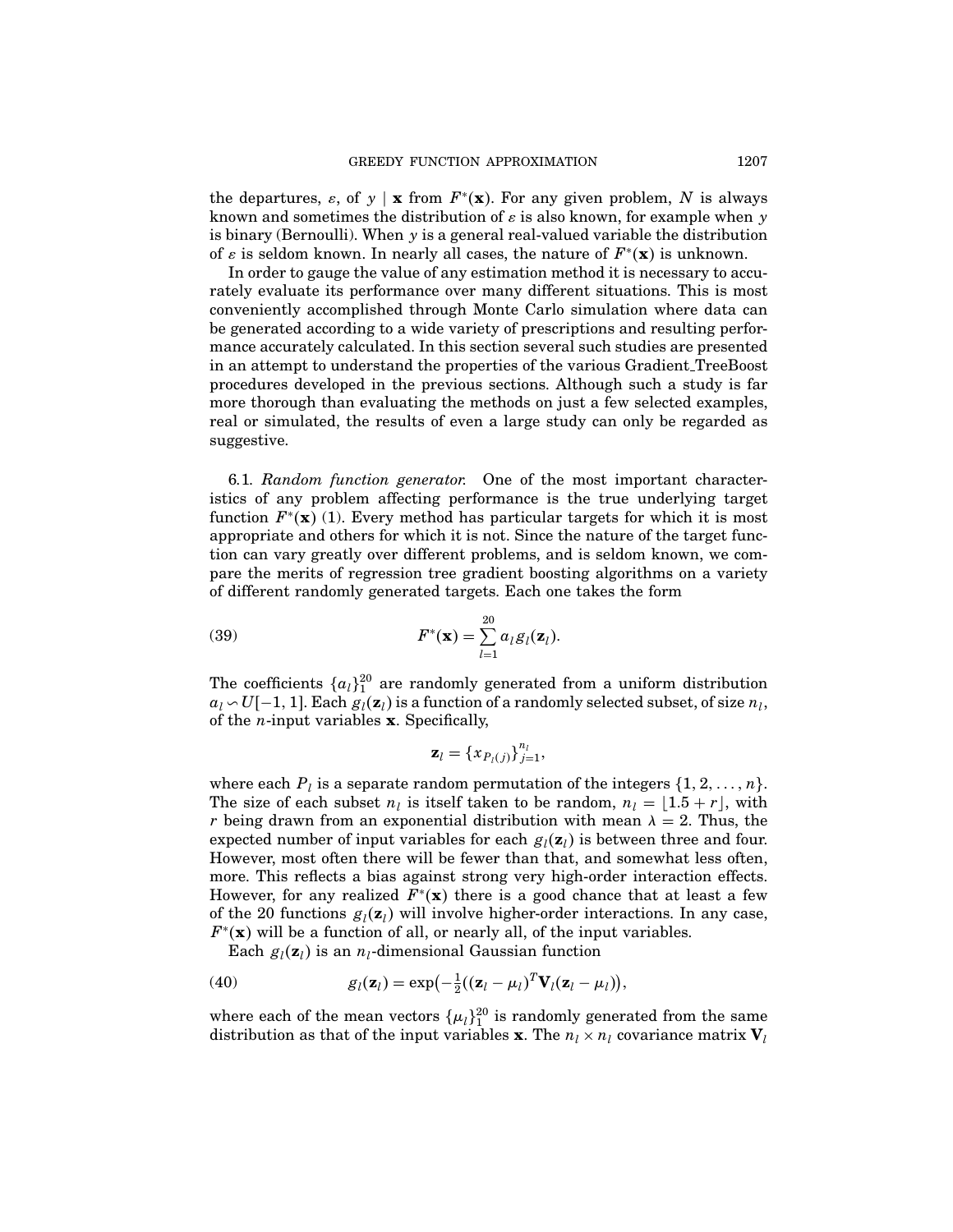is also randomly generated. Specifically,

$$
\mathbf{V}_l = \mathbf{U}_l \mathbf{D}_l \mathbf{U}_l^T,
$$

where  $U_l$  is a random orthonormal matrix (uniform on Haar measure) and  ${\bf D}_l = {\rm diag}\,\{d_{1l}\cdots d_{n_l l}\}.$  The square roots of the eigenvalues are randomly generated from a uniform distribution  $\sqrt{d_{jl}}\!sim\!U[a,b],$  where the limits  $a,b$  depend on the distribution of the input variables  $x$ .

For all of the studies presented here, the number of input variables was taken to be  $n = 10$ , and their joint distribution was taken to be standard normal  $\mathbf{x} \setminus N(0, \mathbf{I})$ . The eigenvalue limits were  $a = 0.1$  and  $b = 2.0$ . Although the tails of the normal distribution are often shorter than that of data encountered in practice, they are still more realistic than uniformly distributed inputs often used in simulation studies. Also, regression trees are immune to the effects of long-tailed input variable distributions, so shorter tails gives a relative advantage to competitors in the comparisons.

In the simulation studies below, 100 target functions  $F^*(\mathbf{x})$  were randomly generated according to the above prescription (39), (40). Performance is evaluated in terms of the distribution of approximation inaccuracy [relative approximation error (37) or misclassification risk] over these different targets. This approach allows a wide variety of quite different target functions to be generated in terms of the shapes of their contours in the ten-dimensional input space. Although lower order interactions are favored, these functions are not especially well suited to additive regression trees. Decision trees produce tensor product basis functions, and the components  $g_i(z_i)$  of the targets  $F^*(\mathbf{x})$ are not tensor product functions. Using the techniques described in Section 8, visualizations ofthe dependencies ofthe first randomly generated function on some of its more important arguments are shown in Section 8.3.

Although there are only ten input variables, each target is a function of all of them. In many data mining applications there are many more than ten inputs. However, the relevant dimensionalities are the intrinsic dimensionality of the input space, and the number of inputs that actually influence the output response variable  $y$ . In problems with many input variables there are usually high degrees of collinearity among many of them, and the number of roughly independent variables (approximate intrinsic dimensionality) is much smaller. Also, target functions often strongly depend only on a small subset of all of the inputs.

6.2. Error distribution. In this section, LS TreeBoost, LAD TreeBoost, and M TreeBoost are compared in terms of their performance over the 100 target functions for two different error distributions. Best-first regression trees with 11 terminal nodes were used with all algorithms. The breakdown parameter for the M TreeBoost was set to its default value  $\alpha = 0.9$ . The learning rate parameter (36) was set to  $\nu = 0.1$  for all TreeBoost procedures in all of the simulation studies.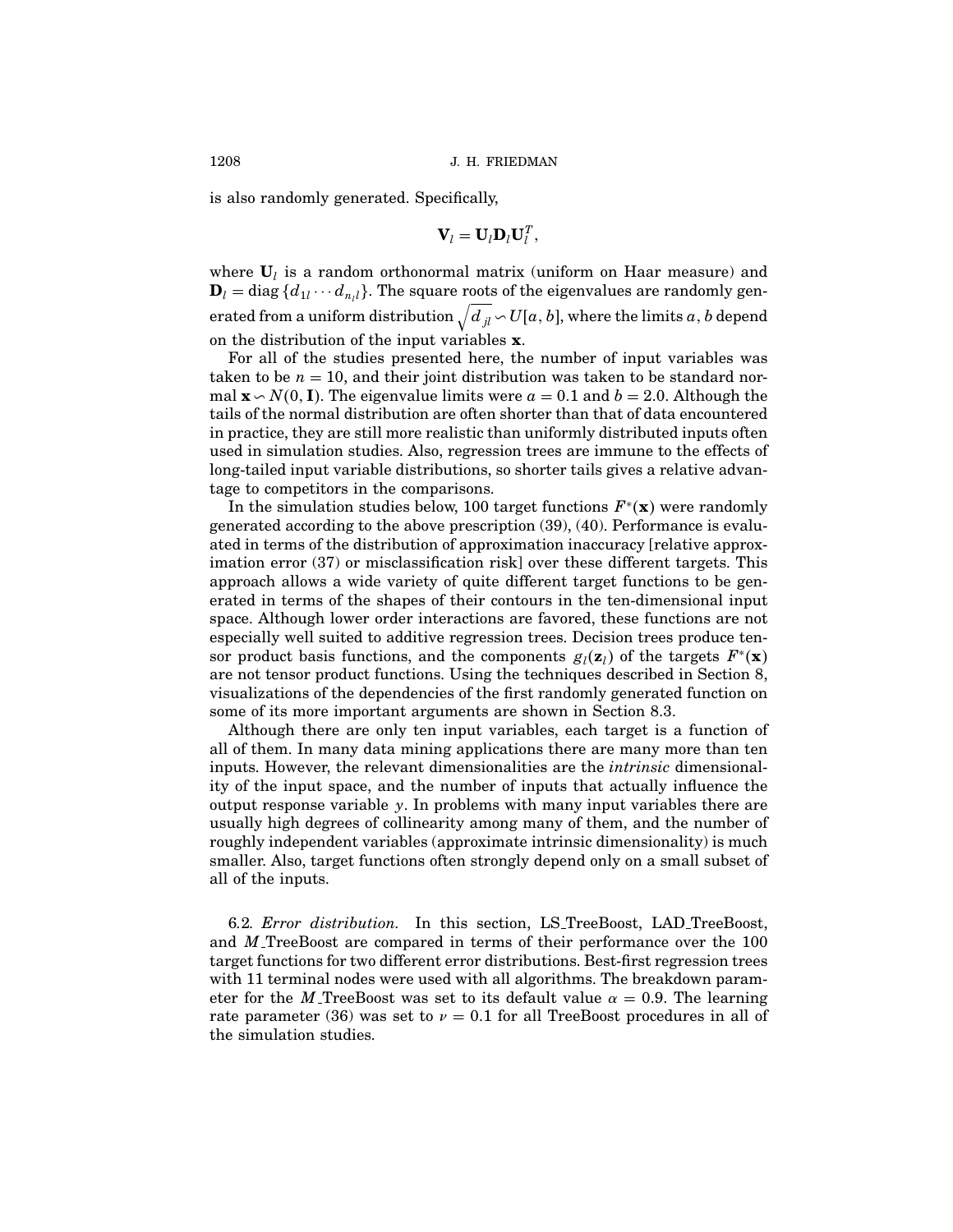One hundred data sets  $\{y_i, \mathbf{x}_i\}_1^N$  were generated according to

$$
y_i = F^*(\mathbf{x}_i) + \varepsilon_i,
$$

where  $F^*(\mathbf{x})$  represents each of the 100 target functions randomly generated as described in Section 6.1. For the first study, the errors  $\varepsilon$ , were generated from a normal distribution with zero mean, and variance adjusted so that

(41) 
$$
E|\varepsilon| = E_{\mathbf{x}}|F^*(\mathbf{x}) - \text{median}_{\mathbf{x}}F^*(\mathbf{x})|,
$$

giving a 1/1 signal-to-noise ratio. For the second study the errors were generated from a "slash" distribution,  $\varepsilon_i = s \cdot (u/v)$ , where  $u \sim N(0, 1)$  and  $v \sim$  $U[0, 1]$ . The scale factor s is adjusted to give a  $1/1$  signal-to-noise ratio (41). The slash distribution has very thick tails and is often used as an extreme to test robustness. The training sample size was taken to be  $N = 7500$ , with 5000 used for training, and 2500 left out as a test sample to estimate the optimal number of components  $M$ . For each of the 100 trials an additional validation sample of 5000 observations was generated (without error) to evaluate the approximation inaccuracy (37) for that trial.

The left panels of Figure 2 show boxplots of the distribution of approximation inaccuracy (37) over the 100 targets for the two error distributions for each of the three methods. The shaded area of each boxplot shows the interquartile range of the distribution with the enclosed white bar being the median.



Fig. 2. Distribution of absolute approximation error (left panels) and error relative to the best (right panels) for LS TreeBoost, LAD TreeBoost and M TreeBoost for normal and slash error distributions. LS TreeBoost, performs best with the normal error distribution. LAD TreeBoost and M TreeBoost both perform well with slash errors. M TreeBoost is very close to the best for both error distributions. Note the use of logarithmic scale in the lower right panel.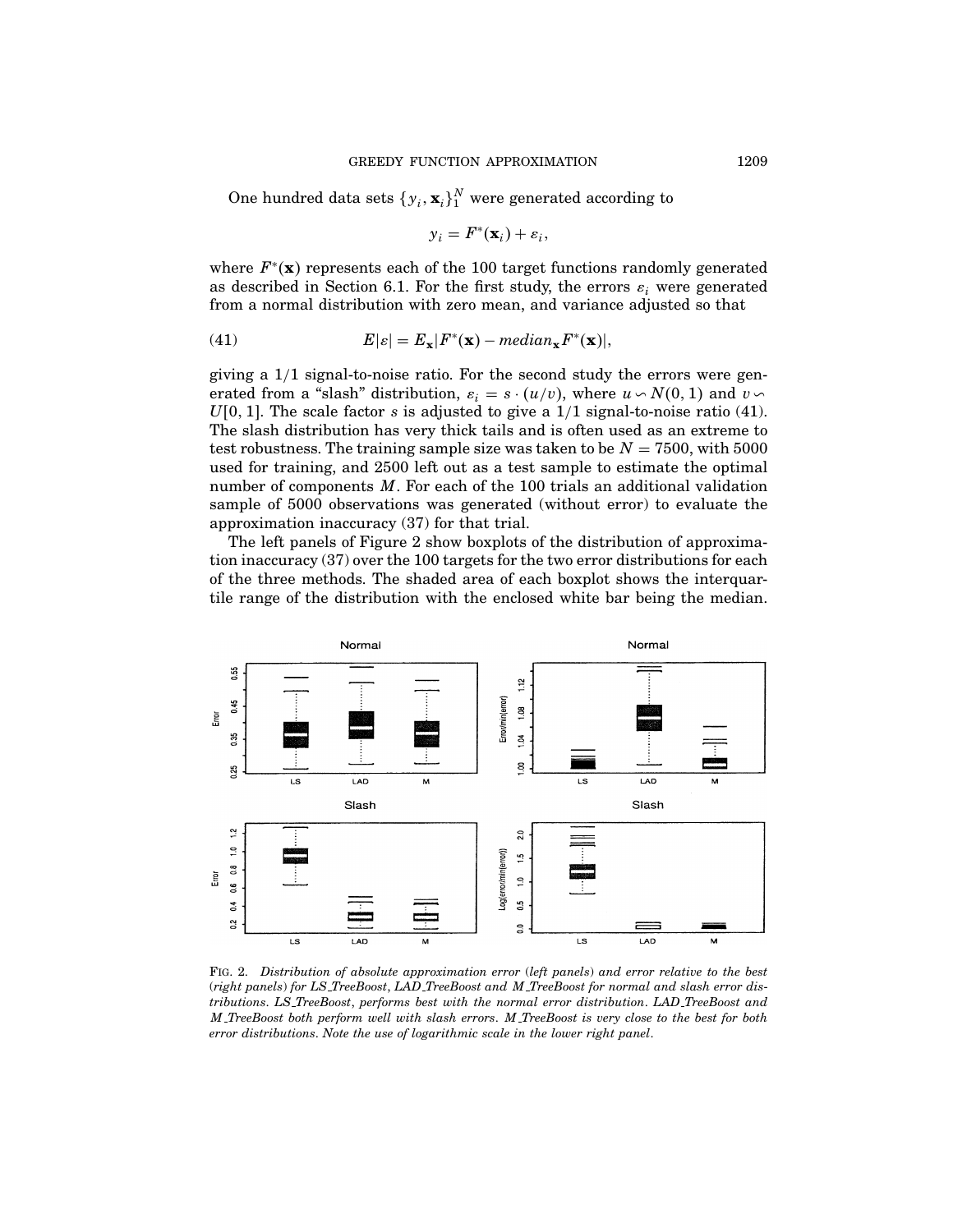The outer hinges represent the points closest to (plus/minus) 1.5 interquartile range units from the (upper/lower) quartiles. The isolated bars represent individual points outside this range (outliers).

These plots allow the comparison of the overall distributions, but give no information concerning relative performance for individual target functions. The right two panels of Figure 2 attempt to provide such a summary. They show distributions of error *ratios*, rather than the errors themselves. For each target function and method, the error for the method on that target is divided by the smallest error obtained on that target, over all of the methods (here three) being compared. Thus, for each of the 100 trials, the best method receives a value of 1.0 and the others receive a larger value. If a particular method was best (smallest error) for all 100 target functions, its resulting distribution (boxplot) would be a point mass at the value 1.0. Note that the logarithm of this ratio is plotted in the lower right panel.

From the left panels of Figure 2 one sees that the 100 targets represent a fairly wide spectrum of difficulty for all three methods; approximation errors vary by over a factor of two. For normally distributed errors LS TreeBoost is the superior performer, as might be expected. It had the smallest error in 73 of the trials, with M TreeBoost best the other 27 times. On average LS TreeBoost was 0.2% worse than the best, M TreeBoost 0.9% worse, and LAD TreeBoost was 7.4% worse than the best.

With slash-distributed errors, things are reversed. On average the approximation error for LS TreeBoost was 0.95, thereby explaining only 5% target variation. On individual trials however, it could be much better or much worse. The performance of both LAD TreeBoost and M TreeBoost was much better and comparable to each other. LAD TreeBoost was best 32 times and M TreeBoost 68 times. On average LAD TreeBoost was 4.1% worse than the best, M TreeBoost 1.0% worse, and LS TreeBoost was 364.6% worse that the best, over the 100 targets.

The results suggest that of these three,  $M$  TreeBoost is the method of choice. In both the extreme cases of very well-behaved (normal) and very badly behaved (slash) errors, its performance was very close to that of the best. By comparison, LAD TreeBoost suffered somewhat with normal errors, and LS TreeBoost was disastrous with slash errors.

6.3. LS\_TreeBoost versus MARS. All Gradient\_TreeBoost algorithms produce piecewise constant approximations. Although the number of such pieces is generally much larger than that produced by a single tree, this aspect of the approximating function  $\widehat{F}_M(\mathbf{x})$  might be expected to represent a disadvantage with respect to methods that provide continuous approximations, especially when the true underlying target  $F^*(\mathbf{x})$  (1) is continuous and fairly smooth. All of the randomly generated target functions  $(39)$ ,  $(40)$  are continuous and very smooth. In this section we investigate the extent ofthe piecewise constant disadvantage by comparing the accuracy of Gradient TreeBoost with that of MARS [Friedman (1991)] over these 100 targets. Like TreeBoost, MARS produces a tensor product based approximation. However, it uses continuous func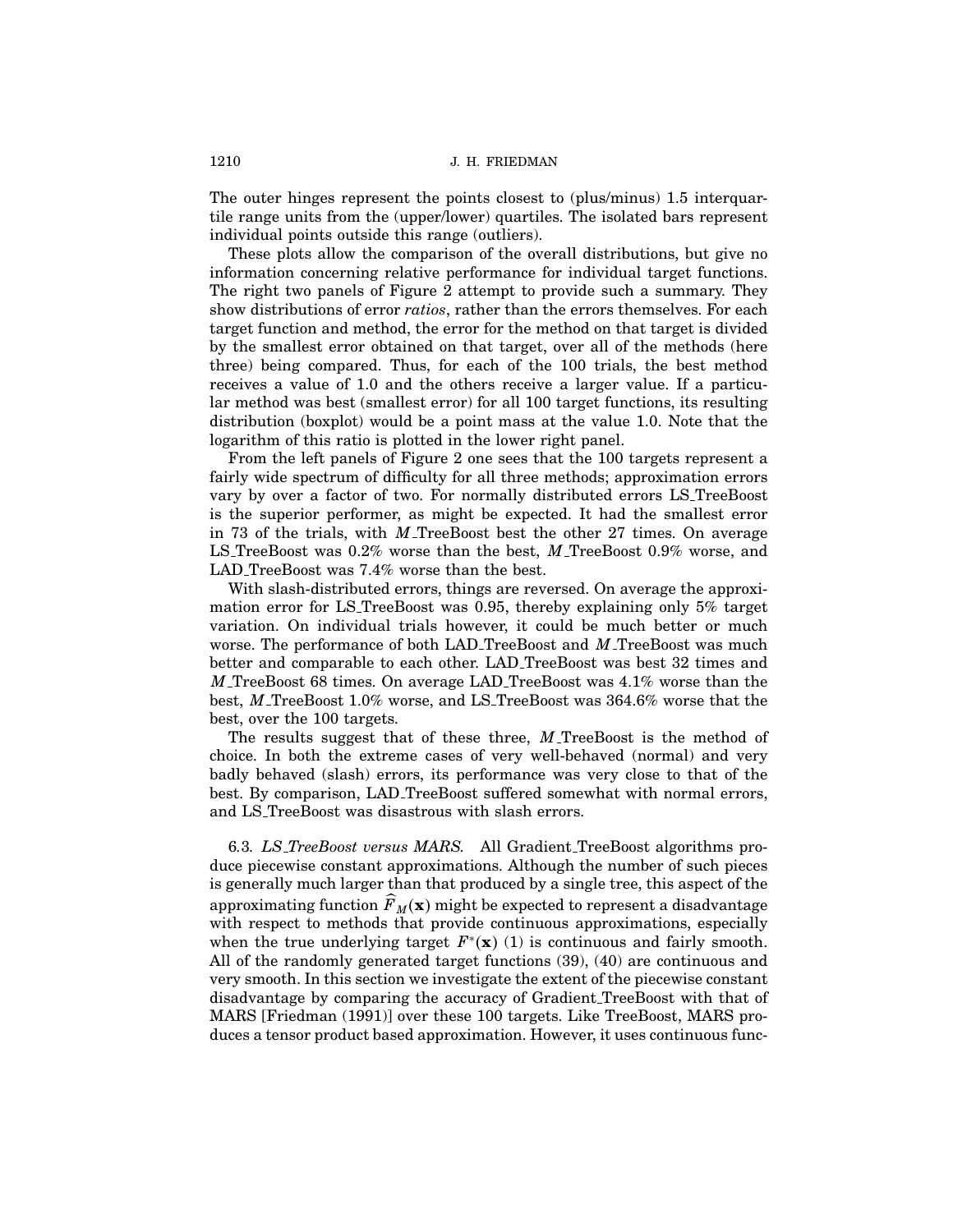tions as the product factors, thereby producing a continuous approximation. It also uses a more involved (stepwise) strategy to induce the tensor products.

Since MARS is based on least-squares fitting, we compare it to LS Tree-Boost using normally distributed errors, again with a 1/1 signal-to-noise ratio (41). The experimental setup is the same as that in Section 6.2. It is interesting to note that here the performance of MARS was considerably enhanced by using the 2500 observation test set for model selection, rather than its default generalized cross-validation (GCV) criterion [Friedman (1991)].

The top left panel of Figure 3 compares the distribution of MARS average absolute approximation errors, over the 100 randomly generated target functions (39), (40), to that ofLS TreeBoost from Figure 2. The MARS distribution is seen to be much broader, varying by almost a factor of three. There were many targets for which MARS did considerably better than LS TreeBoost, and many for which it was substantially worse. This further illustrates the fact that the nature of the target function strongly influences the relative performance of different methods. The top right panel of Figure 3 shows the distribution of errors, relative to the best for each target. The two methods exhibit similar performance based on average absolute error. There were a number of targets where each one substantially outperformed the other.

The bottom two panels of Figure 3 show corresponding plots based on root mean squared error. This gives proportionally more weight to larger errors in assessing lack of performance. For LS\_TreeBoost the two error measures have close to the same values for all of the 100 targets. However with MARS, root mean squared error is typically 30% higher than average absolute error. This indicates that MARS predictions tend to be either very close to, or far from, the target. The errors from LS TreeBoost are more evenly distributed. It tends to have fewer very large errors or very small errors. The latter may be a consequence of the piecewise constant nature of the approximation which makes it difficult to get arbitrarily close to very smoothly varying targets with approximations offinite size. As Figure 3 illustrates, relative performance can be quite sensitive to the criterion used to measure it.

These results indicate that the piecewise constant aspect of TreeBoost approximations is not a serious disadvantage. In the rather pristine environment of normal errors and normal input variable distributions, it is competitive with MARS. The advantage of the piecewise constant approach is robustness; specifically, it provides immunity to the adverse effects of wide tails and outliers in the distribution of the input variables x. Methods that produce continuous approximations, such as MARS, can be extremely sensitive to such problems. Also, as shown in Section 6.2, M TreeBoost (Algorithm 4) is nearly as accurate as LS TreeBoost for normal errors while, in addition, being highly resistant to *output* y-outliers. Therefore in data mining applications where the cleanliness of the data is not assured and  $\mathbf{x}$ - and/or y-outliers may be present, the relatively high accuracy, consistent performance and robustness of M TreeBoost may represent a substantial advantage.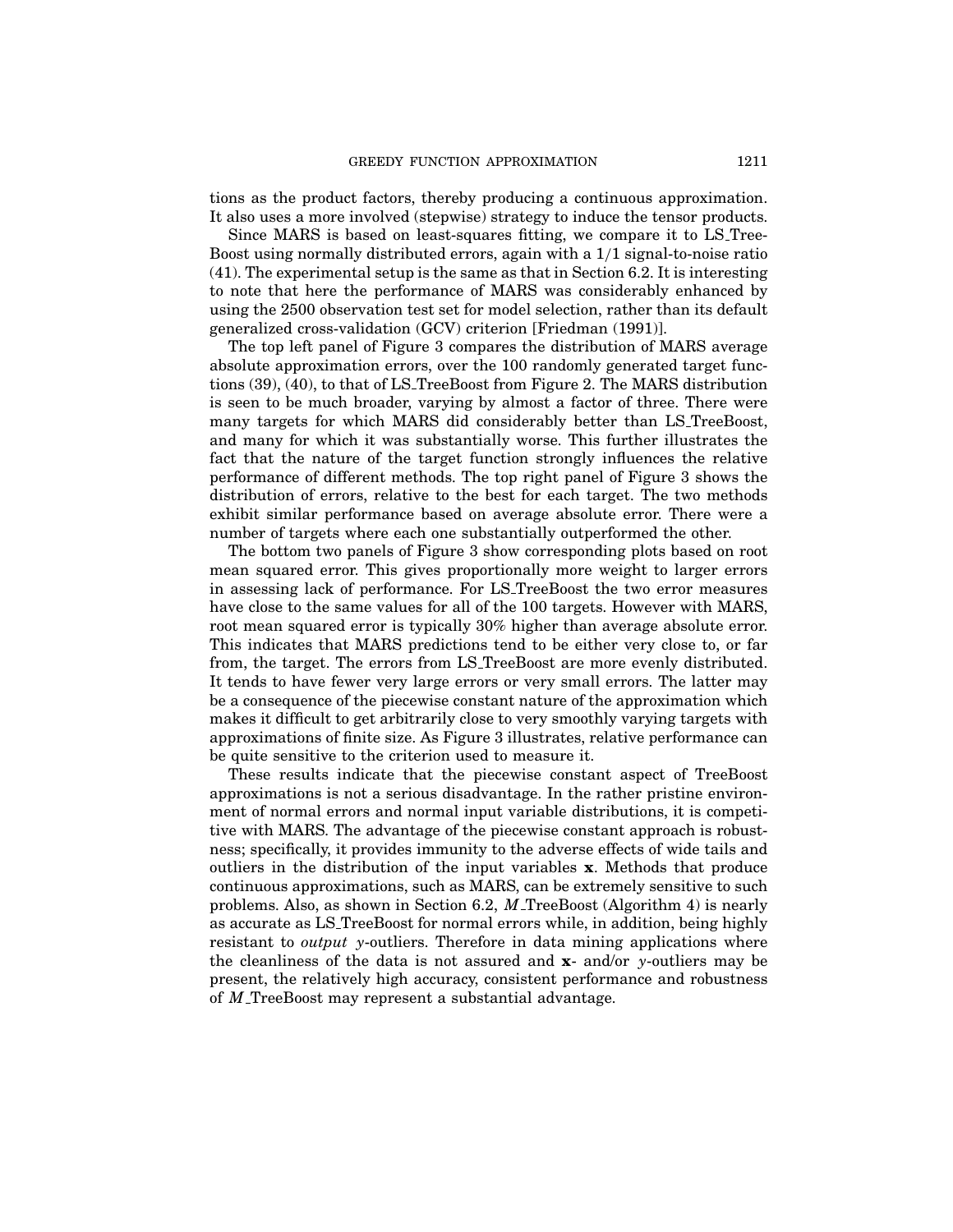

Fig. 3. Distribution of approximation error (left panels) and error relative to the best (right panels) for LS TreeBoost and MARS. The top panels are based on average absolute error, whereas the bottom ones use root mean squared error. For absolute error the MARS distribution is wider, indicating more frequent better and worse performance than LS TreeBoost. MARS performance as measured by root mean squared error is much worse, indicating that it tends to more frequently make both larger and smaller errors than LS\_TreeBoost.

6.4.  $L_K$ -TreeBoost versus K-class LogitBoost and AdaBoost.MH. In this section the performance of  $L_K$ -TreeBoost is compared to that of K-class LogitBoost (FHT00) and AdaBoost.MH [Schapire and Singer (1998)] over the 100 randomly generated targets (Section 6.1). Here  $K = 5$  classes are generated by thresholding each target at its 0.2, 0.4, 0.6 and 0.8 quantiles over the distribution of input x-values. There are  $N = 7500$  training observations for each trial (1500 per class) divided into 5000 for training and 2500 for model selection (number of iterations,  $M$ ). An independently generated validation sample of 5000 observations was used to estimate the error rate for each target. The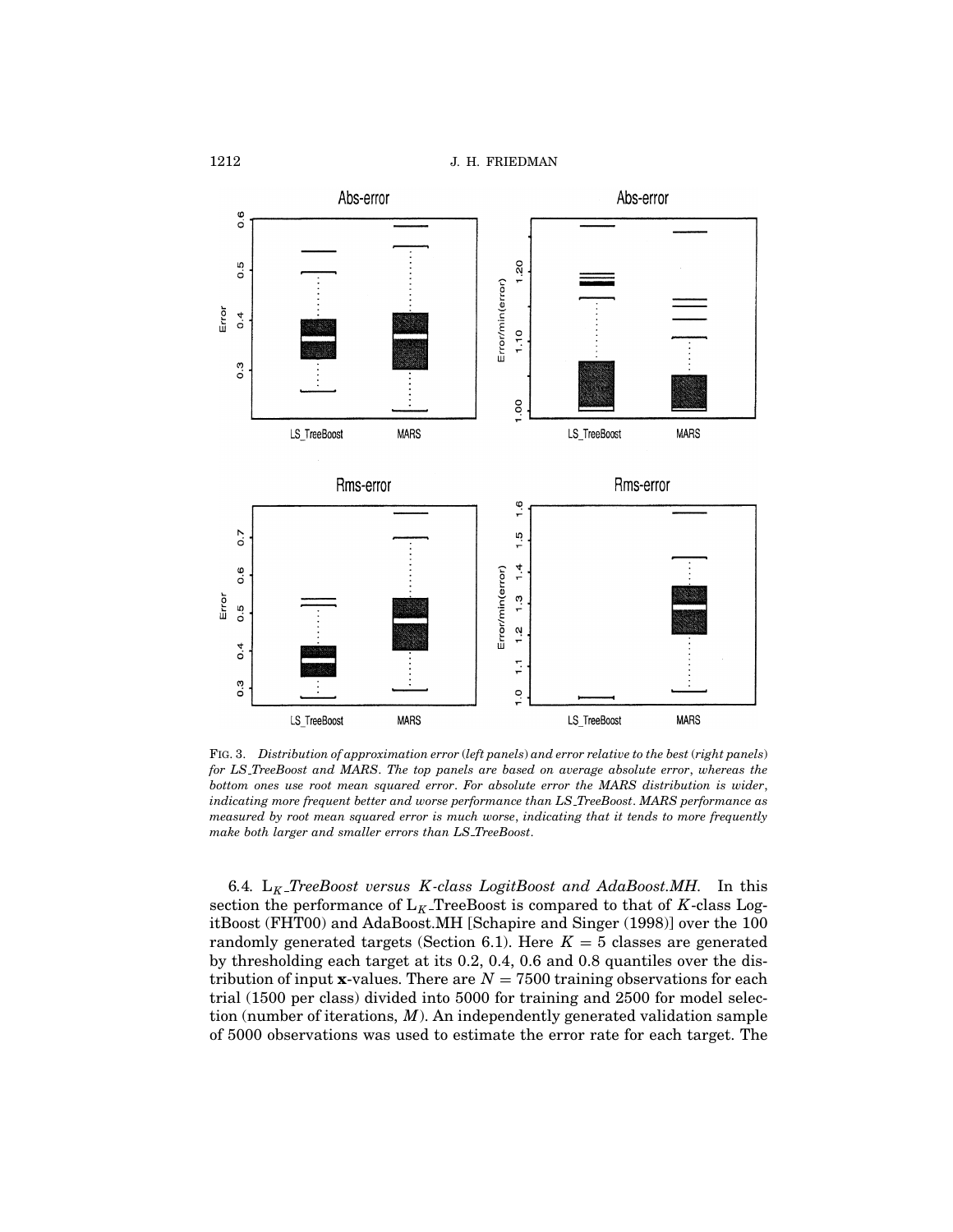Bayes error rate is zero for all targets, but the induced decision boundaries can become quite complicated, depending on the nature of each individual target function  $F^*(\mathbf{x})$ . Regression trees with 11 terminal nodes were used for each method.

Figure 4 shows the distribution of error rate (left panel), and its ratio to the smallest (right panel), over the 100 target functions, for each of the three methods. The error rate of all three methods is seen to vary substantially over these targets.  $L_K$  TreeBoost is seen to be the generally superior performer. It had the smallest error for 78 of the trials and on average its error rate was 0.6% higher than the best for each trial. LogitBoost was best on 21 of the targets and there was one tie. Its error rate was 3.5% higher than the best on average. AdaBoost.MH was never the best performer, and on average it was 15% worse than the best.

Figure 5 shows a corresponding comparison, with the LogitBoost and AdaBoost.MH procedures modified to incorporate incremental shrinkage (36), with the shrinkage parameter set to the same (default) value  $\nu = 0.1$  used with  $L_K$ -TreeBoost. Here one sees a somewhat different picture. Both LogitBoost and AdaBoost.MH benefit substantially from shrinkage. The performance of all three procedures is now nearly the same, with LogitBoost perhaps having a slight advantage. On average its error rate was 0.5% worse that the best; the corresponding values for  $L_K$ -TreeBoost and AdaBoost.MH were 2.3% and 3.9%, respectively. These results suggest that the relative performance of these methods is more dependent on their aggressiveness, as parameterized by learning rate, than on their structural differences. LogitBoost has an addi-



Fig. 4. Distribution of error rate on a five-class problem (left panel) and error rate relative to the best (right panel) for  $L_K$ \_TreeBoost, LogitBoost, and AdaBoost.MH.  $L_K$ \_TreeBoost exhibits superior performance.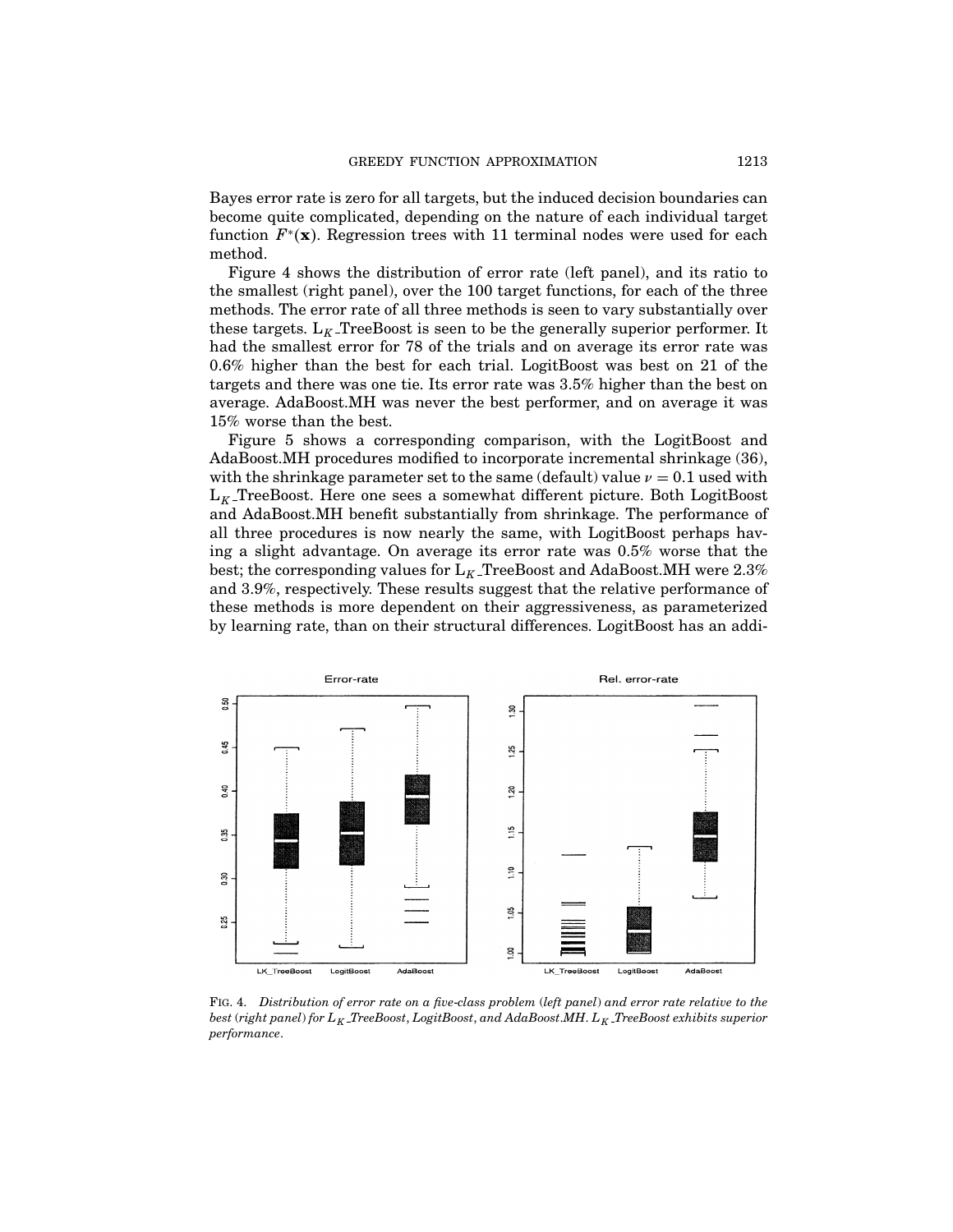

Fig. 5. Distribution of error rate on a five-class problem (left panel), and error rate relative to the best (right panel), for  $L_K$ -TreeBoost, and with proportional shrinkage applied to LogitBoost and RealAdaBoost. Here the performance of all three methods is similar.

tional internal shrinkage associated with stabilizing its pseudoresponse (33) when the denominator is close to zero (FHT00, page 352). This may account for its slight superiority in this comparison. In fact, when increased shrinkage is applied to  $L_K$ -TreeBoost ( $\nu = 0.05$ ) its performance improves, becoming identical to that of LogitBoost shown in Figure 5. It is likely that when the shrinkage parameter is carefully tuned for each of the three methods, there would be little performance differential between them.

7. Tree boosting. The GradientBoost procedure (Algorithm 1) has two primary metaparameters, the number of iterations  $M$  and the learning rate parameter  $\nu$  (36). These are discussed in Section 5. In addition to these, there are the metaparameters associated with the procedure used to estimate the base learner  $h(\mathbf{x}; \mathbf{a})$ . The primary focus of this paper has been on the use of best-first induced regression trees with a fixed number of terminal nodes,  $J$ . Thus, J is the primary metaparameter of this base learner. The best choice for its value depends most strongly on the nature of the target function, namely the highest order of the dominant interactions among the variables.

Consider an ANOVA expansion of a function

(42) 
$$
F(\mathbf{x}) = \sum_j f_{j}(x_j) + \sum_{j,k} f_{jk}(x_j, x_k) + \sum_{j,k,l} f_{jkl}(x_j, x_k, x_l) + \cdots
$$

The first sum is called the "main effects" component of  $F(\mathbf{x})$ . It consists of a sum of functions that each depend on only one input variable. The particular functions  $\{{f}_j({x}_j)\}_1^N$  are those that provide the closest approximation to  $F(\mathbf{x})$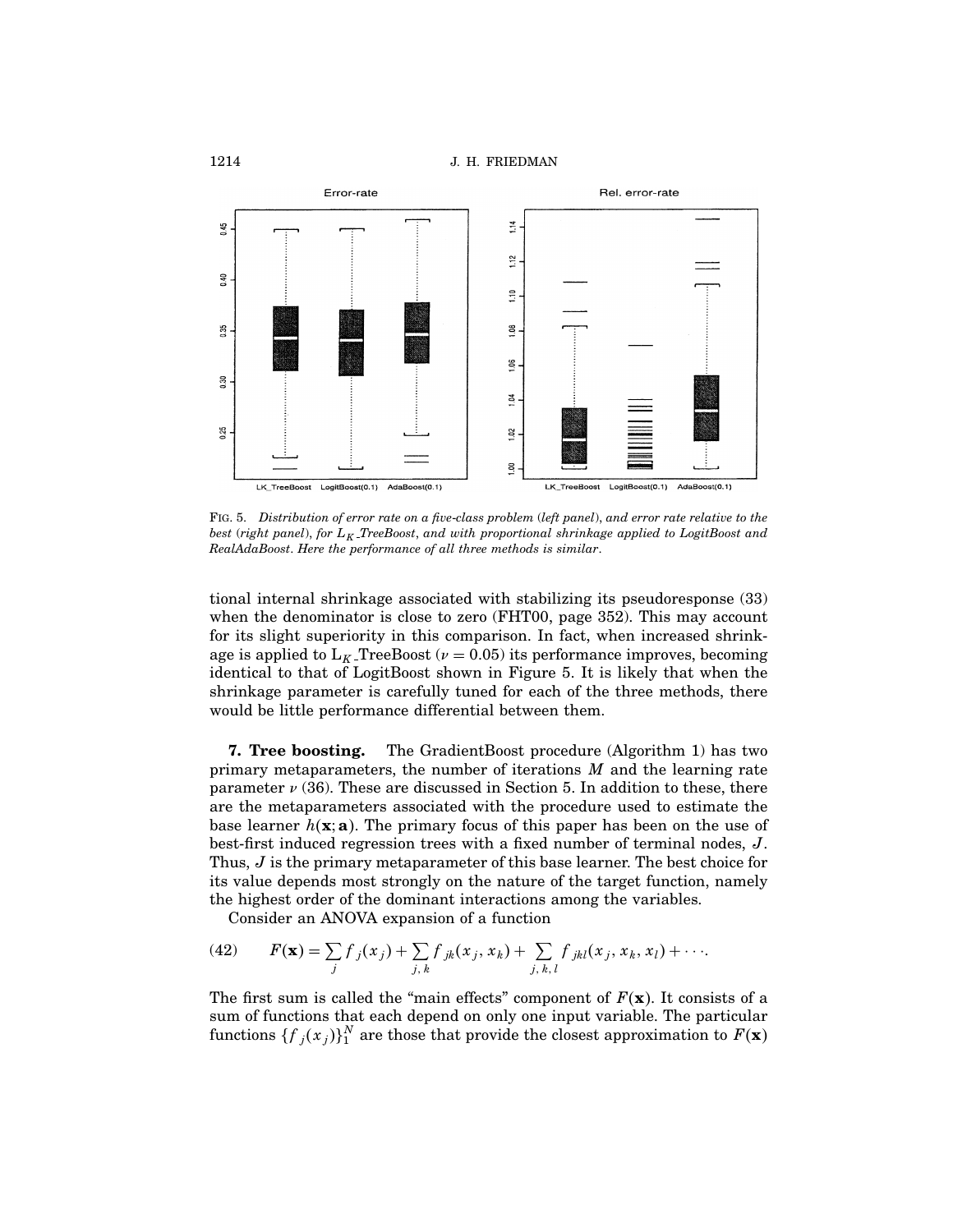under this additive constraint. This is sometimes referred to as an "additive" model because the contributions of each  $x_i$ ,  $f_i(x_i)$ , add to the contributions of the others. This is a different and more restrictive definition of "additive" than  $(2)$ . The second sum consists of functions of pairs of input variables. They are called the two-variable "interaction effects." They are chosen so that along with the main effects they provide the closest approximation to  $F(\mathbf{x})$ under the limitation of no more than two-variable interactions. The third sum represents three-variable interaction effects, and so on.

The highest interaction order possible is limited by the number of input variables *n*. However, especially for large *n*, many target functions  $F^*(\mathbf{x})$ encountered in practice can be closely approximated by ANOVA decompositions of much lower order. Only the first few terms in  $(42)$  are required to capture the dominant variation in  $F^*(\mathbf{x})$ . In fact, considerable success is often achieved with the additive component alone [Hastie and Tibshirani (1990)]. Purely additive approximations are also produced by the "naive" -Bayes method [Warner, Toronto, Veasey and Stephenson (1961)], which is often highly successful in classification. These considerations motivated the bias toward lower-order interactions in the randomly generated target functions (Section 6.1) used for the simulation studies.

The goal of function estimation is to produce an approximation  $\widehat{F}(\mathbf{x})$  that closely matches the target  $F<sup>*</sup>(x)$ . This usually requires that the dominant interaction order of  $\widehat{F}(\mathbf{x})$  be similar to that of  $F^*(\mathbf{x})$ . In boosting regression trees, the interaction order can be controlled by limiting the size of the individual trees induced at each iteration. A tree with  $J$  terminal nodes produces a function with interaction order at most min $(J - 1, n)$ . The boosting process is additive, so the interaction order of the entire approximation can be no larger than the largest among its individual components. Therefore, with any of the TreeBoost procedures, the best tree size  $J$  is governed by the effective interaction order of the target  $F^*(\mathbf{x})$ . This is usually unknown so that  $J$  becomes a metaparameter of the procedure to be estimated using a model selection criterion such as cross-validation or on a left-out subsample not used in training. However, as discussed above, it is unlikely that large trees would ever be necessary or desirable.

Figure 6 illustrates the effect of tree size on approximation accuracy for the 100 randomly generated functions (Section 6.1) used in the simulation studies. The experimental set-up is the same as that used in Section 6.2. Shown is the distribution of absolute errors  $(37)$  (left panel), and errors relative to the lowest for each target (right panel), for  $J \in \{2, 3, 6, 11, 21\}$ . The first value  $J = 2$ produces additive main effects components only;  $J = 3$  produces additive and two-variable interaction terms, and so on. A J terminal node tree can produce interaction levels up to a maximum of min $(J-1, n)$ , with typical values being less than that, especially when  $J - 1 \leq n$ .

As seen in Figure 6 the smallest trees  $J \in \{2, 3\}$  produce lower accuracy on average, but their distributions are considerably wider than the others. This means that they produce more very accurate, and even more very inaccurate,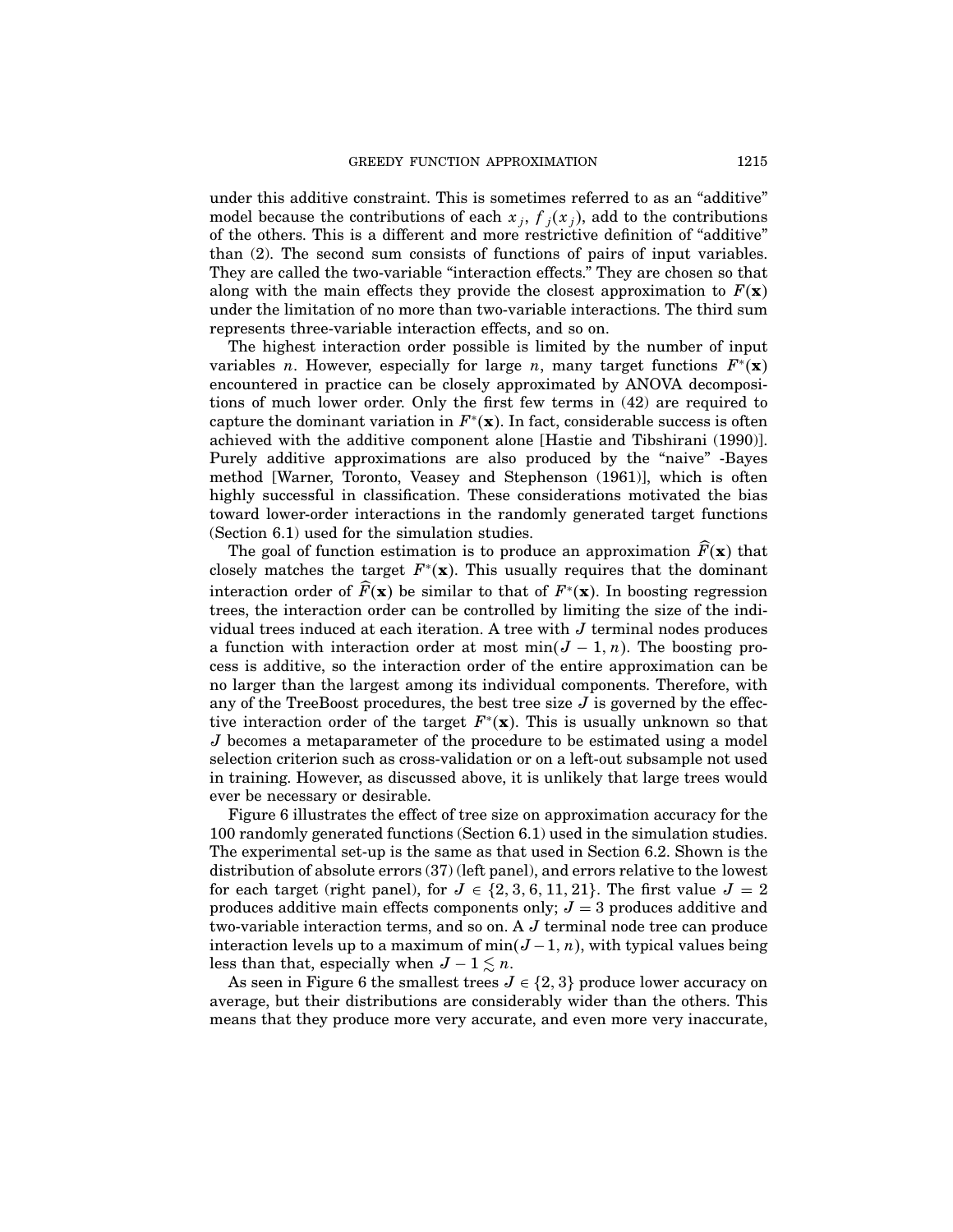

Fig. 6. Distribution of absolute approximation error (left panel) and error relative to the best (right panel) for LS TreeBoost with different sized trees, as measured by number of terminal nodes J. The distribution using the smallest trees  $J \in \{2,3\}$  is wider, indicating more frequent better and worse performance than with the larger trees, all of which have similar performance.

approximations. The smaller trees, being restricted to low-order interactions, are better able to take advantage of targets that happen to be of low interaction level. However, they do quite badly when trying to approximate the highorder interaction targets. The larger trees  $J \in \{6, 11, 21\}$  are more consistent. They sacrifice some accuracy on low-order interaction targets, but do much better on the higher-order functions. There is little performance difference among the larger trees, with perhaps some slight deterioration for  $J = 21$ . The  $J = 2$  trees produced the most accurate approximation eight times; the corresponding numbers for  $J \in \{3, 6, 11, 21\}$  were 2, 30, 31, 29, respectively. On average the  $J = 2$  trees had errors 23.2% larger than the lowest for each target, while the others had corresponding values of  $16.4\%, 2.4\%, 2.2\%$ and 3.7%, respectively. Higher accuracy should be obtained when the best tree size  $J$  is individually estimated for each target. In practice this can be accomplished by evaluating the use of different tree sizes with an independent test data set, as illustrated in Section 9.

**8. Interpretation.** In many applications it is useful to be able to interpret the derived approximation  $\vec{F}(\mathbf{x})$ . This involves gaining an understanding ofthose particular input variables that are most influential in contributing to its variation, and the nature of the dependence of  $\widehat{F}(\mathbf{x})$  on those influential inputs. To the extent that  $\widehat{F}(\mathbf{x})$  at least qualitatively reflects the nature of the target function  $F^*(\mathbf{x})$  (1), such tools can provide information concerning the underlying relationship between the inputs  $x$  and the output variable  $y$ . In this section, several tools are presented for interpreting TreeBoost approxima-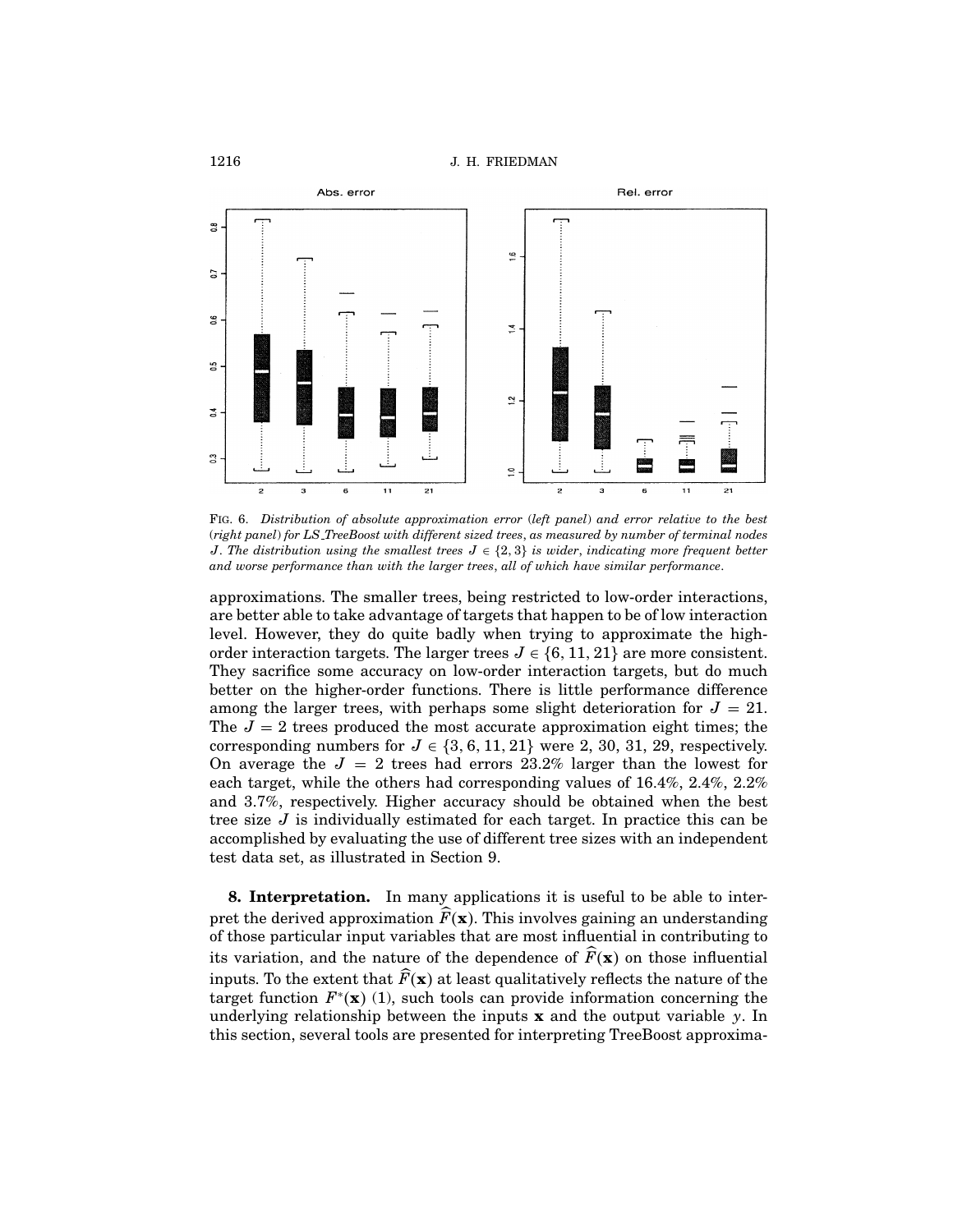tions. Although they can be used for interpreting single decision trees, they tend to be more effective in the context of boosting (especially small) trees. These interpretative tools are illustrated on real data examples in Section 9.

8.1. Relative importance of input variables. Among the most useful descriptions of an approximation  $\hat{F}(\mathbf{x})$  are the relative influences  $I_i$ , of the individual inputs  $x_j$ , on the variation of  $\widehat{F}(\mathbf{x})$  over the joint input variable distribution. One such measure is

(43) 
$$
I_j = \left( E_{\mathbf{x}} \left[ \frac{\partial \widehat{F}(\mathbf{x})}{\partial x_j} \right]^2 \cdot \text{var}_{\mathbf{x}}[x_j] \right)^{1/2}.
$$

For piecewise constant approximations produced by decision trees, (43) does not strictly exist and it must be approximated by a surrogate measure that reflects its properties. Breiman, Friedman, Olshen and Stone (1983) proposed

(44) 
$$
\widehat{I}_j^2(T) = \sum_{t=1}^{J-1} \widehat{i}_t^2 1(v_t = j),
$$

where the summation is over the nonterminal nodes  $t$  of the  $J$ -terminal node tree T,  $v_t$  is the splitting variable associated with node t, and  $\hat{i}_t^2$  is the corresponding empirical improvement in squared error  $(35)$  as a result of the split. The right-hand side of  $(44)$  is associated with squared influence so that its units correspond to those of (43). Breiman, Friedman, Olshen and Stone  $(1983)$  used  $(44)$  directly as a measure of influence, rather than squared influence. For a collection of decision trees  $\{T_m\}_{1}^{M}$ , obtained through boosting, (44) can be generalized by its average over all of the trees,

(45) 
$$
\widehat{\mathbf{I}}_{j}^{2} = \frac{1}{M} \sum_{m=1}^{M} \widehat{\mathbf{I}}_{j}^{2}(\mathbf{T}_{m})
$$

in the sequence.

The motivation for (44), (45) is based purely on heuristic arguments. As a partial justification we show that it produces expected results when applied in the simplest context. Consider a linear target function

(46) 
$$
F^*(\mathbf{x}) = a_0 + \sum_{j=1}^n a_j x_j,
$$

where the covariance matrix of the inputs is a multiple of the identity

$$
E_{\mathbf{x}}\left[ (\mathbf{x} - \bar{\mathbf{x}})(\mathbf{x} - \bar{\mathbf{x}})^T \right] = c \mathbf{I}_n.
$$

In this case the influence measure (43) produces

$$
(47) \t\t I_j = |a_j|.
$$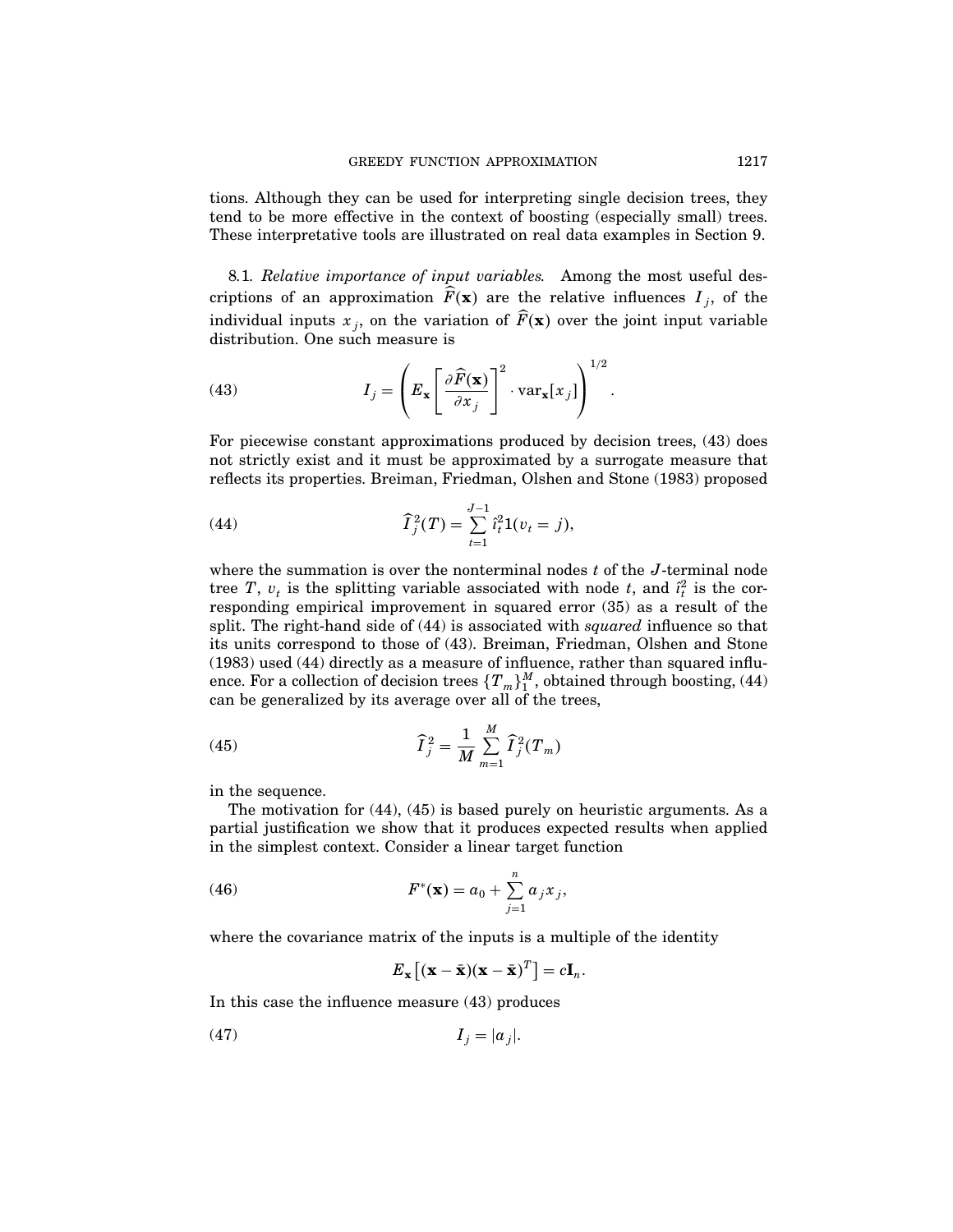Table 2 shows the results of a small simulation study similar to those in Section 6, but with  $F^*(\mathbf{x})$  taken to be linear (46) with coefficients

$$
(48) \t\t\t a_j = (-1)^j j,
$$

and a signal-to-noise ratio of  $1/1$  (41). Shown are the mean and standard deviation of the values of (44), (45) over ten random samples, all with  $F^*(\mathbf{x})$ given by  $(46)$ ,  $(48)$ . The influence of the estimated most influential variable  $x_{i*}$  is arbitrarily assigned the value  $I_{i*} = 100$ , and the estimated values of the others scaled accordingly. The estimated importance ranking of the input variables was correct on every one of the ten trials. As can be seen in Table 2, the estimated relative influence values are consistent with those given by (47) and (48).

In Breiman, Friedman, Olshen and Stone 1983, the influence measure (44) is augmented by a strategy involving surrogate splits intended to uncover the masking of influential variables by others highly associated with them. This strategy is most helpful with *single* decision trees where the opportunity for variables to participate in splitting is limited by the size  $J$  of the tree in (44). In the context of boosting, however, the number of splitting opportunities is vastly increased (45), and surrogate unmasking is correspondingly less essential.

In  $K$ -class logistic regression and classification (Section 4.6) there are  $K$ (logistic) regression functions  $\{F_{kM}(\mathbf{x})\}_{k=1}^K$ , each described by a sequence of M trees. In this case (45) generalizes to

(49) 
$$
\widehat{I}_{jk}^2 = \frac{1}{M} \sum_{m=1}^{M} \widehat{I}_j^2(T_{km}),
$$

where  $T_{km}$  is the tree induced for the kth class at iteration m. The quantity  $I_{jk}$  can be interpreted as the relevance of predictor variable  $x_j$  in separating class k from the other classes. The overall relevance of  $x_j$  can be obtained by

Table 2 Estimated mean and standard deviation of input variable relative influence for a linear target function

| Variable       | Mean  | <b>Standard</b> |  |
|----------------|-------|-----------------|--|
| 10             | 100.0 | 0.0             |  |
| 9              | 90.3  | 4.3             |  |
| 8              | 80.0  | 4.1             |  |
| 7              | 69.8  | 3.9             |  |
| 6              | 62.1  | 2.3             |  |
| 5              | 51.7  | 2.0             |  |
| 4              | 40.3  | 4.2             |  |
| 3              | 31.3  | 2.9             |  |
| $\overline{2}$ | 22.2  | 2.8             |  |
| 1              | 13.0  | 3.2             |  |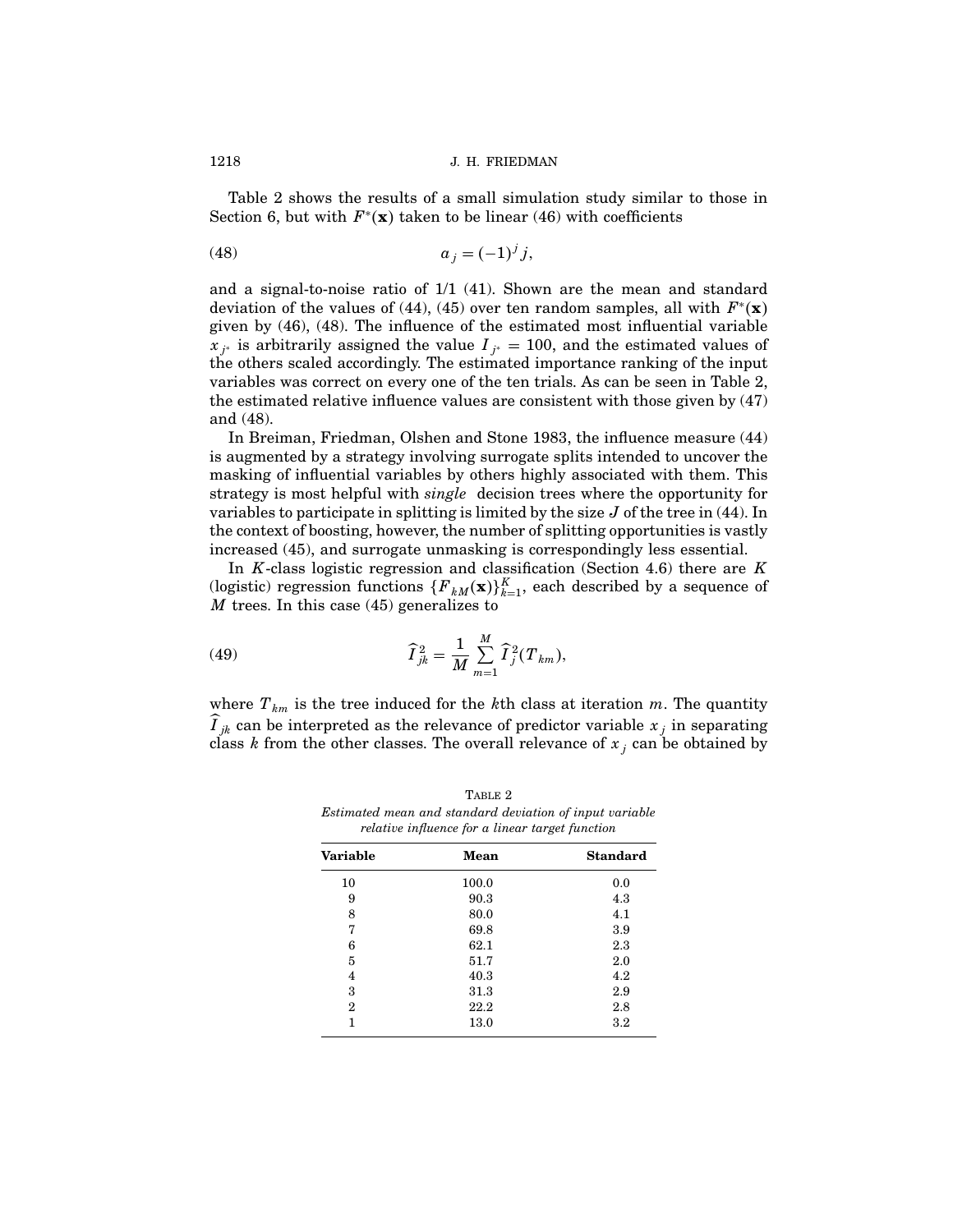averaging over all classes

$$
\widehat{I}_j = \frac{1}{K} \sum_{k=1}^K \widehat{I}_{jk}.
$$

However, the individual  $I_{jk}$  themselves can be quite useful. It is often the case that different subsets of variables are highly relevant to different subsets of classes. This more detailed knowledge can lead to insights not obtainable by examining only overall relevance.

8.2. Partial dependence plots. Visualization is one of the most powerful interpretational tools. Graphical renderings of the value of  $\widehat{F}(\mathbf{x})$  as a function of its arguments provides a comprehensive summary of its dependence on the joint values ofthe input variables. Unfortunately, such visualization is limited to low-dimensional arguments. Functions of a single real-valued variable x,  $\widehat{F}(x)$ , can be plotted as a graph of the values of  $\widehat{F}(x)$  against each corresponding value of  $x$ . Functions of a single categorical variable can be represented by a bar plot, each bar representing one of its values, and the bar height the value of the function. Functions of two real-valued variables can be pictured using contour or perspective mesh plots. Functions of a categorical variable and another variable (real or categorical) are best summarized by a sequence of ("trellis") plots, each one showing the dependence of  $\widehat{F}(\mathbf{x})$  on the second variable, conditioned on the respective values of the first variable [Becker and Cleveland (1996)].

Viewing functions of higher-dimensional arguments is more difficult. It is therefore useful to be able to view the partial dependence of the approximation  $\overline{F}(\mathbf{x})$  on selected small subsets of the input variables. Although a collection of such plots can seldom provide a comprehensive depiction of the approximation, it can often produce helpful clues, especially when  $\widehat{F}(\mathbf{x})$  is dominated by loworder interactions (Section 7).

Let  $z_l$  be a chosen "target" subset, of size l, of the input variables  $x$ ,

$$
\mathbf{z}_l = \{z_1, \ldots, z_l\} \subset \{x_1, \ldots, x_n\},\
$$

and  $\mathbf{z}_{\backslash l}$  be the complement subset

$$
\mathbf{z}_{\backslash l}\cup \mathbf{z}_l=\mathbf{x}.
$$

The approximation  $\widehat{F}(\mathbf{x})$  in principle depends on variables in both subsets

$$
\widehat{F}(\mathbf{x}) = \widehat{F}(\mathbf{z}_l, \, \mathbf{z}_{\setminus l}).
$$

If one conditions on specific values for the variables in  $\mathbf{z}_{\setminus l}$ , then  $\widehat{F}(\mathbf{x})$  can be considered as a function only of the variables in the chosen subset  $z_l$ ,

(50) 
$$
\widehat{F}_{\mathbf{z}_{\setminus l}}(\mathbf{z}_l) = \widehat{F}(\mathbf{z}_l | \mathbf{z}_{\setminus l}).
$$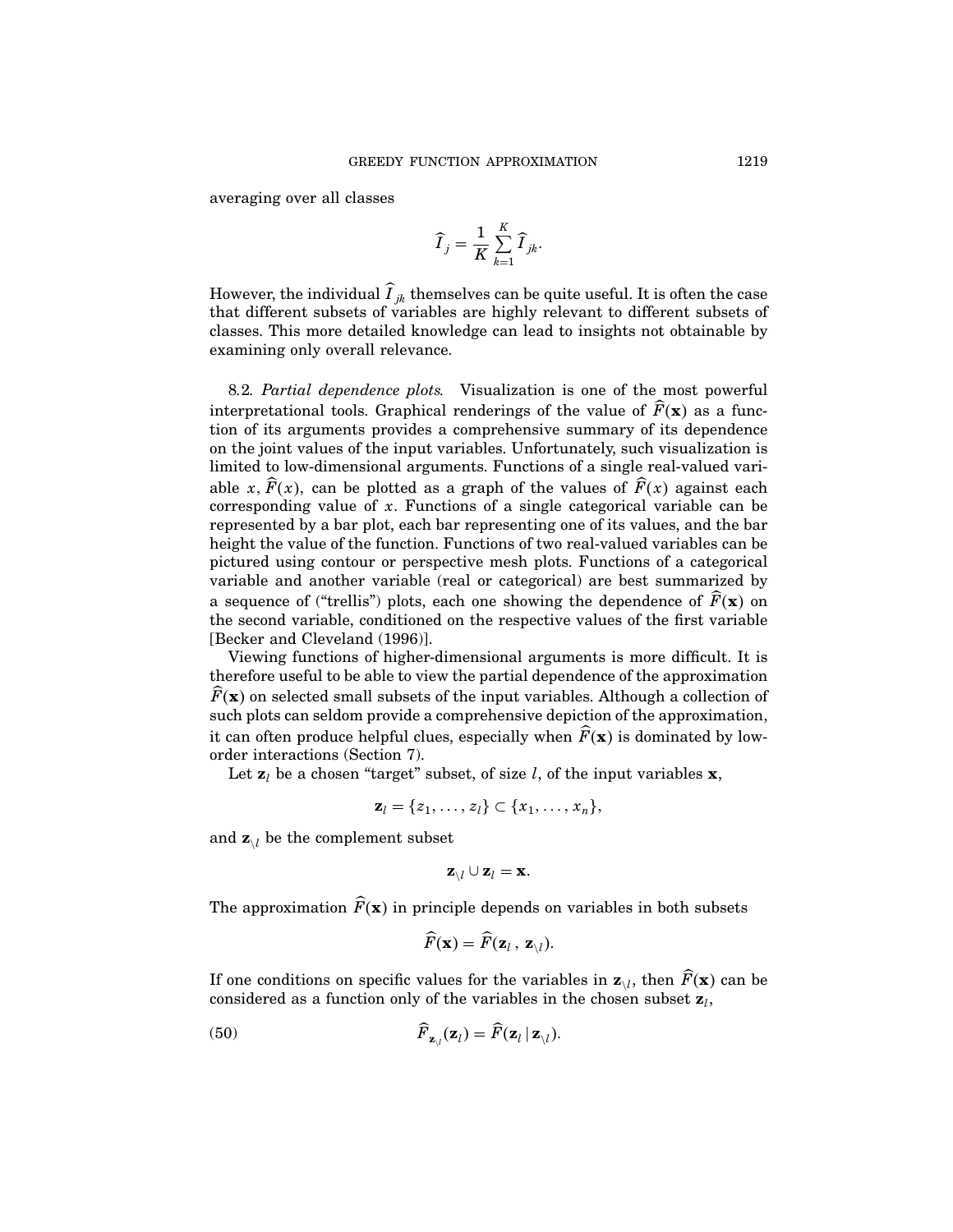In general, the functional form of  $F_{\mathbf{z}_{\setminus l}}(\mathbf{z}_l)$  will depend on the particular values chosen for  $z_{\backslash l}$ . If, however, this dependence is not too strong then the average function

(51) 
$$
\overline{F}_l(\mathbf{z}_l) = E_{\mathbf{z}_{\setminus l}}[\widehat{F}(\mathbf{x})] = \int \widehat{F}(\mathbf{z}_l \, , \, \mathbf{z}_{\setminus l}) \, p_{\setminus l}(\mathbf{z}_{\setminus l}) \, d\mathbf{z}_{\setminus l}
$$

can represent a useful summary of the partial dependence of  $\widehat{F}(\mathbf{x})$  on the chosen variable subset  $\mathbf{z}_l$ . Here  $p_{\setminus l}(\mathbf{z}_{\setminus l})$  is the marginal probability density of  $\mathbf{z}_{\setminus I}$ ,

(52) 
$$
p_{\setminus l}(\mathbf{z}_{\setminus l}) = \int p(\mathbf{x}) d\mathbf{z}_l,
$$

where  $p(\mathbf{x})$  is the joint density of all of the inputs  $\mathbf{x}$ . This complement marginal density (52) can be estimated from the training data, so that (51) becomes

(53) 
$$
\overline{F}_l(\mathbf{z}_l) = \frac{1}{N} \sum_{i=1}^N \widehat{F}(\mathbf{z}_l, \mathbf{z}_{i,\backslash l}).
$$

In the special cases where the dependence of  $\widehat{F}(\mathbf{x})$  on  $\mathbf{z}_l$  is additive,

(54) 
$$
\widehat{F}(\mathbf{x}) = \widehat{F}_l(\mathbf{z}_l) + \widehat{F}_{\setminus l}(\mathbf{z}_{\setminus l}),
$$

or multiplicative,

(55) 
$$
\widehat{F}(\mathbf{x}) = \widehat{F}_l(\mathbf{z}_l) \cdot \widehat{F}_{\setminus l}(\mathbf{z}_{\setminus l}),
$$

the *form* of  $F_{\mathbf{z}_{\setminus l}}(\mathbf{z}_l)$  (50) does not depend on the joint values of the complement variables  $\mathbf{z}_{\backslash l}$ . Then  $\overline{F}_l(\mathbf{z}_l)$  (51) provides a complete description of the nature of the variation of  $\widehat{F}(\mathbf{x})$  on the chosen input variable subset  $\mathbf{z}_l$ .

An alternative way of summarizing the dependence of  $\widehat{F}(\mathbf{x})$  on a subset  $\mathbf{z}_l$ is to directly model  $\widehat{F}(\mathbf{x})$  as a function of  $\mathbf{z}_l$  on the training data

(56) 
$$
\widetilde{F}_l(\mathbf{z}_l) = E_{\mathbf{x}}[\widehat{F}(\mathbf{x}) \mid \mathbf{z}_l] = \int \widehat{F}(\mathbf{x}) p(\mathbf{z}_{\backslash l} \mid \mathbf{z}_l) d\mathbf{z}_{\backslash l}.
$$

However, averaging over the conditional density in (56), rather than the marginal density in (51), causes  $F_l(z_l)$  to reflect not only the dependence of  $\widehat{F}(\mathbf{x})$  on the selected variable subset  $\mathbf{z}_l$ , but in addition, apparent dependencies induced solely by the associations between them and the complement variables  $z_{\lambda l}$ . For example, if the contribution of  $z_l$  happens to be additive (54) or multiplicative (55),  $\vec{F}_l(\mathbf{z}_l)$  (56) would not evaluate to the corresponding term or factor  $\widehat{F}_l(\mathbf{z}_l)$ , unless the joint density  $p(\mathbf{x})$  happened to be the product

(57) 
$$
p(\mathbf{x}) = p_l(\mathbf{z}_l) \cdot p_{\backslash l}(\mathbf{z}_{\backslash l}).
$$

Partial dependence functions (51) can be used to help interpret models produced by any "black box" prediction method, such as neural networks, support vector machines, nearest neighbors, radial basis functions, etc. When there are a large number of predictor variables, it is very useful to have a measure of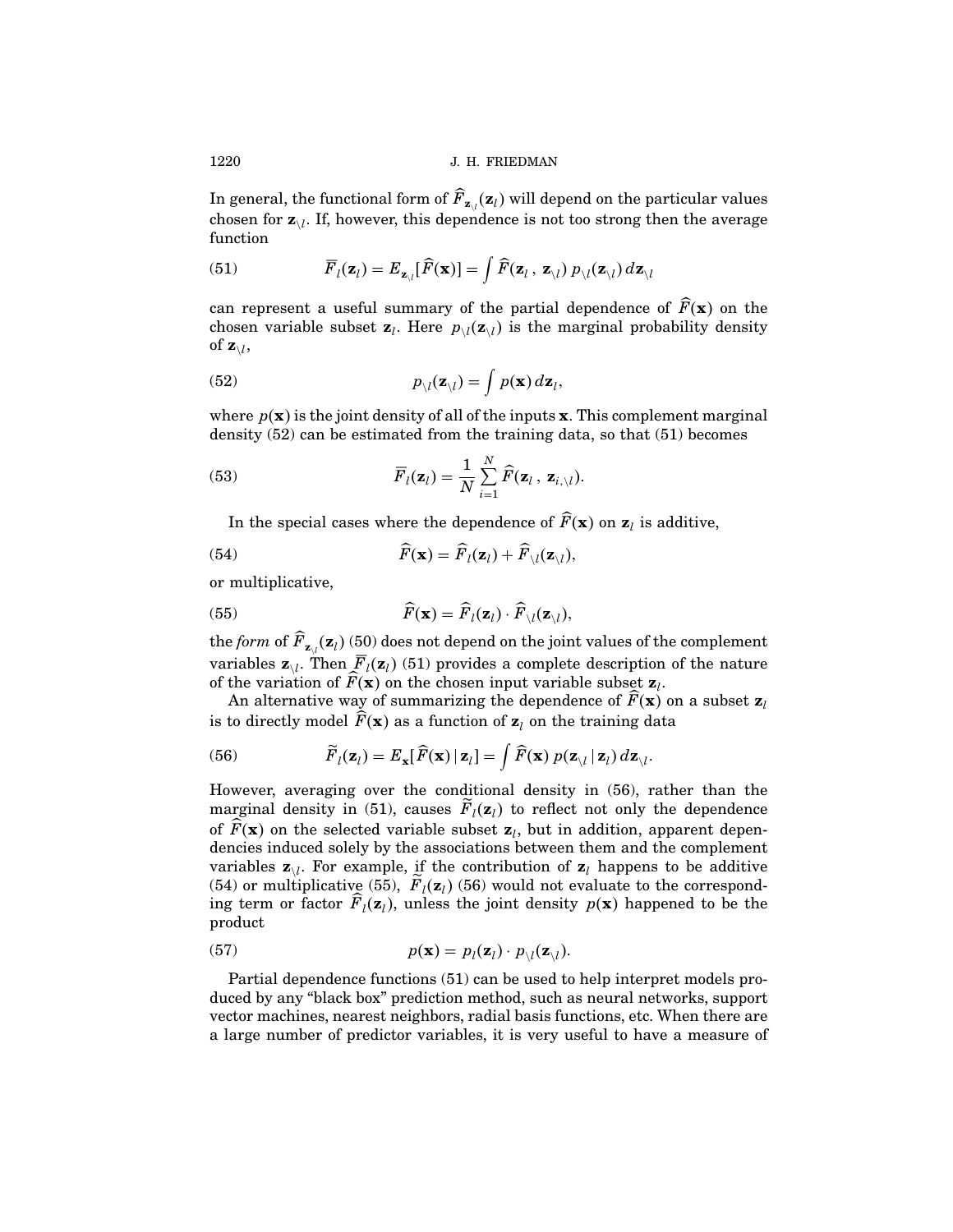relevance (Section 8.1) to reduce the potentially large number variables and variable combinations to be considered. Also, a pass over the data (53) is required to evaluate each  $\overline{F}_l(\mathbf{z}_l)$  for each set of joint values  $\mathbf{z}_l$  of its argument. This can be time-consuming for large data sets, although subsampling could help somewhat.

For regression trees based on single-variable splits, however, the partial dependence of  $\widehat{F}(\mathbf{x})$  on a specified target variable subset  $\mathbf{z}_i$  (51) is straightforward to evaluate given only the tree, without reference to the data itself (53). For a specific set of values for the variables  $z<sub>l</sub>$ , a weighted traversal of the tree is performed. At the root of the tree, a weight value of  $1$  is assigned. For each nonterminal node visited, if its split variable is in the target subset  $z<sub>l</sub>$ , the appropriate left or right daughter node is visited and the weight is not modified. If the node's split variable is a member of the complement subset  $z_{\lambda}$ , then both daughters are visited and the current weight is multiplied by the fraction of training observations that went left or right, respectively, at that node.

Each terminal node visited during the traversal is assigned the current value of the weight. When the tree traversal is complete, the value of  $\overline{F}_i(\mathbf{z}_i)$ is the corresponding weighted average of the  $\widehat{F}(\mathbf{x})$  values over those terminal nodes visited during the tree traversal. For a collection of M regression trees, obtained through boosting, the results for the individual trees are simply averaged.

For purposes of interpretation through graphical displays, input variable subsets of low cardinality  $(l \leq 2)$  are most useful. The most informative of such subsets would likely be comprised of the input variables deemed to be among the most influential (44), (45) in contributing to the variation of  $\widehat{F}(\mathbf{x})$ . Illustrations are provided in Sections 8.3 and 9.

The closer the dependence of  $\widehat{F}(\mathbf{x})$  on the subset  $\mathbf{z}_i$  is to being additive (54) or multiplicative (55), the more completely the partial dependence function  $\overline{F}_l(\mathbf{z}_l)$  (51) captures the nature of the influence of the variables in  $\mathbf{z}_l$  on the derived approximation  $\widehat{F}(\mathbf{x})$ . Therefore, subsets  $\mathbf{z}_l$  that group together those influential inputs that have complex [nonfactorable (55)] interactions between them will provide the most revealing partial dependence plots. As a diagnostic, both  $F_l(\mathbf{z}_l)$  and  $F_l(\mathbf{z}_{l})$  can be separately computed for candidate subsets. The value of the multiple correlation over the training data between  $\widehat{F}(\mathbf{x})$  and  $\{F_l(\mathbf{z}_l), F_{\setminus l}(\mathbf{z}_{\setminus l})\}$  and/or  $F_l(\mathbf{z}_l) \cdot F_{\setminus l}(\mathbf{z}_{\setminus l})$  can be used to gauge the degree of additivity and/or factorability of  $\widehat{F}(\mathbf{x})$  with respect to a chosen subset  $\mathbf{z}_l$ . As an additional diagnostic,  $F_{z\downarrow}(z_l)$  (50) can be computed for a small number of  $z_{\lambda}$ -values randomly selected from the training data. The resulting functions of  $z_l$  can be compared to  $\overline{F}_l(z_l)$  to judge the variability of the partial dependence of  $\widehat{F}(\mathbf{x})$  on  $\mathbf{z}_l$ , with respect to changing values of  $\mathbf{z}_{\setminus l}$ .

In  $K$ -class logistic regression and classification (Section 4.6) there are  $K$ (logistic) regression functions  $\{F_k(\mathbf{x})\}_{k=1}^K$ . Each is logarithmically related to  $p_k(\mathbf{x}) = \Pr(y = k | \mathbf{x})$  through (29). Larger values of  $F_k(\mathbf{x})$  imply higher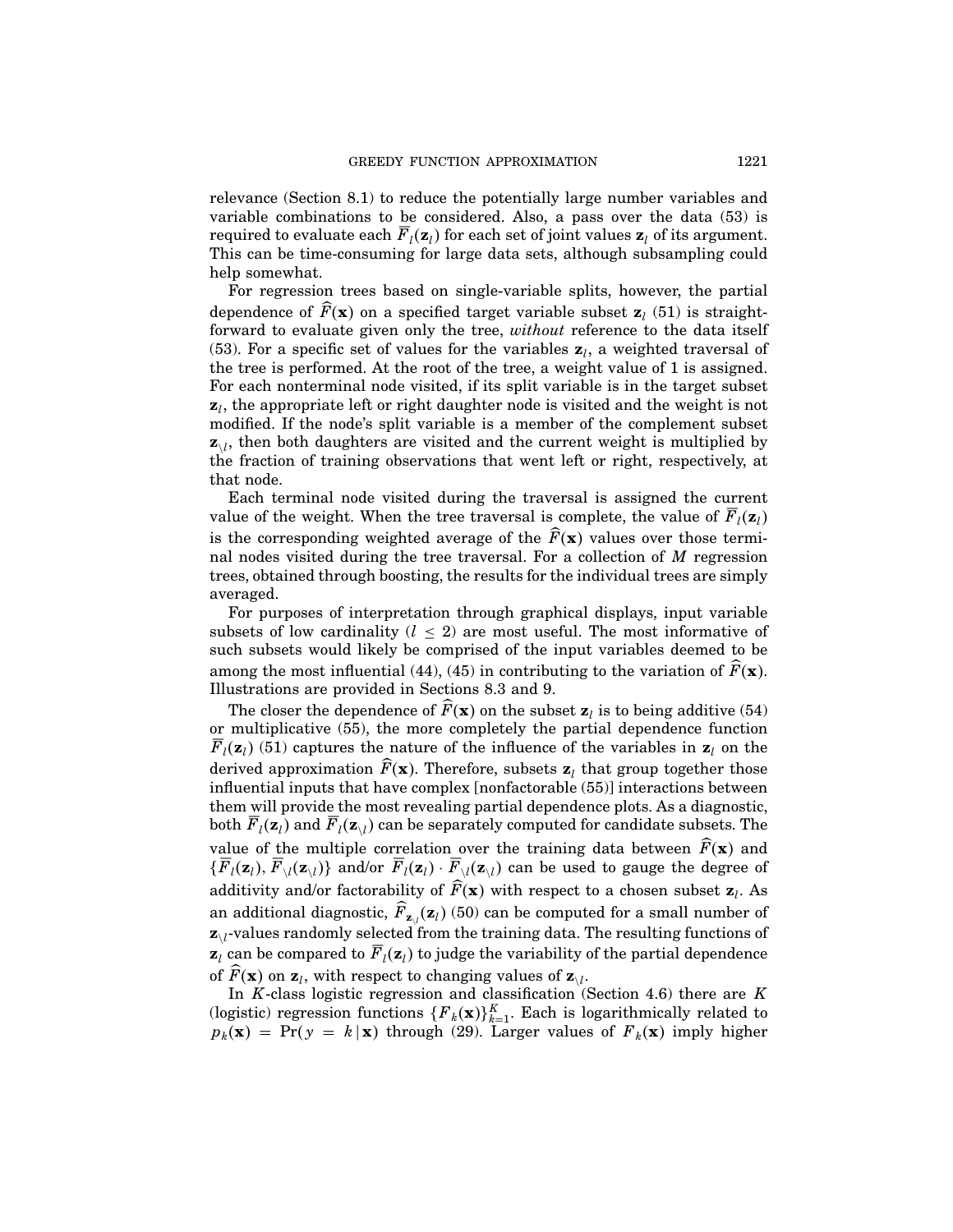probability of observing class k at **x**. Partial dependence plots of each  $F_k(\mathbf{x})$ on variable subsets  $z_i$  most relevant to that class (49) provide information on how the input variables influence the respective individual class probabilities.

8.3. Randomly generated function. In this section the interpretational tools described in the preceding two sections are applied to the first (of the 100) randomly generated functions (Section 6.1) used for the Monte Carlo studies of Section 6.

Figure 7 shows the estimated relative importance  $(44)$ ,  $(45)$  of the 10 input predictor variables. Some are seen to be more influential than others, but no small subset appears to dominate. This is consistent with the mechanism used to generate these functions.

Figure 8 displays single variable  $(l = 1)$  partial dependence plots (53) on the six most influential variables. The hash marks at the base of each plot represent the deciles of the corresponding predictor variable distribution. The piecewise constant nature of the approximation is evident. Unlike most approximation methods, there is no explicit smoothness constraint imposed upon TreeBoost models. Arbitrarily sharp discontinuities can be accommodated. The generally smooth trends exhibited in these plots suggest that a smooth approximation best describes this target. This is again consistent with the way these functions were generated.



## Relative Variable Importance

Fig. 7. Relative importance of the input predictor variables for the first randomly generated function used in the Monte Carlo studies.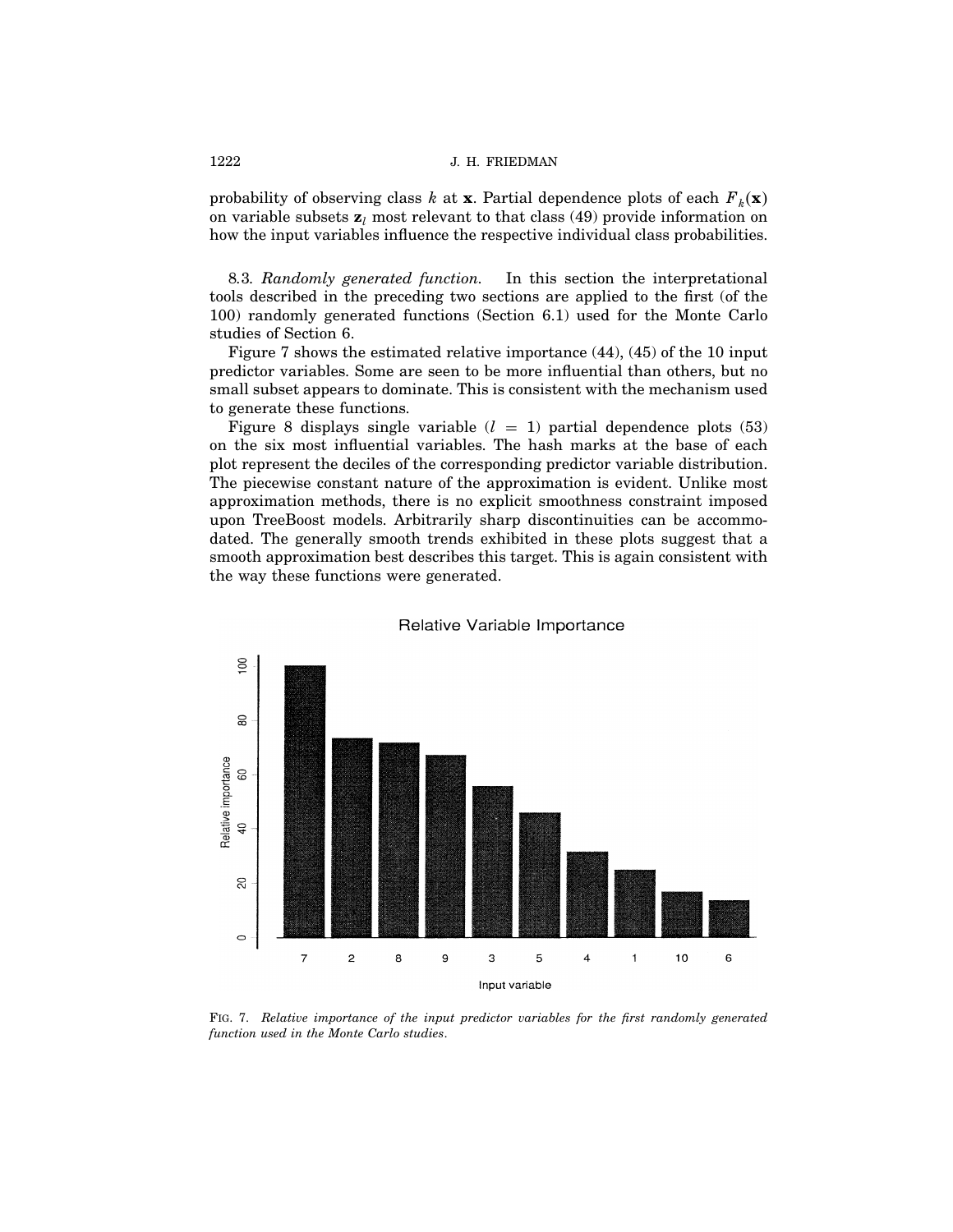GREEDY FUNCTION APPROXIMATION 1223



Fig. 8. Single-variable partial dependence plots for the six most influential predictor variables for the first randomly generated function used in the simulation studies.

Figure 9 displays two-variable  $(l = 2)$  partial dependence plots on some of the more influential variables. Interaction effects of varying degrees are indicated among these variable pairs. This is in accordance with the way in which these target functions were actually generated (39), (40).

Given the general complexity of these generated targets as a function of their arguments, it is unlikely that one would ever be able to uncover their complete detailed functional form through a series of such partial dependence plots. The goal is to obtain an understandable description of some of the important aspects of the functional relationship. In this example the target function was generated from a known prescription, so that at least qualitatively we can verify that this is the case here.

9. Real data. In this section the TreeBoost regression algorithms are illustrated on two moderate-sized data sets. The results in Section 6.4 suggest that the properties of the classification algorithm  $L_K$ -TreeBoost are very similar to those of LogitBoost, which was extensively applied to data in FHT00. The first (scientific) data set consists of chemical concentration measurements on rock samples, and the second (demographic) is sample survey questionnaire data. Both data sets were partitioned into a learning sample consisting of twothirds of the data, with the remaining data being used as a test sample for choosing the model size (number of iterations  $M$ ). The shrinkage parameter (36) was set to  $\nu = 0.1$ .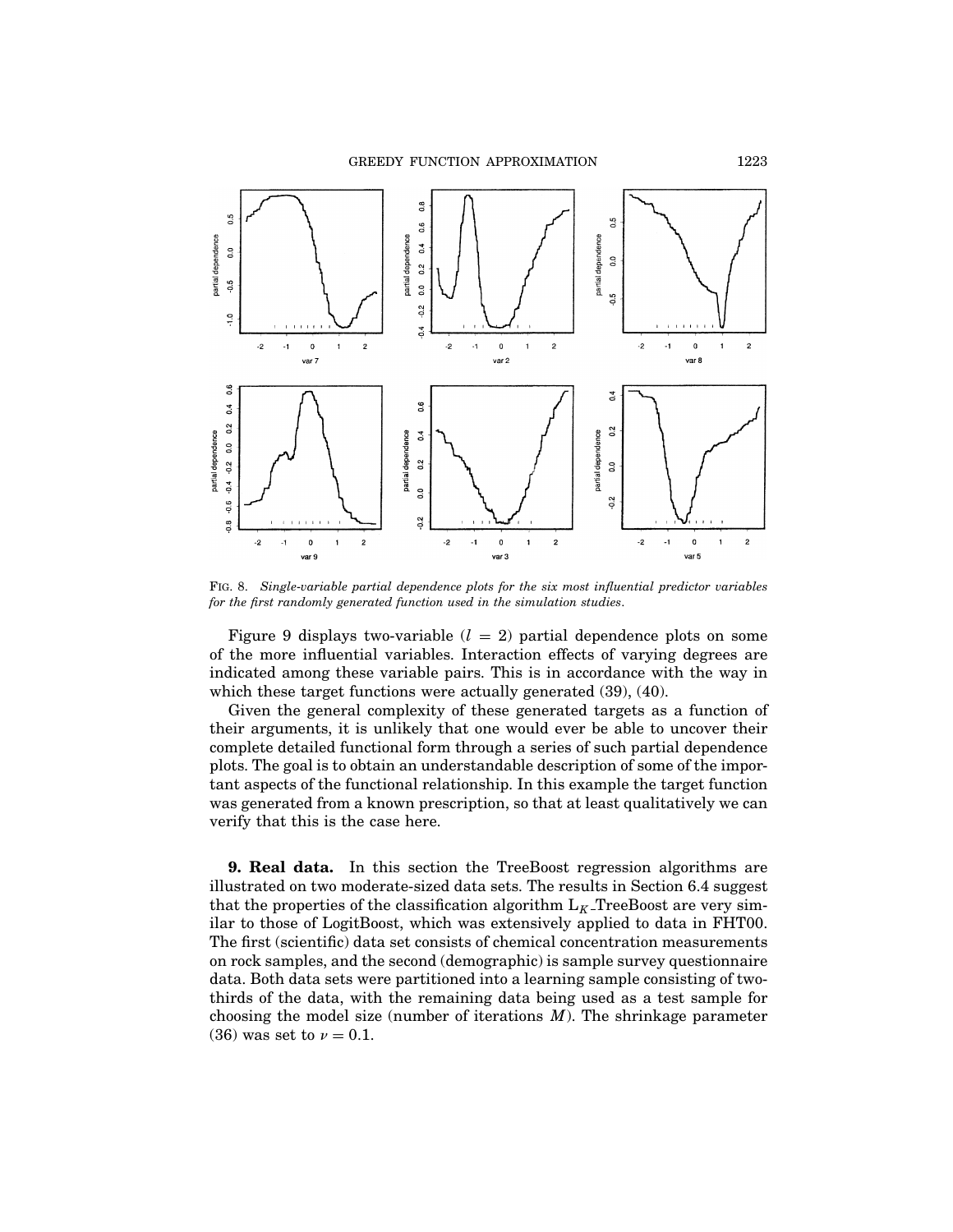

Fig. 9. Two-variable partial dependence plots on a few of the important predictor variables for the first randomly generated function used in the simulation studies.

9.1. Garnet data. This data set consists of a sample of  $N = 13317$  garnets collected from around the world [Griffin, Fisher, Friedman, Ryan and O' Reilly (1997)]. A garnet is a complex Ca–Mg–Fe–Cr silicate that commonly occurs as a minor phase in rocks making up the earth's mantle. The variables associated with each garnet are the concentrations of various chemicals and the tectonic plate setting where the rock was collected:

 $(TiO<sub>2</sub>, Cr<sub>2</sub>O<sub>3</sub>, FeO, MnO, MgO, CaO, Zn, Ga, Sr, Y, Zr, tec).$ 

The first eleven variables representing concentrations are real-valued. The last variable (tec) takes on three categorical values: "ancient stable shields," "Proterozoic shield areas," and "young orogenic belts." There are no missing values in these data, but the distribution of many of the variables tend to be highly skewed toward larger values, with many outliers.

The purpose of this exercise is to estimate the concentration of titanium  $(TiO<sub>2</sub>)$  as a function of the joint concentrations of the other chemicals and the tectonic plate index.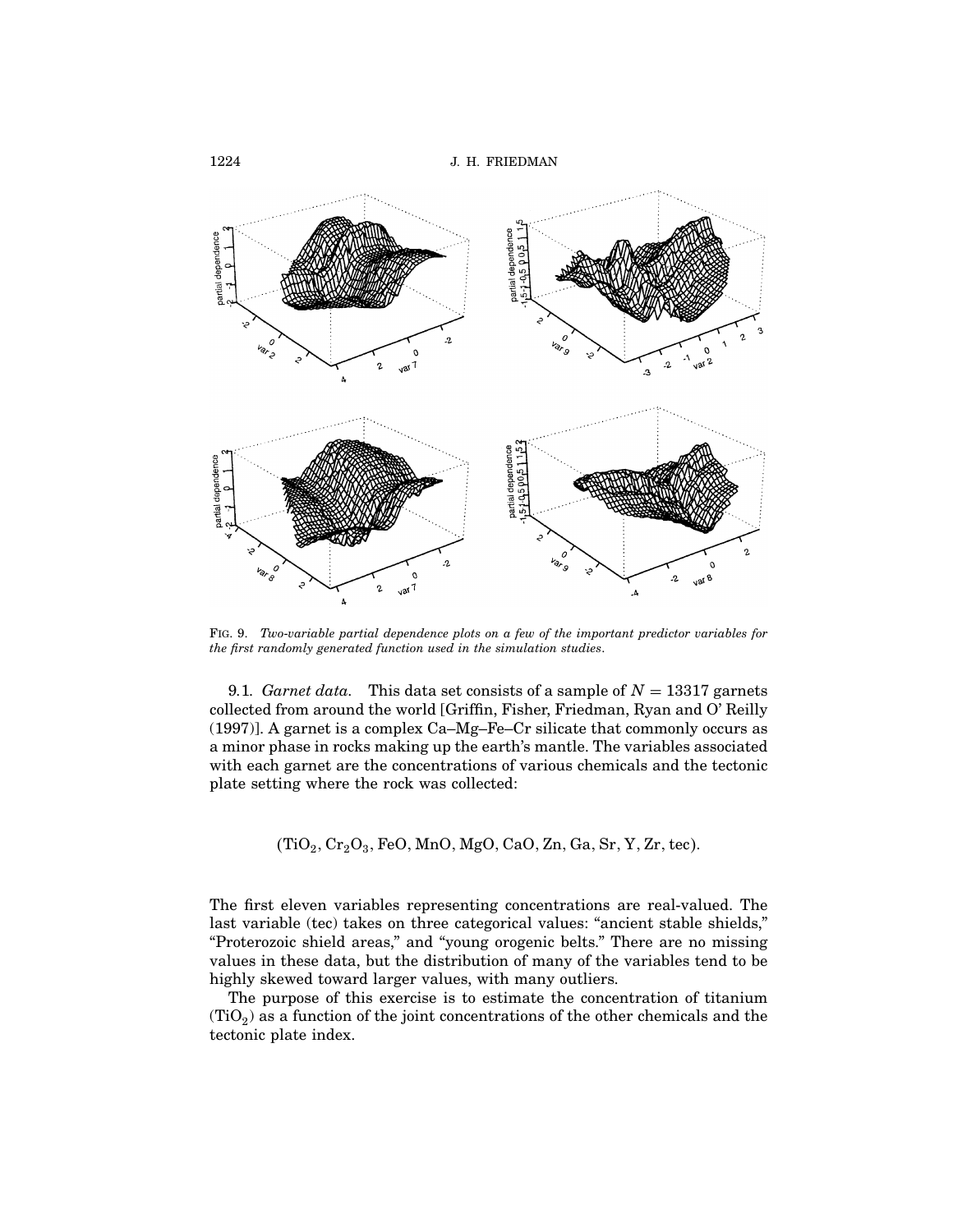| Average absolute error of LS_TreeBoost, LAD_TreeBoost, and M_TreeBoost on the<br>garnet data for varying numbers of terminal nodes in the individual trees |      |      |      |  |
|------------------------------------------------------------------------------------------------------------------------------------------------------------|------|------|------|--|
| Terminal nodes                                                                                                                                             | LS   | LAD  | M    |  |
| 2                                                                                                                                                          | 0.58 | 0.57 | 0.57 |  |
| 3                                                                                                                                                          | 0.48 | 0.47 | 0.46 |  |
| 4                                                                                                                                                          | 0.49 | 0.45 | 0.45 |  |
| 6                                                                                                                                                          | 0.48 | 0.44 | 0.43 |  |
|                                                                                                                                                            | 0.47 | 0.44 | 0.43 |  |

21 0.46 0.43 0.43 0.43

TABLE 3 Average absolute error of LS TreeBoost, LAD TreeBoost, and M TreeBoost on the

Table 3 shows the average absolute error in predicting the output y-variable, relative to the optimal constant prediction,

(58) 
$$
A(y, \widehat{F}(\mathbf{x})) = \frac{E_{y, \mathbf{x}} \left| y - \widehat{F}(\mathbf{x}) \right|}{E_y \left| y - \text{median}(y) \right|},
$$

based on the test sample, for LS TreeBoost, LAD TreeBoost, and M TreeBoost for several values of the size (number of terminal nodes)  $J$  of the constituent trees. Note that this prediction error measure (58) includes the additive irreducible error associated with the (unknown) underlying target function  $F^*(\mathbf{x})$ (1). This irreducible error adds same amount to all entries in Table 3. Thus, differences in those entries reflect a proportionally greater improvement in approximation error (37) on the target function itself.

For all three methods the additive  $(J = 2)$  approximation is distinctly inferior to that using larger trees, indicating the presence of interaction effects (Section 7) among the input variables. Six terminal node trees are seen to be adequate and using only three terminal node trees is seen to provide accuracy within  $10\%$  of the best. The errors of LAD TreeBoost and M TreeBoost are smaller than those of LS\_TreeBoost and similar to each other, with perhaps M TreeBoost having a slight edge. These results are consistent with those obtained in the simulation studies as shown in Figures 2 and 6.

Figure 10 shows the relative importance  $(44)$ ,  $(45)$  of the 11 input variables in predicting  $TiO<sub>2</sub>$  concentration based on the M TreeBoost approximation using six terminal node trees. Results are very similar for the other models in Table 3 with similar errors. Ga and Zr are seen to be the most influential with MnO being somewhat less important. The top three panels of Figure 11 show the partial dependence (51) of the approximation  $\widehat{F}(\mathbf{x})$  on these three most influential variables. The bottom three panels show the partial dependence of  $\widehat{F}(\mathbf{x})$  on the three pairings of these variables. A strong interaction effect between Ga and Zr is clearly evident.  $\widehat{F}(\mathbf{x})$  has very little dependence on either variable when the other takes on its smallest values. As the value of one of them is increased, the dependence of  $\overline{F}(\mathbf{x})$  on the other is correspondingly amplified. A somewhat smaller interaction effect is seen between MnO and Zr.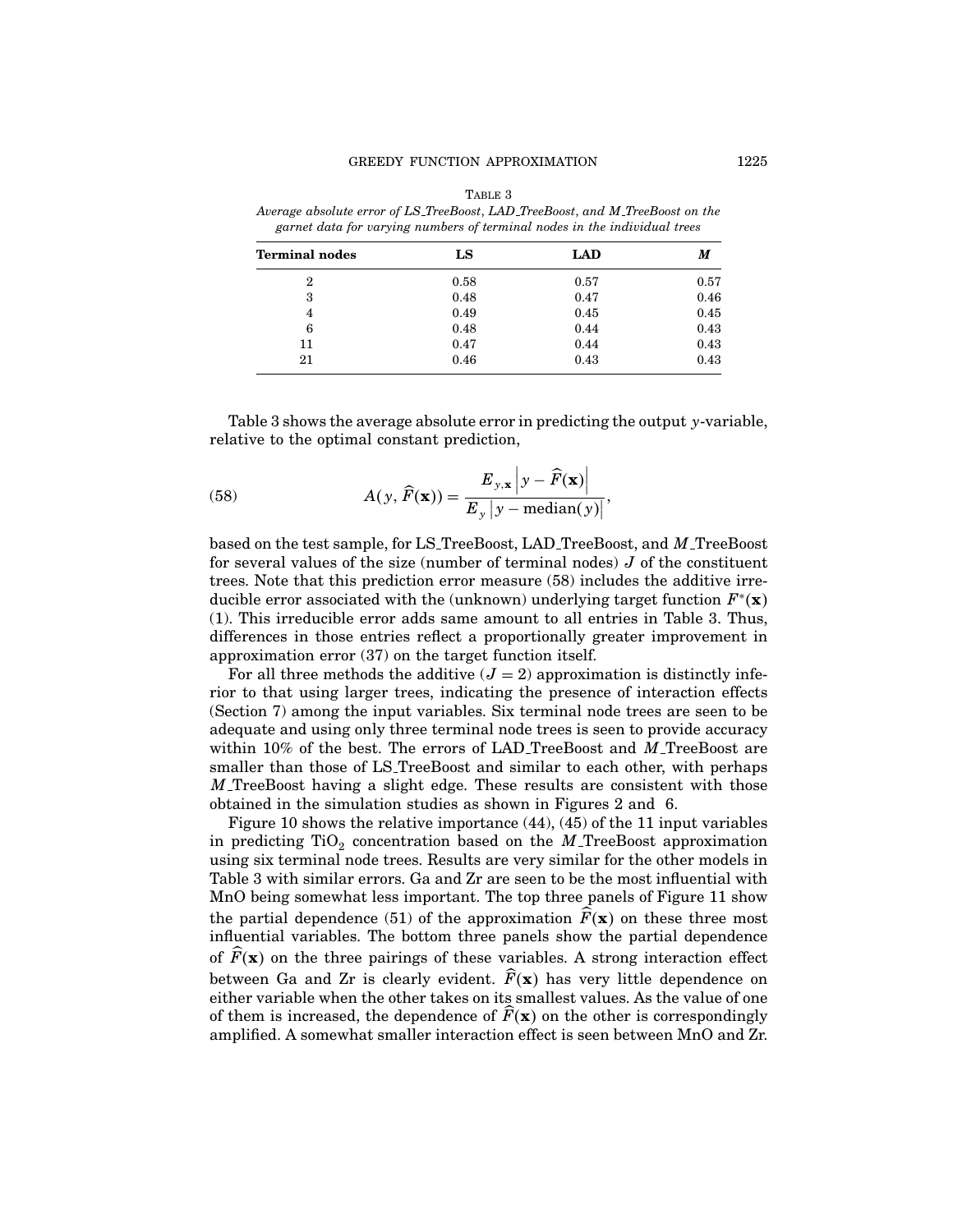# Relative importance



Fig. 10. Relative influence of the eleven input variables on the target variation for the garnet data. Ga and Zr are much more influential that the others.



Fig. 11. Partial dependence plots for the three most influential input variables in the garnet data. Note the different vertical scales for each plot. There is a strong interaction effect between Zr and Ga, and a somewhat weaker one between Zr and MnO.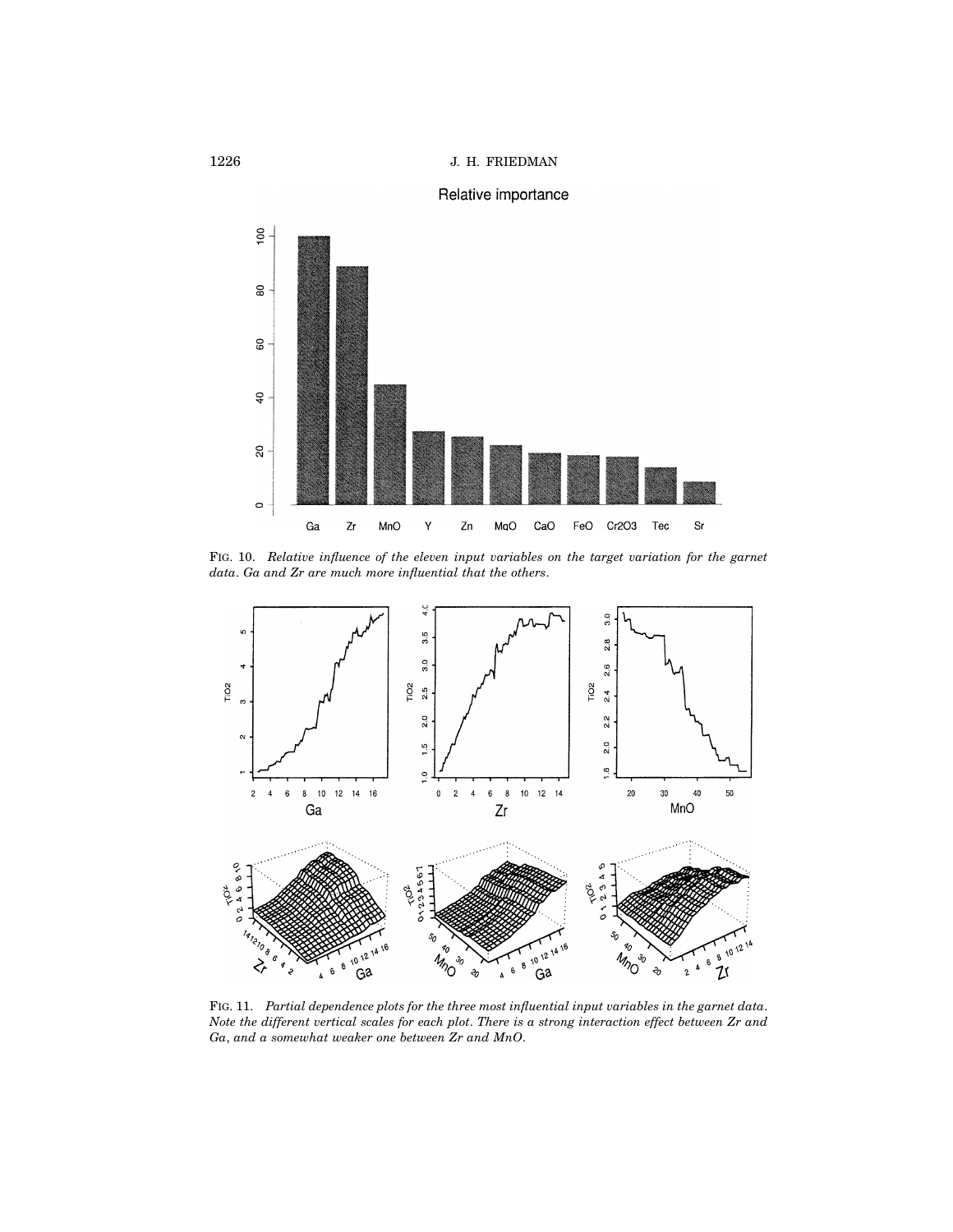| Variable | Demographic                | <b>Number values</b> | <b>Type</b> |
|----------|----------------------------|----------------------|-------------|
| 1        | sex                        | 2                    | cat         |
| 2        | martial status             | 5                    | cat         |
| 3        | age                        | 7                    | real        |
| 4        | education                  | 6                    | real        |
| 5        | occupation                 | 9                    | cat         |
| 6        | income                     | 9                    | real        |
| 7        | years in Bay Area          | 5                    | real        |
| 8        | dual incomes               | 2                    | cat         |
| 9        | number in household        | 9                    | real        |
| 10       | number in household $<$ 18 | 9                    | real        |
| 11       | householder status         | 3                    | cat         |
| 12       | type of home               | 5                    | cat         |
| 13       | ethnic classification      | 8                    | cat         |
| 14       | language in home           | 3                    | cat         |

| TABLE 4                            |  |
|------------------------------------|--|
| Variables for the demographic data |  |

9.2. Demographic data. This data set consists of  $N = 9409$  questionnaires filled out by shopping mall customers in the San Francisco Bay Area [Impact Resources, Inc, Columbus, Ohio (1987)]. Here we use answers to the first 14 questions, relating to demographics, for illustration. These questions are listed in Table 4. The data are seen to consist of a mixture of real and categorical variables, each with a small numbers of distinct values. There are many missing values.

We illustrate TreeBoost on these data by modeling income as a function of the other 13 variables. Table 5 shows the average absolute error in predicting income, relative to the best constant predictor (58), for the three regression TreeBoost algorithms.

There is little difference in performance among the three methods. Owing to the highly discrete nature of these data, there are no outliers or long-tailed distributions among the real-valued inputs or the output y. There is also very little reduction in error as the constituent tree size  $J$  is increased, indicating

| demographic data for varying numbers of terminal nodes in the individual trees |      |      |      |  |
|--------------------------------------------------------------------------------|------|------|------|--|
| <b>Terminal nodes</b>                                                          | LS   | LAD  | M    |  |
| 2                                                                              | 0.60 | 0.63 | 0.61 |  |
| 3                                                                              | 0.60 | 0.62 | 0.59 |  |
| 4                                                                              | 0.59 | 0.59 | 0.59 |  |
| 6                                                                              | 0.59 | 0.58 | 0.59 |  |
| 11                                                                             | 0.59 | 0.57 | 0.58 |  |
| 21                                                                             | 0.59 | 0.58 | 0.58 |  |

TABLE 5 Average absolute error of LS TreeBoost, LAD TreeBoost, and M TreeBoost on the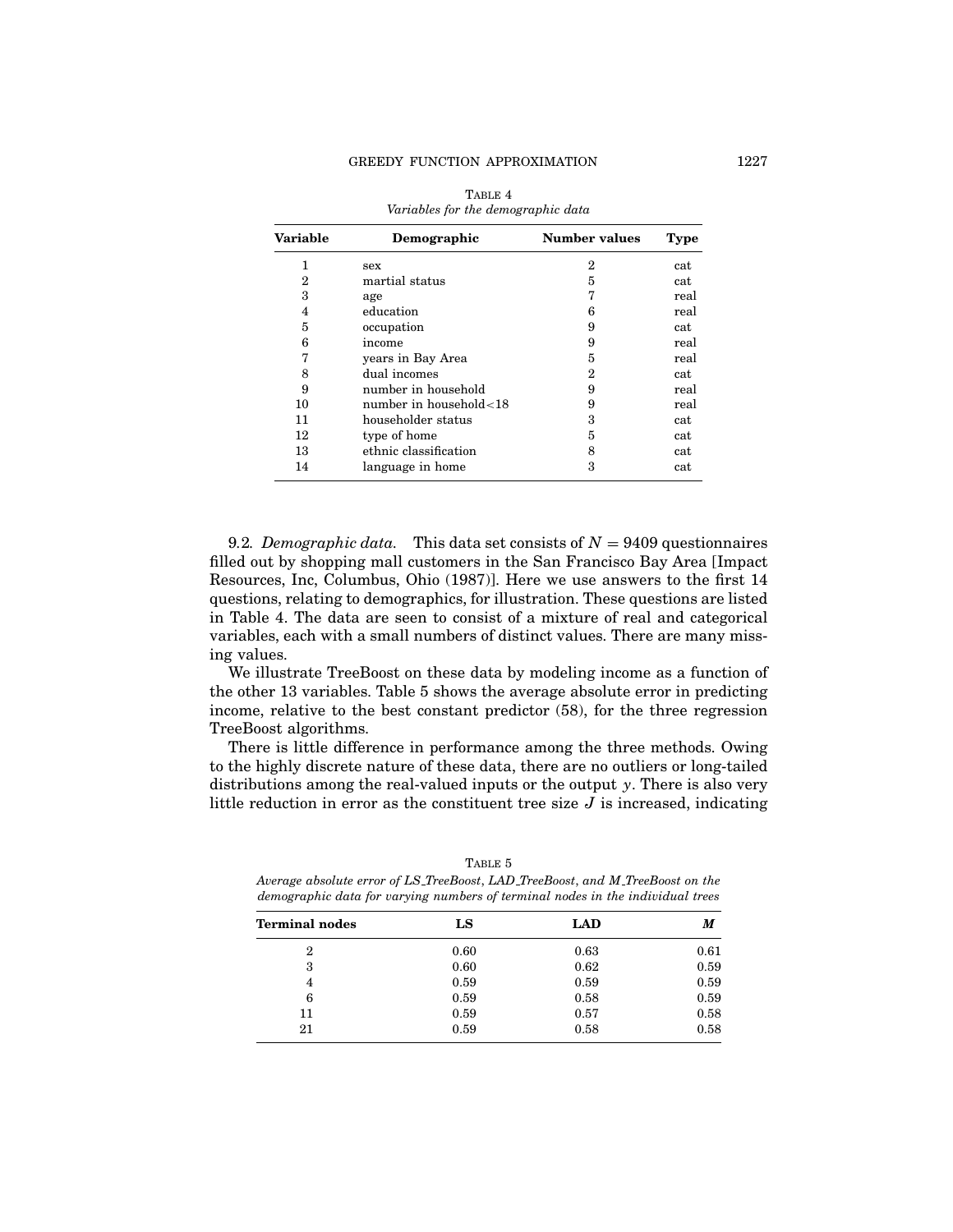

# Relative importance

Fig. 12. Relative influence of the 13 input variables on the target variation for the demographic data. No small group of variables dominate.

lack of interactions among the input variables; an approximation additive in the individual input variables  $(J = 2)$  seems to be adequate.

Figure 12 shows the relative importance of the input variables in predicting income, based on the  $(J = 2)$  LS TreeBoost approximation. There is no small subset of them that dominates. Figure 13 shows partial dependence plots on the six most influential variables. Those for the categorical variables are represented as bar plots, and all plots are centered to have zero mean over the data. Since the approximation consists of main effects only [first sum in (42)], these plots completely describe the corresponding contributions  $f_j(x_j)$  of each of these inputs.

There do not appear to be any surprising results in Figure 13. The dependencies for the most part confirm prior suspicions and suggest that the approximation is intuitively reasonable.

10. Data mining. As "off the shelf" tools for predictive data mining, the TreeBoost procedures have some attractive properties. They inherit the favorable characteristics of trees while mitigating many of the unfavorable ones. Among the most favorable is robustness. All TreeBoost procedures are invariant under all (strictly) monotone transformations of the individual input variables. For example, using  $x_j$ ,  $\log x_j$ ,  $e^{x_j}$ , or  $x_j^a$  as the *j*th input variable yields the same result. Thus, the need for considering input variable transformations is eliminated. As a consequence of this invariance, sensitivity to long-tailed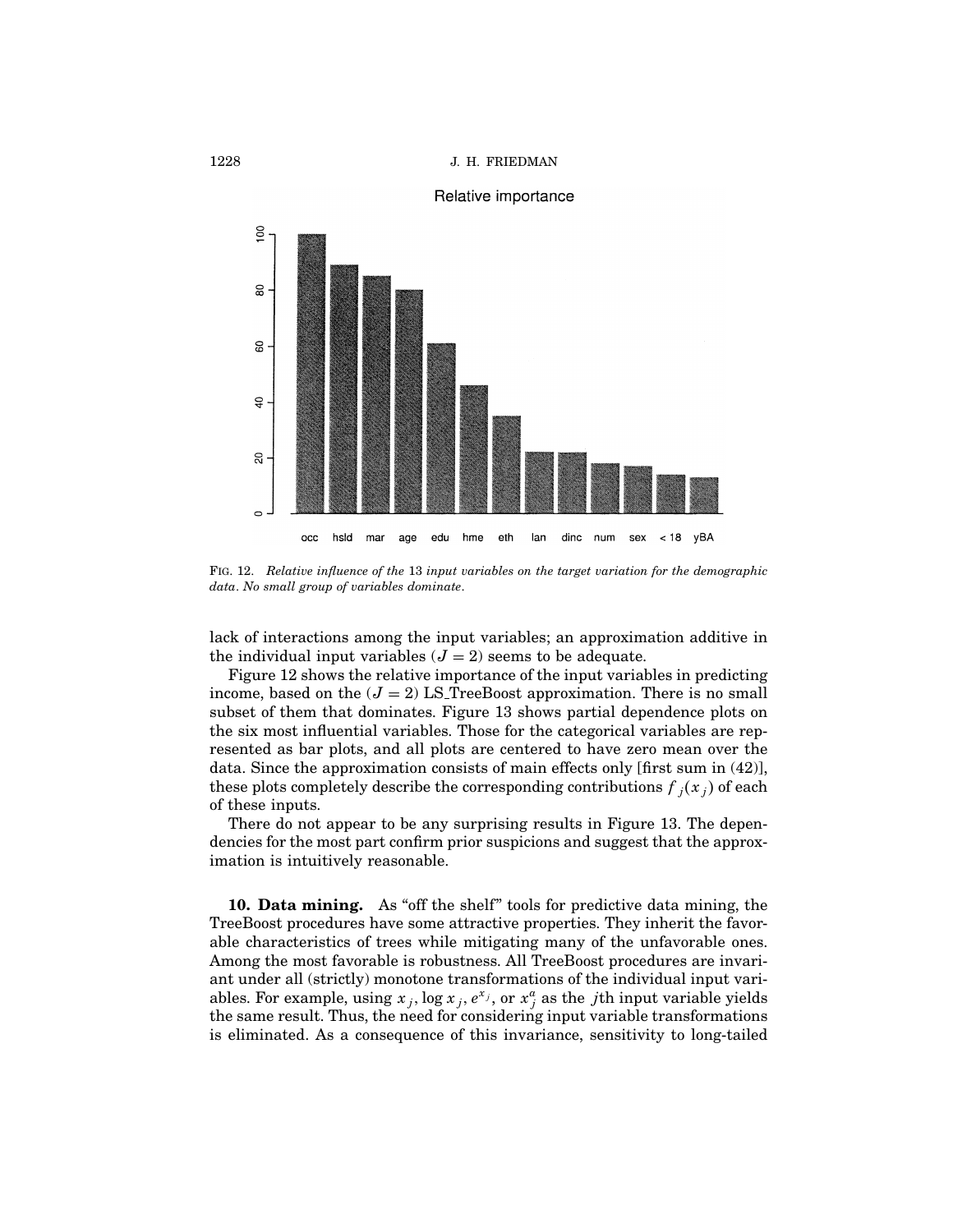#### GREEDY FUNCTION APPROXIMATION 1229



Fig. 13. Partial dependence plots for the six most influential input variables in the demographic data. Note the different vertical scales for each plot. The abscissa values for age and education are codes representing consecutive equal intervals. The dependence of income on age is nonmonotonic reaching a maximum at the value 5, representing the interval 45–54 years old.

distributions and outliers is also eliminated. In addition, LAD TreeBoost is completely robust against outliers in the *output* variable  $y$  as well.  $M$  Tree-Boost also enjoys a fair measure of robustness against output outliers.

Another advantage of decision tree induction is internal feature selection. Trees tend to be quite robust against the addition of irrelevant input variables. Also, tree-based models handle missing values in a unified and elegant manner [Breiman, Friedman, Olshen and Stone (1983)]. There is no need to consider external imputation schemes. TreeBoost clearly inherits these properties as well.

The principal disadvantage of single tree models is inaccuracy. This is a consequence of the coarse nature of their piecewise constant approximations, especially for smaller trees, and instability, especially for larger trees, and the fact that they involve predominately high-order interactions. All of these are mitigated by boosting. TreeBoost procedures produce piecewise constant approximations, but the granularity is much finer. TreeBoost enhances stability by using small trees and by the effect of averaging over many of them. The interaction level of TreeBoost approximations is effectively controlled by limiting the size of the individual constituent trees.

Among the purported biggest advantages of single tree models is interpretability, whereas boosted trees are thought to lack this feature. Small trees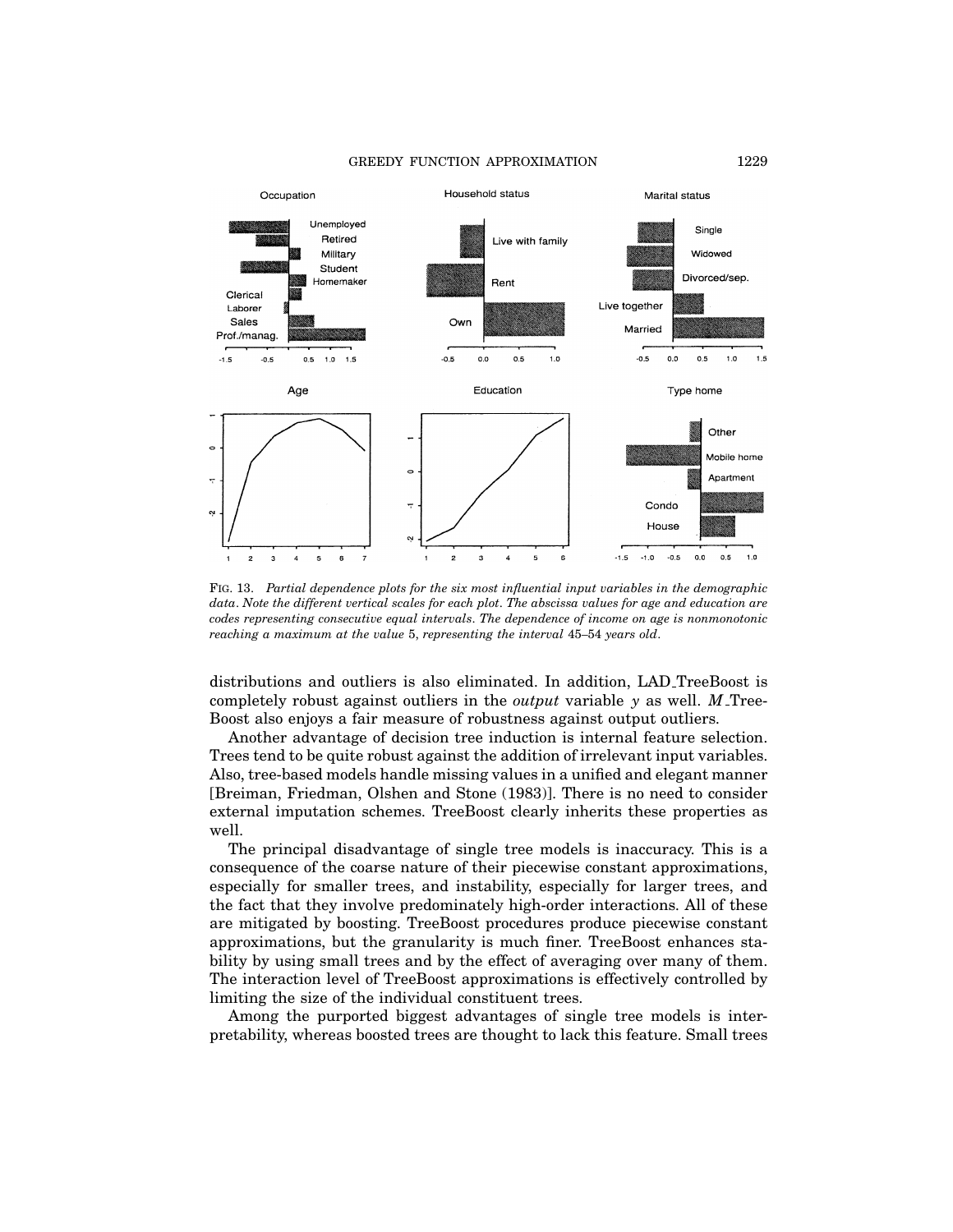can be easily interpreted, but due to instability such interpretations should be treated with caution. The interpretability of larger trees is questionable [Ripley (1996)]. TreeBoost approximations can be interpreted using partial dependence plots in conjunction with the input variable relative importance measure, as illustrated in Sections 8.3 and 9. While not providing a complete description, they at least offer some insight into the nature of the input– output relationship. Although these tools can be used with any approximation method, the special characteristics of tree-based models allow their rapid calculation. Partial dependence plots can also be used with single regression trees, but as noted above, more caution is required owing to greater instability.

After sorting of the input variables, the computation of the regression Tree-Boost procedures (LS<sub>-</sub>, LAD<sub>-</sub>, and M<sub>-</sub>TreeBoost) scales linearly with the number of observations  $N$ , the number of input variables n and the number of iterations  $M$ . It scales roughly as the logarithm of the size of the constituent trees J. In addition, the classification algorithm  $L_K$  TreeBoost scales linearly with the number of classes  $K$ ; but it scales highly sublinearly with the number of iterations  $M$ , if influence trimming (Section 4.5.1) is employed. As a point of reference, applying  $M$  TreeBoost to the garnet data of Section 9.1  $(N = 13317, n = 11, J = 6, M = 500)$  required 20 seconds on a 933Mh Pentium III computer.

As seen in Section 5, many boosting iterations ( $M \approx 500$ ) can be required to obtain optimal TreeBoost approximations, based on small values of the shrinkage parameter  $\nu$  (36). This is somewhat mitigated by the very small size of the trees induced at each iteration. However, as illustrated in Figure 1, improvement tends to be very rapid initially and then levels off to slower increments. Thus, nearly optimal approximations can be achieved quite early  $(M \simeq 100)$  with correspondingly much less computation. These near-optimal approximations can be used for initial exploration and to provide an indication of whether the final approximation will be of sufficient accuracy to warrant continuation. If lack of fit improves very little in the first few iterations (say 100), it is unlikely that there will be dramatic improvement later on. If continuation is judged to be warranted, the procedure can be restarted where it left off previously, so that no computational investment is lost. Also, one can use larger values of the shrinkage parameter to speed initial improvement for this purpose. As seen in Figure 1, using  $\nu = 0.25$  provided accuracy within 10% of the optimal ( $\nu = 0.1$ ) solution after only 20 iterations. In this case however, boosting would have to be restarted from the beginning if a smaller shrinkage parameter value were to be subsequently employed.

The ability of TreeBoost procedures to give a quick indication of potential predictability, coupled with their extreme robustness, makes them a useful preprocessing tool that can be applied to imperfect data. If sufficient predictability is indicated, further data cleaning can be invested to render it suitable for more sophisticated, less robust, modeling procedures.

If more data become available after modeling is complete, boosting can be continued on the new data starting from the previous solution. This usually improves accuracy provided an independent test data set is used to monitor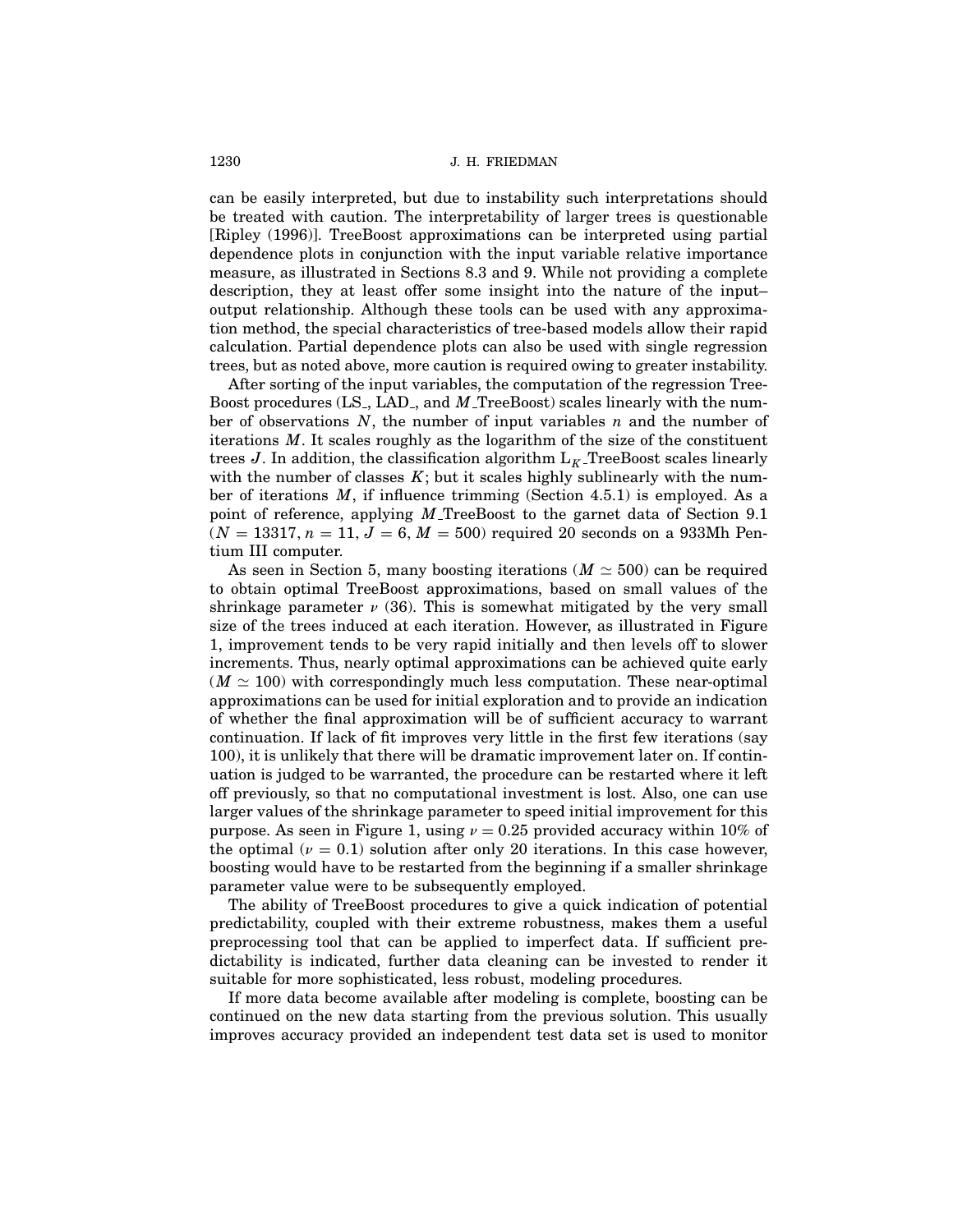improvement to prevent overfitting on the new data. Although the accuracy increase is generally less than would be obtained by redoing the entire analysis on the combined data, considerable computation is saved.

Boosting on successive subsets of data can also be used when there is insufficient random access main memory to store the entire data set. Boosting can be applied to "arcbites" of data [Breiman (1997)] sequentially read into main memory, each time starting at the current solution, recycling over previous subsets as time permits. Again, it is crucial to use an independent test set to stop training on each individual subset at that point where the estimated accuracy of the combined approximation starts to diminish.

Acknowledgments. Helpful discussions with Trevor Hastie, Bogdan Popescu and Robert Tibshirani are gratefully acknowledged.

### REFERENCES

- BECKER, R. A. and CLEVELAND, W. S (1996). The design and control of Trellis display. J. Comput. Statist. Graphics 5 123–155.
- Breiman, L. (1997). Pasting bites together for prediction in large data sets and on-line. Technical report, Dept. Statistics, Univ. California, Berkeley.
- Breiman, L. (1999). Prediction games and arcing algorithms. Neural Comp. 11 1493–1517.
- BREIMAN, L., FRIEDMAN, J. H., OLSHEN, R. and STONE, C. (1983). Classification and Regression Trees. Wadsworth, Belmont, CA.
- Copas, J. B. (1983). Regression, prediction, and shrinkage (with discussion). J. Roy. Statist. Soc. Ser. B 45 311–354.
- Donoho, D. L. (1993). Nonlinear wavelete methods for recovery of signals, densities, and spectra from indirect and noisy data. In Different Perspectives on Wavelets. Proceedings of Symposium in Applied Mathematics (I. Daubechies, ed.) 47 173–205. Amer. Math. Soc., Providence RI.
- Drucker, H. (1997). Improving regressors using boosting techniques. Proceedings of Fourteenth International Conference on Machine Learning (D. Fisher, Jr., ed.) 107–115. Morgan-Kaufmann, San Francisco.
- Duffy, N. and Helmbold, D. (1999). A geometric approach to leveraging weak learners. In Computational Learning Theory. Proceedings of 4th European Conference EuroCOLT99 (P. Fischer and H. U. Simon, eds.) 18–33. Springer, New York.
- FREUND, Y. and SCHAPIRE, R. (1996). Experiments with a new boosting algorithm. In *Machine* Learning: Proceedings of the Thirteenth International Conference 148–156. Morgan Kaufman, San Francisco.
- FRIEDMAN, J. H. (1991). Multivariate adaptive regression splines (with discussion). Ann. Statist. 19 1–141.
- Friedman J. H., Hastie, T. and Tibshirani, R. (2000). Additive logistic regression: a statistical view of boosting (with discussion). Ann. Statist. 28 337-407.
- Griffin, W. L., Fisher, N. I., Friedman J. H., Ryan, C. G. and O'Reilly, S. (1999). Cr-Pyrope garnets in lithospheric mantle. J. Petrology. 40 679–704.
- HASTIE, T. and TIBSHIRANI, R. (1990). Generalized Additive Models. Chapman and Hall, London. HUBER, P. (1964). Robust estimation of a location parameter. Ann. Math. Statist. 35 73-101.
- MALLAT, S. and ZHANG, Z. (1993). Matching pursuits with time frequency dictionaries. IEEE
- Trans. Signal Processing 41 3397–3415.
- POWELL, M. J. D. (1987). Radial basis functions for multivariate interpolation: a review. In Algorithms for Approximation (J. C. Mason and M. G. Cox, eds.) 143–167. Clarendon Press, Oxford.
- Ratsch, G., Onoda, T. and Muller, K. R. (1998). Soft margins for AdaBoost. NeuroCOLT Technical Report NC-TR-98-021.